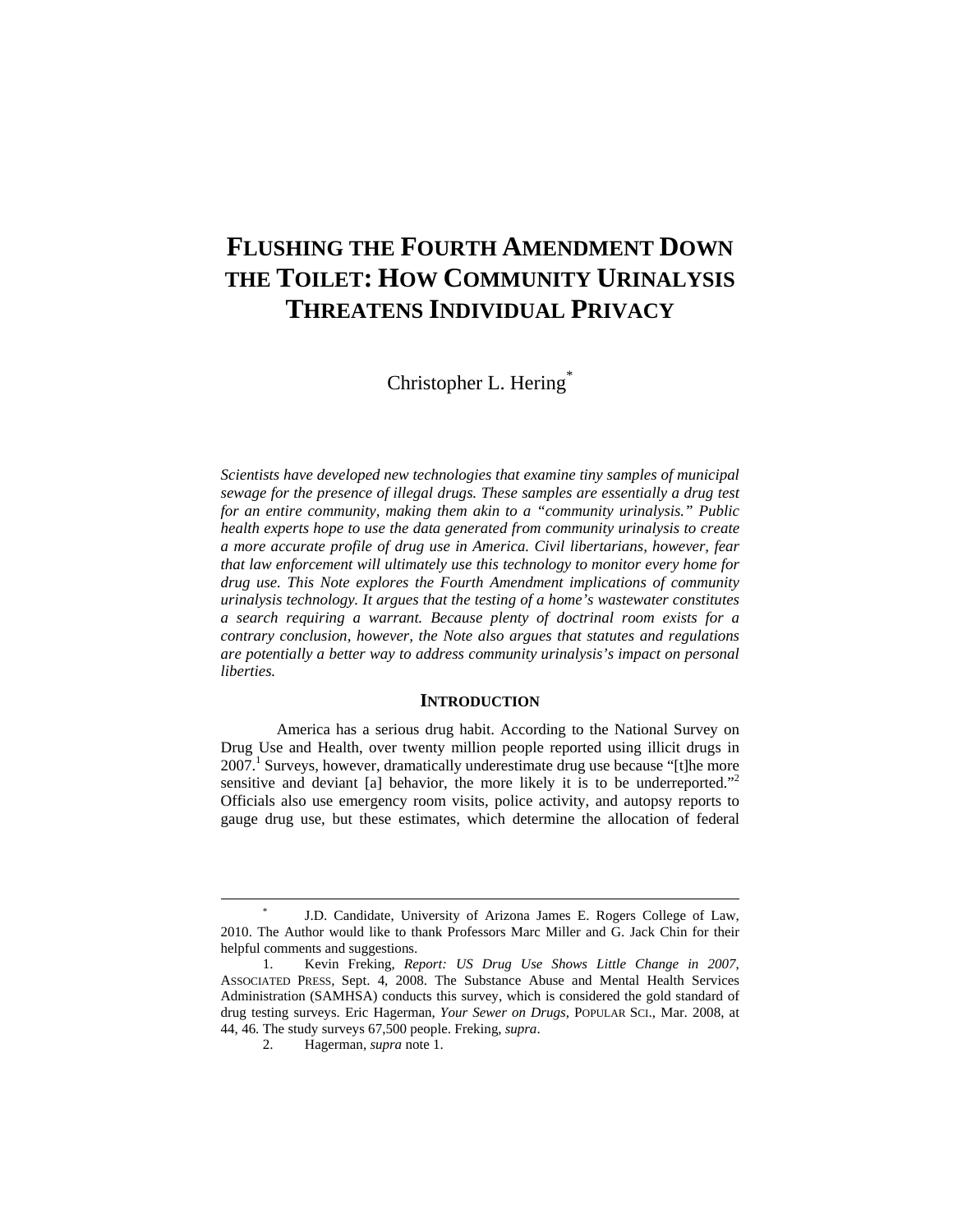funding for drug-prevention programs, are based on incomplete information at best.3

Some scientists have recently turned to the sewer to develop a more accurate estimate of drug use. They examine tiny samples of raw sewage for the presence of illicit drugs and their metabolites in a science known as sewer epidemiology.4 These samples are essentially a diluted urine test collected from an entire community,<sup>5</sup> making them akin to a "community urinalysis."<sup>6</sup> The basic science is simple: nearly every drug ingested into the body is eventually excreted and finds its way into the sewer system, allowing scientists to profile a community's drug use based on objective data.<sup>7</sup>

The Environmental Protection Agency (EPA) pioneered drug testing of sewage in 2004 to determine the environmental impact of illegal drugs.<sup>8</sup> Two years later, the Office for National Drug Control Policy tested wastewater from thirtyfour municipalities, including San Diego and Fairfax County, Virginia.<sup>9</sup> In 2008, Dr. Jennifer Field, a professor of environmental and molecular toxicology at Oregon State University, tested wastewater in Las Vegas,<sup>10</sup> Seattle,<sup>11</sup>and twenty other cities in Oregon and Washington.<sup>12</sup> Dr. Field has become the leading

 5. Peg Herring, *Detecting Drugs from Caffeine to Cocaine in a Teaspoon of Municipal Wastewater*, OREGON'S AGRIC. PROGRESS, Fall 2007; Press Release, Or. State Univ., Wastewater Chemistry Reveals Patterns of Municipal Drug Use (Aug. 21, 2007), http://oregonstate.edu/dept/ncs/newsarch/2007/Aug07/drugsinwastewater.html [hereinafter Wastewater Chemistry].

6. Goldman, *supra* note 4; Hagerman, *supra* note 1.

 7. *Teaspoon of Urine Can Drug Test an Entire City*, ASSOCIATED PRESS, Aug. 21, 2007 [hereinafter *Teaspoon*]; Goldman, *supra* note 4.

 8. Hagerman, *supra* note 1. The test revealed significant quantities of methamphetamine and ecstasy. *Id.*

 9. David Biello, *Flushing Out a Record of Local Drug Use*, SCI. AM., Aug. 21, 2007, http://www.scientificamerican.com/article.cfm?id=flushing-out-local-druguse; Hagerman, *supra* note 1; Bill Turque, *Sewage Tested for Signs of Cocaine*, WASH. POST, Mar. 27, 2006, at B01.

10. Goldman, *supra* note 4.

 11. Tom Banse, *Oregon Gets Statewide Drug Test; Washington Likely Next*, OR. PUB. BROAD., Mar. 17, 2008, http://news.opb.org/article/1589-oregon-gets-statewide-drugtest-washington-likely-next.

 12. *Id.* Dr. Field also announced her goal of creating a comprehensive profile of Oregon's drug use by testing wastewater from 130 cities for 17 substances. Hagerman, *supra* note 1; Banse, *supra* note 11. Dr. Field is testing for illegal drugs like methamphetamine, ecstasy, and cocaine (and its metabolite, benzoylecgonine), controlled drugs like oxycodone, methadone, morphine, hydrocodone, and legal substances like cotinine (nicotine's metabolite) and caffeine. Hagerman, *supra* note 1.

 <sup>3.</sup> *Id.*

 <sup>4.</sup> Abigail Goldman, *We Do Caffeine, but Not Much Hard Stuff*, LAS VEGAS SUN, Apr. 28, 2008, at 1 (describing sewer epidemiology as "the ability to test and follow drug usage patterns from the sewer"); Press Release, Am. Chem. Soc'y, Sewage Tells Tales about Community-Wide Drug Abuse (Aug. 13, 2007), *available at* http://www.newswise.com/articles/view/532436 [hereinafter Sewage Tells Tales]. For many drugs, scientists test for their metabolites because these are the compounds left over after the body processes the drug. Goldman, *supra*.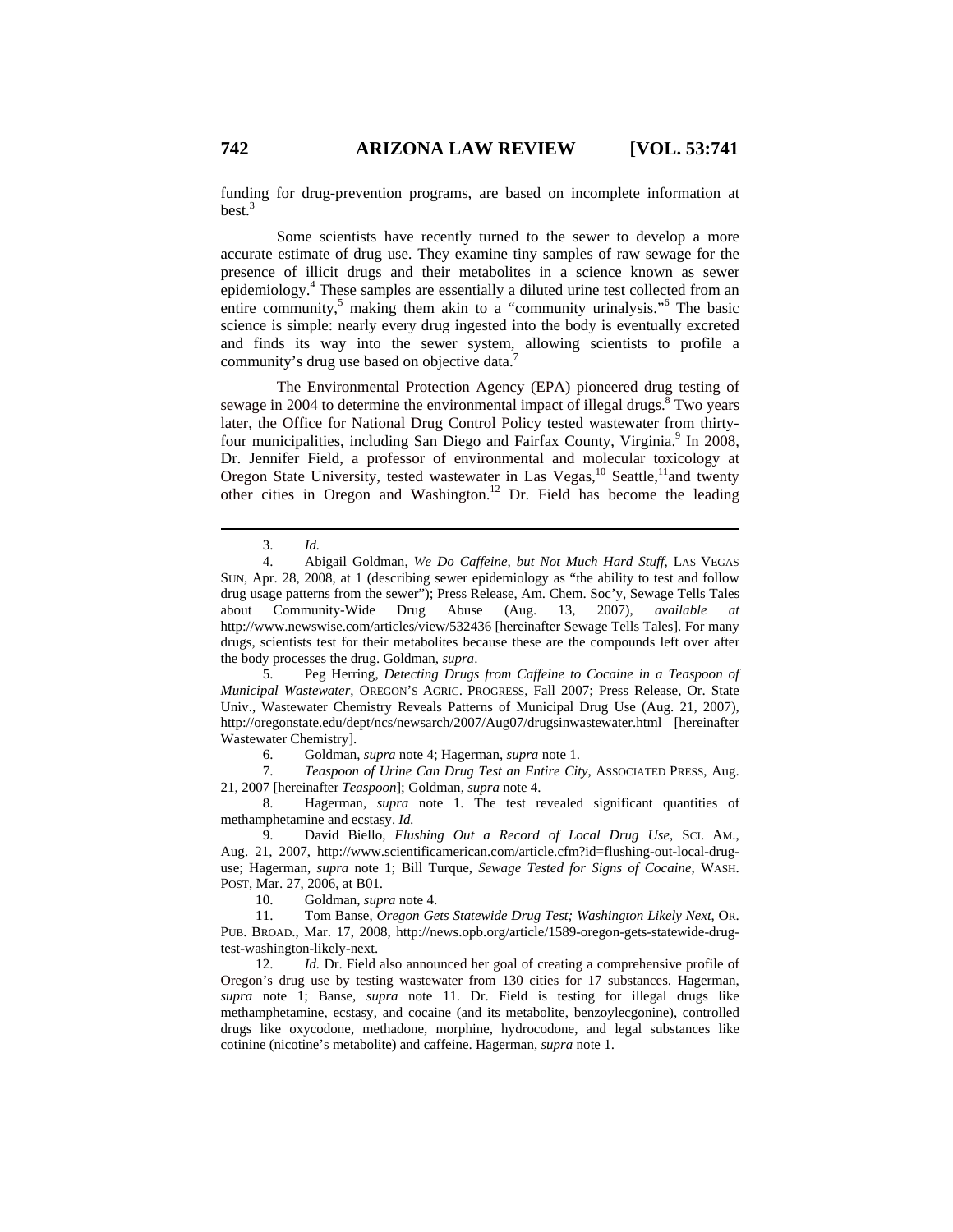scientist in her discipline by improving traditional drug-testing methods, allowing for cost-effective and extraordinarily precise analysis of sewage samples.<sup>13</sup>

Community urinalysis thus produces a more accurate picture of drug use $14$ than surveys and at less cost.15 The data it generates allows scientists to track drug use in real time across a greater percentage of the population while preserving individual anonymity.16 Scientists can also use the data to analyze drug use from many perspectives, including geographic, $17$  temporal, $18$  socio-economic, $19$  and environmental.<sup>20</sup>

 <sup>13.</sup> Dr. Field eliminated costly and time-consuming steps in the testing process. She uses a liquid chromatograph, which separates the sample's molecules, and a mass spectrometer, which ionizes the molecules and identifies them based on their unique mass and structure. Hagerman, *supra* note 1. Dr. Field improved on typical mass spectrometry methods by eliminating the need for costly solvents and time-consuming off-line processes. Sewage Tells Tales, *supra* note 4. She also identified common biomarkers, such as nicotine and caffeine, that allow the identification of narcotics at a concentration of nanograms per liter, or parts per trillion, the equivalent of spotting a square-foot tile on a floor the size of Indiana. Hagerman, *supra* note 1.

 <sup>14.</sup> Testing in Milan has revealed that people use twice as much cocaine as Italian government surveys suggested. Marla Cone, *One Big Drug Test: Analyzing a City's Sewage Can Put a Number on its Vices*, L.A. TIMES, June 23, 2008, http://articles.latimes.com/2008/jun/23/local/me-sewer23.

 <sup>15.</sup> Hagerman, *supra* note 1 (noting that surveys can take one year to process); Goldman *supra* note 4; Sewage Tells Tales, *supra* note 4 (describing the technology as a fast, reliable, and inexpensive way to track trends of drug use at local, regional or state level). Scientists hope to use the technology to produce the first objective picture of drug use. Hagerman, *supra* note 1.

 <sup>16.</sup> Clive Thompson, *Community Urinalysis*, N.Y. TIMES, Dec. 9, 2007, at 662. Wastewater Chemistry, *supra* note 5; Herring, *supra* note 5; Josh Cable, *Researchers Believe Wastewater Analysis Tool Could Improve Drug Surveillance*, GOVPRO.COM, Aug. 31, 2007, http://www.govpro.com/News/Article/70582/. Although it is still an involuntary sample, it preserves anonymity if it is conducted at a wastewater treatment facility. Thompson, *supra*.

 <sup>17.</sup> The studies demonstrate that drug use varies geographically. *E.g.*, Cone, *supra* note 10 (revealing that Las Vegas has heavier methamphetamine use than other cities, Los Angeles has heavier cocaine use, and London has heavier heroin use); *Teaspoon*, *supra*  note 7 (noting that one affluent community used cocaine almost exclusively). Dr. Field ultimately wants to use her results to generate interactive maps of drug use. *OR Gets a Statewide Drug Test; WA Likely to be Next*, NW. PUB. RADIO, Mar. 14, 2008, http://www.nwpr.org/07/HomepageArticles/Article.aspx?n=3697 [hereinafter *OR Gets Drug Test*].

 <sup>18.</sup> *Teaspoon*, *supra* note 7 (finding that cocaine and ecstasy use peaks on weekends, while methamphetamine and prescription drug use is constant throughout the week); Biello, *supra* note 9 (finding that cocaine use started increasing as early as Thursday).

 <sup>19.</sup> Jorg Rickermann, a research fellow at San Diego State University, will correlate data generated from community urinalysis with sociological data about race and income levels. Hagerman, *supra* note 1.

 <sup>20.</sup> The EPA is determining whether it can use this technology to estimate the potential harms drug use inflicts on the environment. *Teaspoon*, *supra* note 7.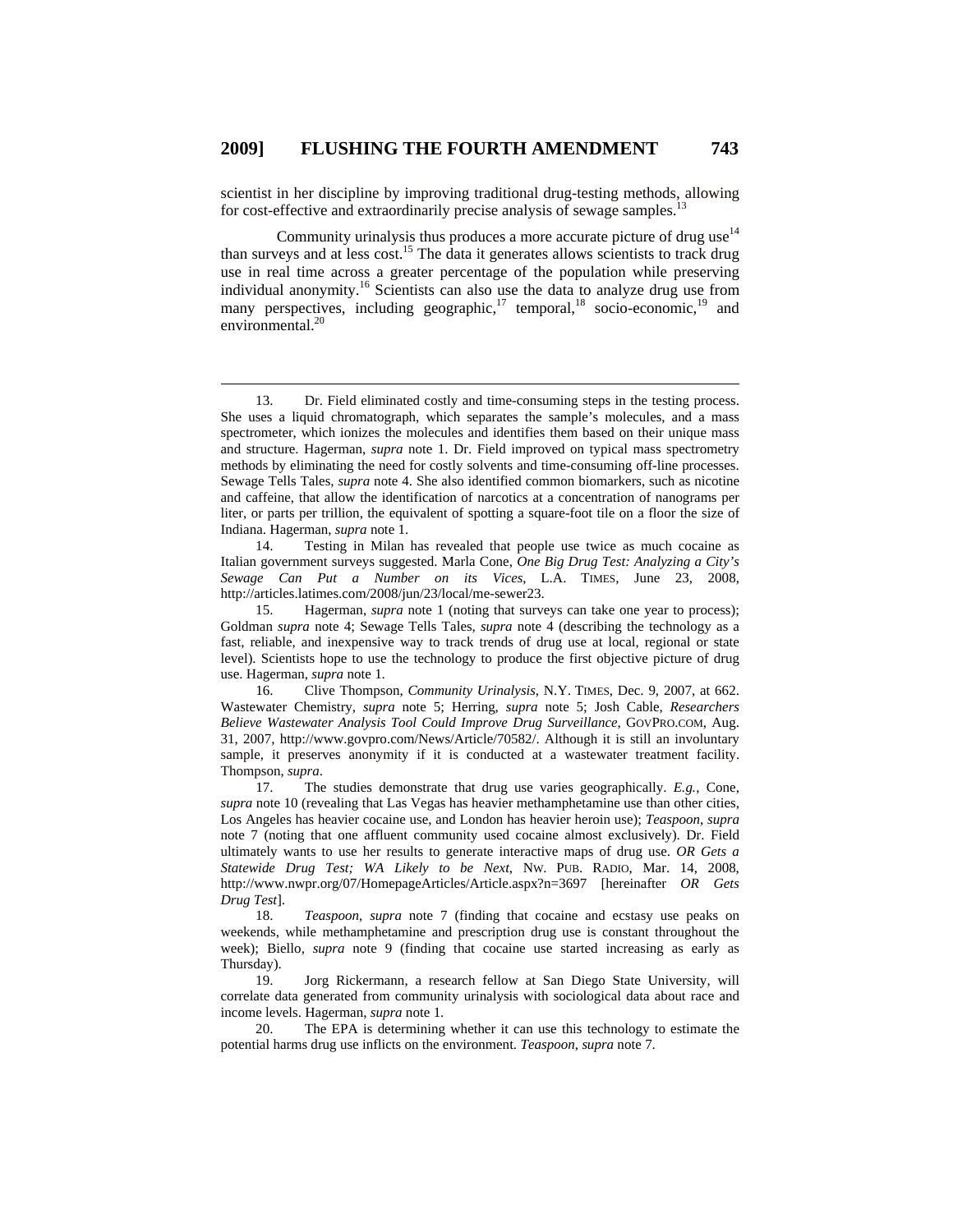Although scientists point out that technical flaws still exist with community urinalysis, $^{21}$  civil libertarians harbor a far more ominous concern: that community urinalysis could be used by law enforcement to "tap" plumbing in the same way they can tap telephone lines.<sup>22</sup> Law enforcement could use the principles behind community urinalysis to test individual neighborhoods, or even individual homes, for evidence of drug activity.<sup>23</sup>

Clearly, once effective and economical wastewater-testing methods are perfected, the proverbial genie is out of the bottle, allowing anyone to use the technology for any purpose.24 This Note analyzes the possible Fourth Amendment implications of community urinalysis and sewer epidemiology. It argues that the use of community urinalysis technology on an individual home is a search, requiring a warrant under the Fourth Amendment. Because plenty of argumentative room exists for a contrary conclusion as a matter of constitutional law, this Note further argues that statutes and regulations are a better method for addressing any future proliferation of wastewater-monitoring technology.

This Note contains three parts. Part I argues that testing a home's wastewater is a search. Part II examines other possible uses of community urinalysis technology, including testing of wastewater plants, schools, and private buildings, and argues that constitutional law is largely ineffective at restricting these uses. Part III argues that statutes and regulations can better protect the liberty interests implicated by wastewater monitoring and ultimately recommends a statutory framework that balances the liberty interests at stake with the technology's potential benefits.

 <sup>21.</sup> For example, drug-use estimates generated from these tests rely on debatable assumptions made by scientists about many variables. Hagerman, *supra* note 1; Goldman *supra* note 4. These assumptions include the average drug use per person, the average volume of a dose of drugs, the frequency of doses, excretion rates, and the number of tourists and commuters present in the system at any given time. Hagerman, *supra* note 1; Wastewater Chemistry, *supra* note 5.

 <sup>22.</sup> Hagerman, *supra* note 1. Dr. Field concedes that law enforcement co-opting this technology is an "unavoidable possibility." Goldman, *supra* note 4.

 <sup>23.</sup> Hagerman, *supra* note 1 ("Law-enforcement agencies could set up a monitoring index and even take samples right up to the curb of your home. Wastewater officials already have the authority to screen the effluent of industry to identify polluters; there's no reason those samples couldn't be run for illicit drugs."). The Office of National Drug Control Policy has tepidly endorsed Dr. Field's new methods, but has demonstrated interest in community urinalysis. Hagerman, *supra* note 1; *Teaspoon*, *supra* note 7. Indeed, Dr. Field wants to work with law enforcement to test her method's accuracy. M.J. Stephey, *Becoming a Statistic*, TIME, Sept. 18, 2007, http://www.time.com/time/health/article/ 0,8599,1663204,00.html.

 <sup>24.</sup> Hagerman, *supra* note 1; Cone, *supra* note 14 ("You could take this down to a community, a street, even a house . . . [y]ou can do all kinds of stuff with this. It's sort of unlimited.").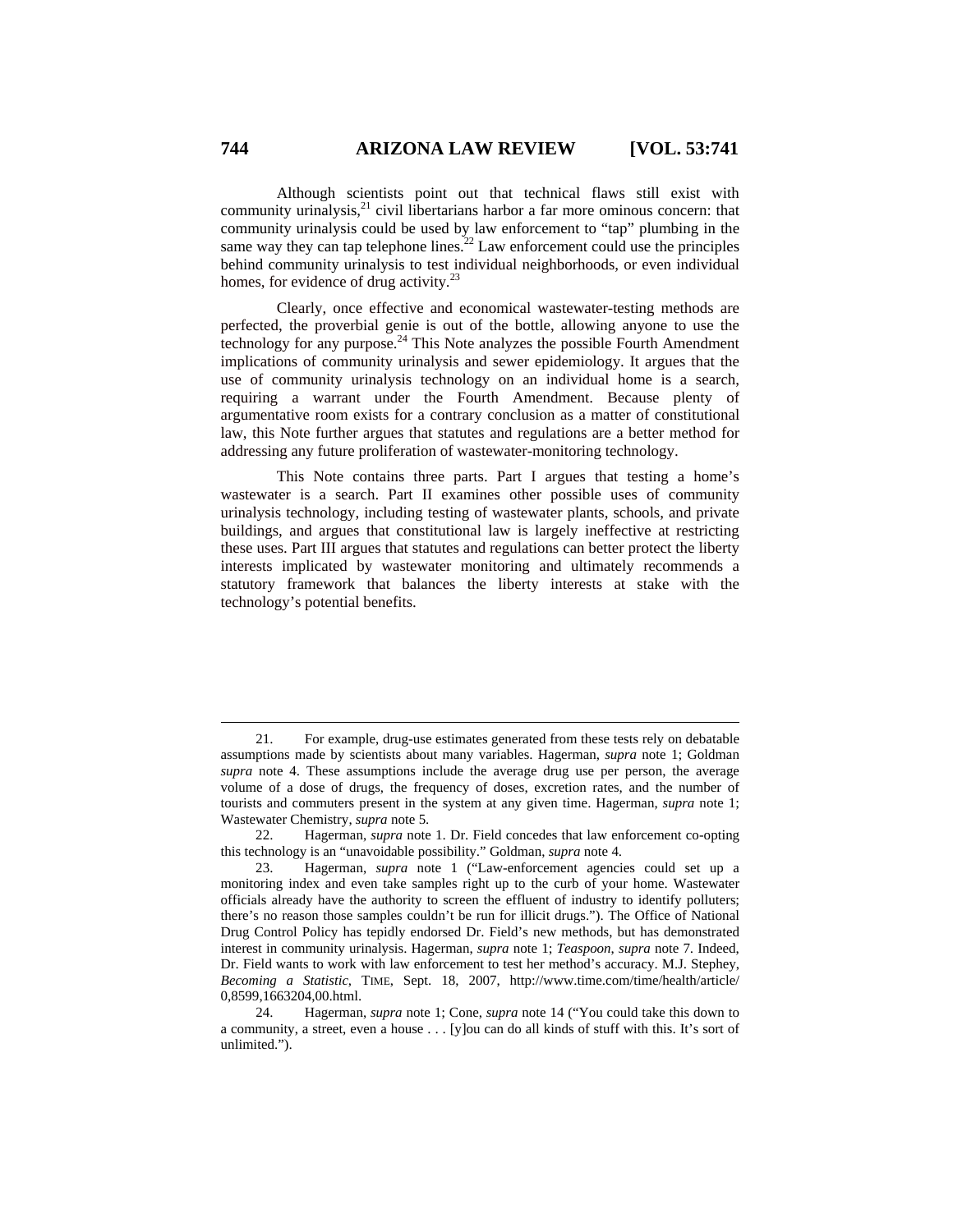# **I. DOES TESTING A RESIDENCE'S WASTEWATER FOR DRUGS CONSTITUTE A SEARCH?**

The possible application of community urinalysis techniques to an individual home's wastewater frightens civil libertarians.<sup>25</sup> It is also where the Fourth Amendment is most strongly implicated.<sup>26</sup>

Although the Fourth Amendment protects privacy and dignitary interests against arbitrary and invasive acts by the government, $^{27}$  it only proscribes unreasonable searches and seizures.<sup>28</sup> Thus, two fundamental questions must be asked in any Fourth Amendment inquiry: (1) did a search take place; and (2) if a search took place, was it reasonable?<sup>29</sup> For government conduct to constitute a search, a person must demonstrate both a subjective expectation of privacy in the privacy interest invaded and an objective expectation of privacy in that interest (i.e., society as a whole recognizes the subjective expectation as reasonable).<sup>30</sup> The

 26. Payton v. New York, 445 U.S. 573, 590 (1980) (stating that the Fourth Amendment draws "a firm line at the entrance to the house").

- 27. Camara v. Mun. Court, 387 U.S. 523, 528 (1967).
- 28. Skinner v. Ry. Labor Executives' Ass'n, 489 U.S. 602, 618 (1989).
- 29. Riverdale Mills Corp. v. Pimpare, 392 F.3d 55, 63 (1st Cir. 2004).

 30. Katz v. United States, 389 U.S. 347, 361 (1967) (Harlan, J., concurring). This test is given because the Fourth Amendment does not confer a general expectation of privacy. *Id.* at 350 (majority). Recent cases emphasize the objective element of this test. Hudson v. Palmer, 468 U.S. 517, 525 n.7 (1984). Except for a "few specifically established

 <sup>25.</sup> Monitoring of individual residences could occur in one of three ways. First, if a home's sewer lateral ties into the sewer main at a manhole, the design used in some municipalities, police could enter the manhole and sample the home's wastewater before it is commingled in the sewer main. *See, e.g.*, ROSEVILLE, CAL., MAR. 2007 DESIGN STANDARDS, 10, *available at* http://www.roseville.ca.us/civica/filebank/blobdload.asp ?BlobID=2382 (last visited Mar. 1, 2009) ("Properties with services located at the end of cul-de-sacs shall enter a manhole."); PEARLAND, TEX., SANITARY SEWER DESIGN CRITERIA, Ch. 4, 7, *available at* http://www.ci.pearland.tx.us/index.asp?Type=B\_BASIC&SEC ={11CB5ECE-12DC-4B27-9114-EFA3C8D5DF35} (last visited Mar. 1, 2009) ("Service leads for single-family developments should connect to the manhole whenever practical."); WEST SACRAMENTO, CAL., STANDARD SPECIFICATIONS AND DETAILS, § 5, 57, *available at* http://cityofwestsacramento.org/civica/filebank/blobdload.asp?BlobID=2913 (last visited Mar. 1, 2009) [hereinafter STANDARD SPECIFICATIONS] ("Laterals shall connect to the main at manholes whenever possible."). Second, a municipality could send a small robot into a sewer line to collect a sample. Third, each sewer lateral could be connected to a device that tests each flow of wastewater remotely, continuously, and in real time. This scenario is more futuristic, but inventors have already patented automated sampling devices and portable, real-time drug testers. *See* U.S. Patent No. 4941360 (filed June 14, 1989) (describing device that automatically obtains samples from a sewer pipe in order to test for the "presence of controlled substances in a non-intrusive manner"); U.S. Patent No. 5882931 (filed July 14, 1997) (describing device attaching to standard urinal that performs real-time urinalysis on urine disposed of in the urinal and transmits results to a remote facility). As municipalities retrofit old sewer laterals or approve construction of sewer laterals for new homes, they could attach these devices to monitor the water for narcotics. *See, e.g.*, City of Berkeley, Cal., Sewer Lateral Information – City of Berkeley, Cal., http://209.232.44.21/ContentDisplay.aspx?id=8156 (last visited Mar. 1, 2009) (discussing Berkeley, California's sewer lateral retrofit program).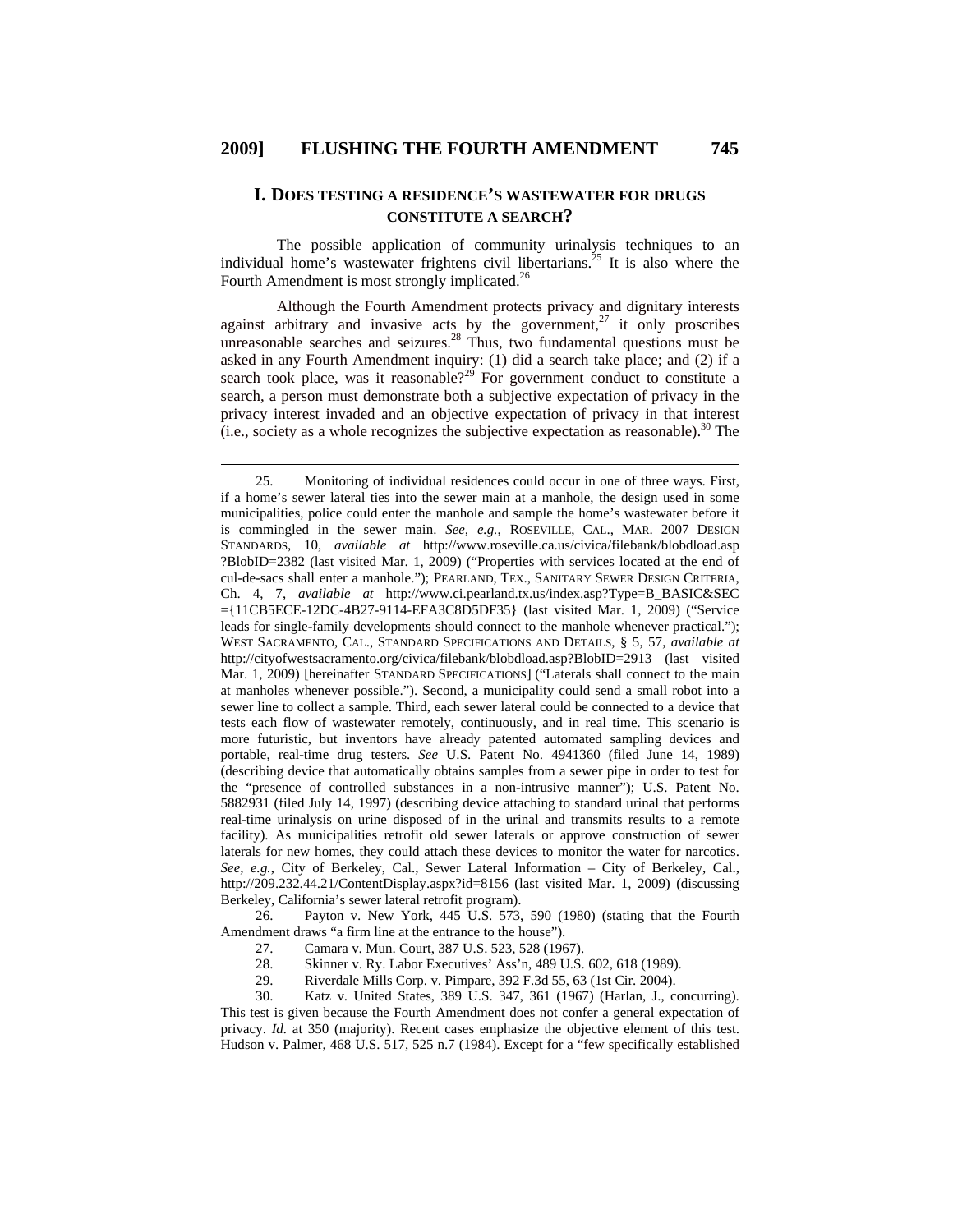key issue in determining whether wastewater testing constitutes a search is thus whether a homeowner can have a reasonable expectation of privacy in the home's wastewater.

Industrial wastewater is often tested to ensure compliance with federal, state, and local environmental regulations. The First Circuit, in *Riverdale Mills Corp. v. Pimpare*, established the seminal precedent holding that these tests do not constitute searches.<sup>31</sup> Riverdale Mills held a state permit allowing it to discharge its wastewater into a municipal sewer system after treating it for excess acidity.<sup>32</sup> After exiting the firm's internal treatment system, and 300 feet before entering the public sewer, the wastewater flowed through a manhole located on a paved street adjacent to the firm's mill building.<sup>33</sup> Acting on an anonymous tip, EPA took samples from the manhole, which revealed violations of the Clean Water Act, without obtaining a warrant. $34$ 

The court held that EPA's samples were not a search and thus did not violate Riverdale Mills's Fourth Amendment rights.<sup>35</sup> It pointed to several factors for this conclusion, including the commercial setting and the manhole's presence in an area more akin to an open field than curtilage.<sup>36</sup> The manhole cover conferred no expectation of privacy because manholes are intended to provide access rather than keep people away.<sup>37</sup> The controlling fact, however, was that the wastewater was "irretrievably" flowing into the public sewer located 300 feet away.<sup>38</sup> Because any member of the public could sample the wastewater once it entered the public sewer, the wastewater at the manhole was similar to trash left on the curb for pickup—the owner has no reasonable expectation of privacy.39 Although it is fundamentally harder to sample wastewater than to rummage through garbage, the trash analogy still controlled because the wastewater would assuredly enter the public sewer.40 Riverdale Mills thus abandoned its expectation of privacy in the wastewater by allowing it to flow into an area where it is exposed to the public.<sup>41</sup>

 $\overline{a}$ 

and well-defined exceptions," searches are "per se unreasonable" unless the government obtains a warrant. California v. Acevedo, 500 U.S. 565, 580 (1991); *Payton*, 445 U.S. at 586.

 <sup>31.</sup> *Riverdale*, 392 F.3d at 55. An Illinois case, *People v. Electronic Plating Co.*, addressed this issue seven years before *Riverdale*, finding no expectation of privacy in wastewater because its connection to the public sewer system was pursuant to a permit, implicating ordinances that authorized the testing of industrial discharges. 683 N.E.2d 465, 469–70 (Ill. App. Ct. 1997). *Riverdale* can be considered the seminal precedent, however, because the other cases to address the issue found its analysis persuasive.

 <sup>32.</sup> *Riverdale*, 392 F.3d at 56–57.

 <sup>33.</sup> *Id.* at 57. The street was on Riverdale Mills' property. *Id.*

 <sup>34.</sup> *Id.* at 57–59.

 <sup>35.</sup> *Id.* at 65.

 <sup>36.</sup> *Id.* at 64. Curtilage is the land immediately surrounding and associated with the home. Oliver v. United States, 466 U.S. 170, 180 (1984).

 <sup>37.</sup> *Riverdale*, 392 F.3d at 65.

 <sup>38.</sup> *Id.* at 64 (emphasis omitted).

 <sup>39.</sup> *Id.*

 <sup>40.</sup> *Id.* The court rejected Riverdale's argument that a reasonable expectation of privacy exists until the point that its wastewater can no longer be differentiated from other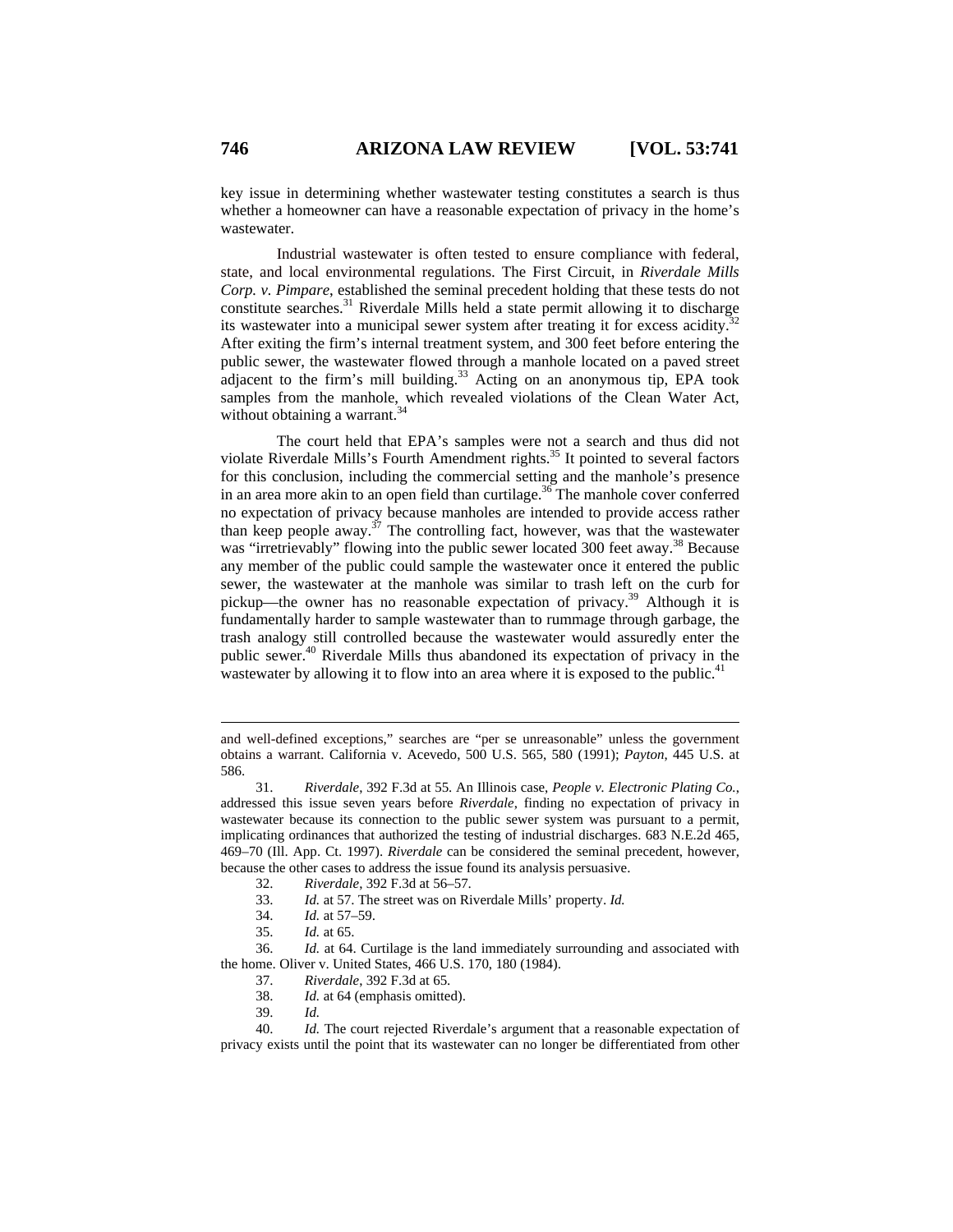Two other cases have found this analysis persuasive. The Colorado district court in *United States v. Hajduk* agreed with *Riverdale*'s basic holding,<sup>42</sup> but concluded that samples taken from a sample box located on Luxury Wheels, Inc.'s premises constituted a search.43 Unlike the manhole in *Riverdale*, where the wastewater was flowing irretrievably toward the public sewer, Luxury Wheels could physically prevent the water flowing through the sample box from entering the public sewer.<sup>44</sup> *Hajduk* thus entrenched *Riverdale*'s rule that the reasonableness of a privacy expectation in wastewater turns on whether the sample is taken at a point where the water can be prevented from entering the public sewer.<sup>45</sup>

Another court added to *Riverdale*'s analysis by examining the actual location of the wastewater monitoring.46 In *United States v. Spain*, the EPA placed monitoring devices at the precise location where Crown Chemical, Inc.'s sewer lines flowed into the public sewer system. $47$  In holding that this monitoring did not constitute a search, the court relied on *Riverdale*'s rationale, but pointed out that "the facts of this case are even more compelling . . . because the EPA tested Crown's wastewater *at the exact point* where that wastewater became public property."<sup>48</sup>

Importantly, all three of these cases declined to establish a per se rule that no privacy interest is possible in wastewater.<sup>49</sup> Nevertheless, one might plausibly extend this line of cases and argue that no reasonable expectation of privacy exists in residential wastewater. After exiting the home, the homeowner typically has no ability to stop the water from irretrievably flowing into the sewer main,<sup>50</sup> the

41. *Id.* at 64.

 $\overline{a}$ 

 45. *Id.* In dicta, the court rejected an argument that the samples were valid under the open fields doctrine. *Id.* at 1235–36. The removal of the samples involved physical contact, going beyond the mere visual inspection that typically characterizes an open fields search. *Id.*

46. United States v. Spain, 515 F. Supp. 2d 860, 865–66 (N.D. Ill. 2007).

- 47. *Id.* at 863.
- 48. *Id.* at 868.

 49. Riverdale Mills Corp. v. Pimpare, 392 F.3d 55, 63 (1st Cir. 2004); *Spain*, 515 F. Supp. 2d at 868 n.7 (noting that "situations may exist in which wastewater is entitled to constitutional protection"). *See Hajduk*, 396 F. Supp. 2d at 1227 (finding, as discussed *supra*, a reasonable expectation of privacy in wastewaters at a sample box). *But see* People v. Elec. Plating Co., 683 N.E.2d 465, 470 (Ill. App. Ct. 1997) ("[O]nce [Electronic Plating Company's] pipe was connected to the District's public sewer system, any expectation of privacy in the wastewater discharge contained in that pipe became objectively unreasonable. The wastewaters flushed into the pipe became a part of the public sewer system.").

 50. *See, e.g.*, COEUR D'ALENE, IDAHO, STANDARD SEWER SERVICE LINES, SS-3, *available at* http://www.cdaid.org/mod/userpage/images/SS-3.pdf [hereinafter COEUR

sewage flows. *Id.* (citing the fact that the firm had no cut-off valve at the manhole, giving it no way to stop the wastewater's irretrievable flow).

 <sup>42.</sup> United States v. Hajduk, 396 F. Supp. 2d 1216, 1226 (D. Colo. 2005). *Hajduk* also involved samples taken from a manhole without a warrant. *Id.* at 1224. Because, like *Riverdale*, the waters in the manhole were "indisputably flowing into the public sewer system," the court held that those samples did not constitute a search. *Id.* at 1226.

 <sup>43.</sup> *Id.* at 1227.

 <sup>44.</sup> *Id.*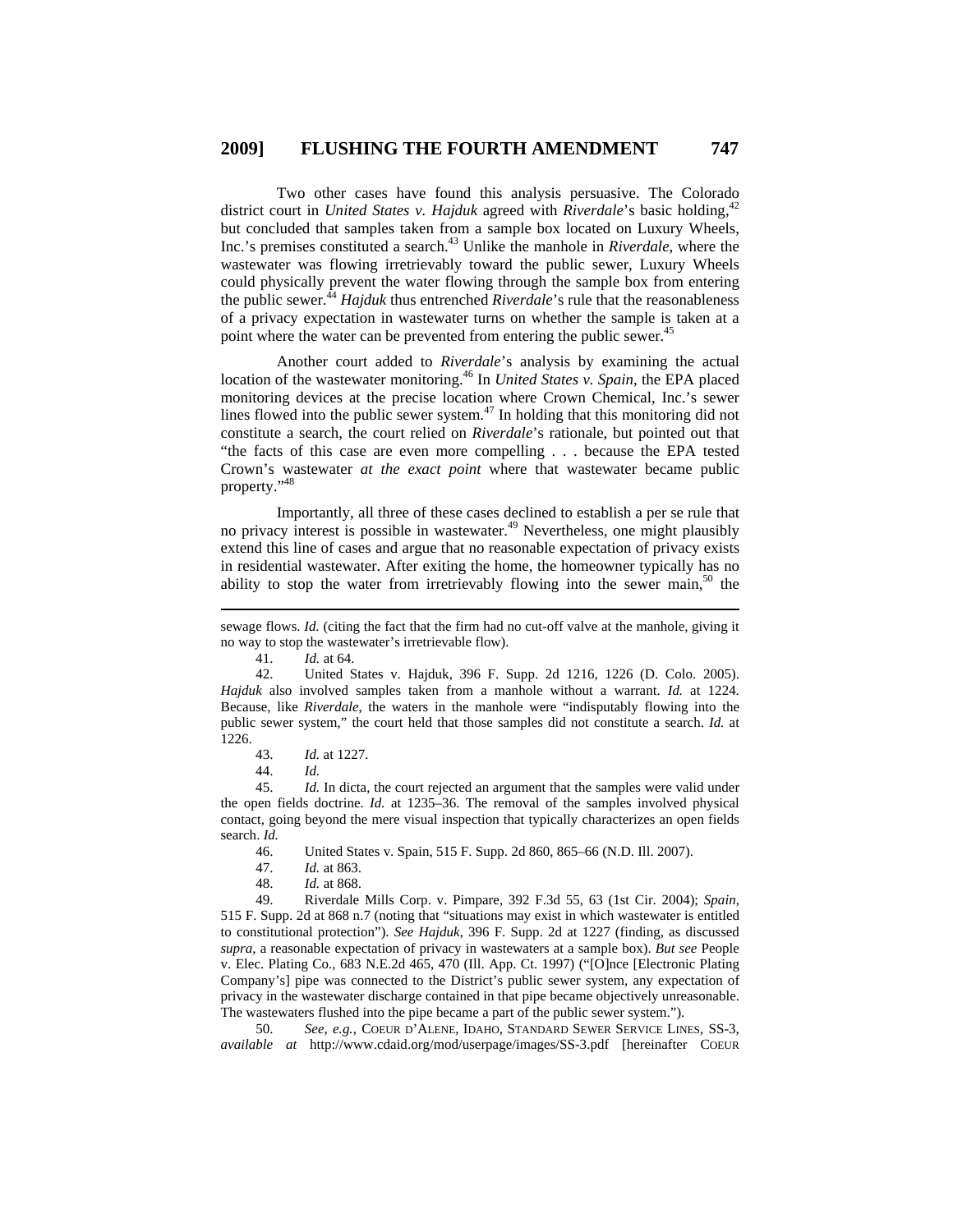controlling fact in *Riverdale* and *Hajduk*. 51 By sending the wastewater to a public sewer main, the homeowner has publicly exposed the wastewater and lost any reasonable expectation of privacy.

The *Riverdale* line of cases is, however, potentially distinguishable on three important grounds.<sup>52</sup> First, they involved commercial and industrial facilities, areas that traditionally receive significantly less protection than homes.53 Second, commercial entities that discharge into sewer systems are subject to special permits and ordinances,<sup>54</sup> which is generally not true in the case of residential users.<sup>55</sup> Third, the government usually monitors industrial wastewaters with special monitoring manholes,<sup>56</sup> a level of regulation not present for residential wastewaters.<sup>57</sup> Riverdale Mills and other heavily monitored entities thus could not harbor a strong expectation of privacy in their discharges. Conversely, the lack of close regulation of residential wastewater potentially heightens the expectation of privacy that a homeowner could reasonably hold. These three issues make any extension of *Riverdale* into residential wastewater problematic.

Four other doctrines potentially impact whether wastewater testing of a home constitutes a search. First, Fourth Amendment jurisprudence does not prohibit the warrantless search of trash put out on a curb. An analogy can be drawn between wastewater and the cases dealing with garbage-pulls. Second, the Fourth Amendment does not recognize a privacy interest when a person conveys or transfers information to a third party. Thus, the precise point where the homeowner conveys the wastewater to the sewer company must be determined because it is at this point that the homeowner loses all privacy expectations in the wastewater. Third, the use of sophisticated technology potentially implicates *Kyllo v. United States* and other cases governing police use of advanced technology unavailable to the general public. Finally, community urinalysis resembles traditional urine tests, which constitute a search in certain settings.

#### *A. Garbage-Pulls*

 $\overline{a}$ 

*Riverdale*'s holding relied heavily on an analogy drawn between wastewater and the trash-pull at issue in *California v. Greenwood*.<sup>58</sup> In

D'ALENE, IDAHO] (showing a typical lateral design with no device to stop the lateral's flow between the home and the sewer main).

 <sup>51.</sup> *Riverdale*, 392 F.3d at 64; *Hajduk*, 396 F. Supp. 2d at 1227.

 <sup>52.</sup> Because all three cases decline to establish a per se rule in this realm, it may be possible to distinguish future cases. *See* cases cited *supra* note 49.

 <sup>53.</sup> This fact was cited as potentially important by *Riverdale* itself. 392 F.3d at 64; *see also* Dow Chemical Co. v. United States, 476 U.S. 227, 237–38 (1986).

 <sup>54.</sup> *Riverdale*, 392 F.3d at 56–57; *Hajduk*, 396 F. Supp. 2d at 1222.

 <sup>55.</sup> *See, e.g.*, ENCINITAS, CAL., CODE § 18.24.050 (2002); PORTLAND, OR., CODE § 17.34.070(A) (1998) (requiring "significant industrial users" to obtain a discharge permit). 56. *Riverdale*, 392 F.3d at 57; *Hajduk*, 396 F. Supp. 2d at 1227.

 <sup>57.</sup> Monitoring manholes are not typically used for residential sewers. *See, e.g.*, COEUR D'ALENE, IDAHO, *supra* note 50 (showing a residential sewer design with no monitoring manhole present).

 <sup>58.</sup> *Riverdale*, 392 F.3d at 64 ("[T]he trash analogy controls even if it is not exact.").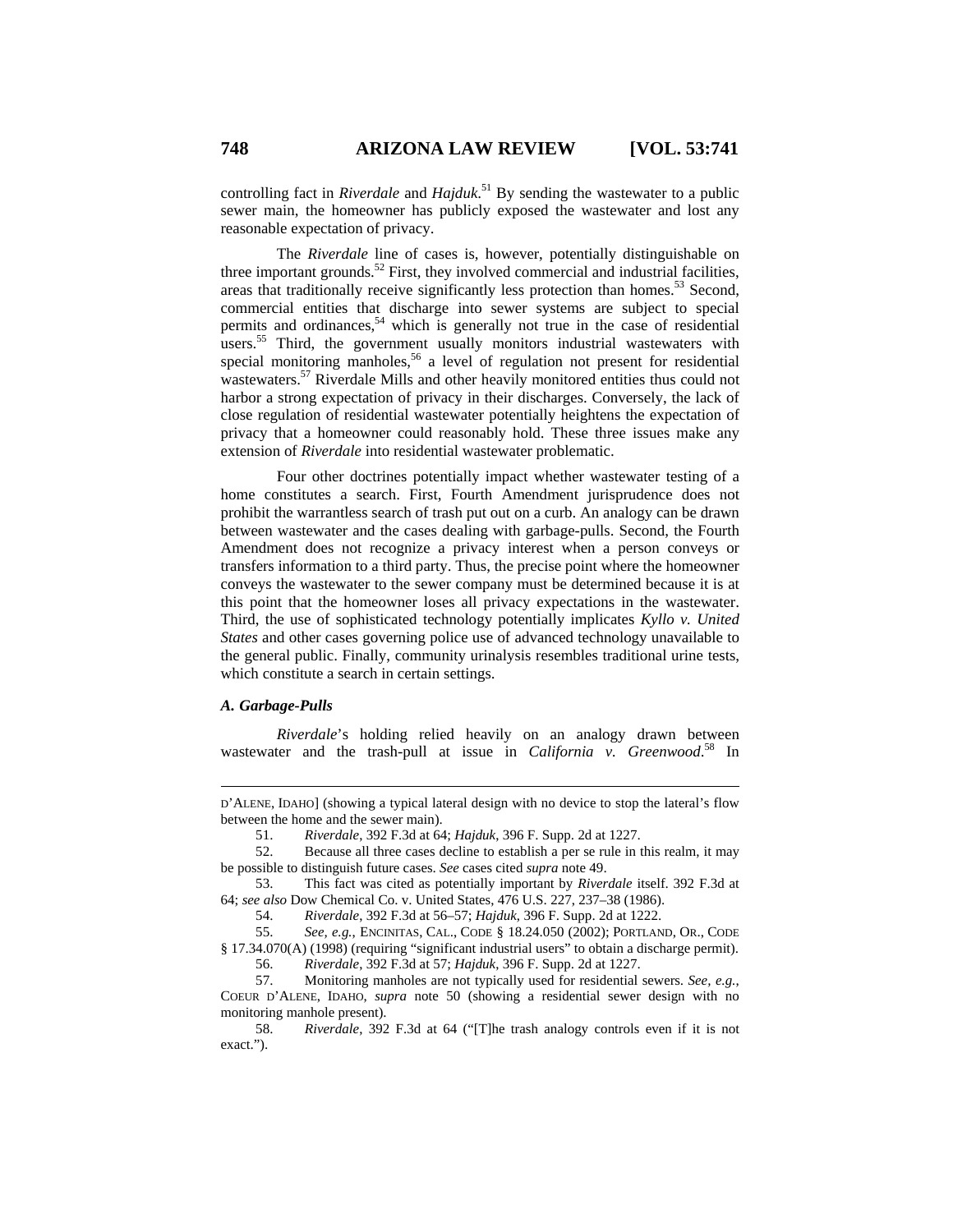*Greenwood*, the Supreme Court held that the Fourth Amendment does not prohibit the warrantless search of trash placed on a curb for collection.<sup>59</sup> No reasonable expectation of privacy attached to Greenwood's garbage because it was exposed to the public: his garbage was accessible to animals, children, snoops, or any other person.<sup>60</sup> Moreover, Greenwood intended to convey the garbage to a third party, the trash collector, who could have rummaged through the trash.<sup>61</sup> Because Greenwood placed the trash in an area susceptible to public inspection for the purpose of having a third party remove it, the police could search the trash without  $a$  warrant.<sup>62</sup>

Courts quickly pointed out that *Greenwood* created no per se rules either allowing or prohibiting warrantless searches of garbage.<sup>63</sup> The proper focus remains whether the garbage is readily accessible to the public.<sup>64</sup> Some courts hold that if the trash is located where sanitary workers routinely remove it on the day designated for removal, it is exposed to the public and no reasonable expectation of privacy can attach, even if the trash is within a home's curtilage.<sup>65</sup>

Some garbage is disposed of in situations that completely eliminate any expectation of privacy. No reasonable expectation of privacy attaches to garbage disposed of in a communal garbage container (such as an apartment complex's dumpster).<sup>66</sup> Trash disposed of in commercial dumpsters retains privacy expectations only if commercial proprietors take affirmative steps to bar the public

 64. United States v. Hedrick, 922 F.2d 396, 400 (7th Cir. 1991). An expectation of privacy cannot be defeated solely by the intent to convey the garbage to the garbage collector because *Greenwood* did not turn exclusively on this point. *Id.* at 399. A contrary conclusion essentially allows police to inspect garbage placed next to a garage or house without any warrant or probable cause. *Id.*

 65. *Segura-Baltazar*, 448 F.3d at 1287; United States v. Moss, 175 F. Supp. 2d 1067, 1070–71 (M.D. Tenn. 2001) (finding that trash at a home's back door was publicly exposed when the door was the designated location for collection and when the trash was placed at the door at the designated collection time).

 66. United States v. Michaels, 726 F.2d 1307, 1312–13 (7th Cir. 1984) (holding that no reasonable expectation of privacy attached to trash in an apartment's communal trash bin because the bin was located in a wholly open area accessible to the public, fully visible, unlocked, unfenced, and unrestricted in use by any signs); Danai v. Canal Square Assocs., 862 A.2d 395, 402–03 (D.C. 2004) (holding that a person who places trash in a locked community trash room over which he has no control exposed the trash sufficiently to defeat a privacy expectation; the fact that the room was locked did not, by itself, support a privacy expectation).

 <sup>59.</sup> California v. Greenwood, 486 U.S. 35, 37 (1988). In *Greenwood*, the police asked the neighborhood trash collector to pick up Greenwood's trash bags and turn them over to the police, who searched the trash and found evidence of drug use. *Id.* at 37–38. The opaque plastic bags were taken from the curb in front of his home. *Id.*

 <sup>60.</sup> *Id.* at 40.

 <sup>61.</sup> *Id.*

 <sup>62.</sup> *Id.* at 40–41.

 <sup>63.</sup> *E.g.*, United States v. Segura-Baltazar, 448 F.3d 1281, 1289 (11th Cir. 2006) (noting that no bright-line rule can fit all trash search cases because the inquiries are highly fact intensive); United States v. 987 Fisher Rd., 719 F. Supp. 1396, 1403 n.5 (E.D. Mich. 1989); Litchfield v. State, 824 N.E.2d 356, 363 (Ind. 2005).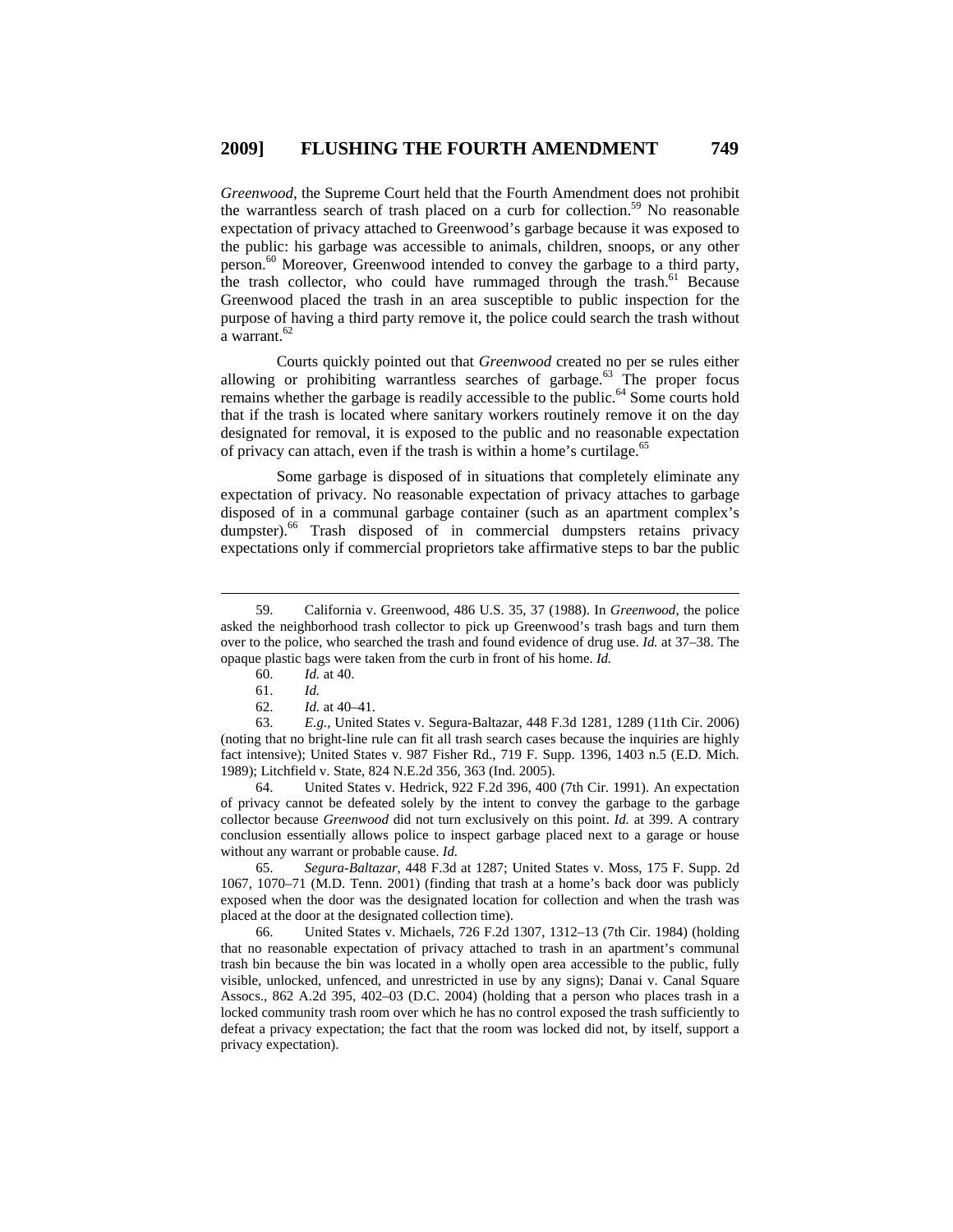from the dumpster. $67$  Courts are split about whether privacy expectations become reasonable when ordinances prohibit garbage-picking or interference with trash containers.<sup>68</sup>

Many state courts reach *Greenwood*'s result as a matter of state constitutional law.<sup>69</sup> A few states, however, restrict trash-pulls. Michigan and Alaska use a four-factor test to decide whether a trash search requires a warrant.<sup>70</sup> Indiana requires reasonable suspicion of criminal activity before police can conduct a trash-pull and also requires the police to remove the garbage in the same manner as the collector.<sup>71</sup> Vermont and New Jersey require a warrant to conduct a trash-pull, adopting arguments from Justice Brennan's *Greenwood* dissent.72

*Riverdale*'s argument, analogizing wastewater to trash, is not far-fetched. A home's resident disposes of wastewater in the same way as trash—by sending it outside the home and conveying it to a third party (typically a municipal sewer

 69. *See generally* Kimberly J. Winbush, Annotation, *Searches and Seizures: Reasonable Expectation of Privacy in Contents of Garbage or Trash Receptacle*, 62 A.L.R. 5th 1 (1998).

 70. United States v. 987 Fisher Rd., 719 F. Supp. 1396, 1406 (E.D. Mich. 1989); State v. Beltz, 160 P.3d 154, 159 (Alaska Ct. App. 2007). These factors include where the trash was located, whether the relevant dwelling is a multiple or a single unit, who removed the trash, and where the search of the trash took place. *987 Fisher Rd.*, 719 F. Supp. at 1406; *Beltz*, 160 P.3d at 159.

 71. Litchfield v. State, 824 N.E.2d 356, 363–64 (Ind. 2005). Indiana chose the reasonable suspicion standard because it wanted to prevent police from indiscriminately searching through trash. *Id.* at 357, 363.

 <sup>67.</sup> *Compare* Commonwealth v. Krisco Corp., 653 N.E.2d 579, 584 (Mass. 1995) (finding a reasonable expectation of privacy in a dumpster intended for use by only one business, where the contents were not visible to passersby and where the dumpster was fenced) *with* State v. Yakes, 595 N.W.2d 108, 109–11 (Wis. Ct. App. 1999) (finding that no reasonable expectation of privacy attached to a dumpster when the dumpster was not fenced, had no gate controlled access, and a disposal firm regularly entered the area to empty the dumpster). Privacy expectations in this context are lower because the degree of public access in commercial locations is greater. *Krisco Corp.*, 653 N.E.2d at 583–84.

 <sup>68.</sup> Rikard v. State, 123 S.W.3d 114, 120–21 (Ark. 2003) (holding that city ordinances against garbage rummaging were not created to give citizens an expectation of privacy in their garbage); State v. Hempele, 576 A.2d 793, 808 (N.J. 1990) (holding that regulations against garbage picking strengthen the presumption that state constitutional protections should apply because regulations are likely to increase people's expectation that their garbage will remain private; the relevant point is the ordinance's effect on people's perception of privacy in garbage, not the ordinance's purpose).

 <sup>72.</sup> *Hempele*, 576 A.2d at 810, 813; State v. Morris, 680 A.2d 90, 92–93 (Vt. 1996). Scrutiny of another person's trash is contrary to notions of civilized behavior, and even more troubling when done without cause by the police. *Morris*, 680 A.2d at 94. The fact that garbage left for collection entails privacy risks from children or snoops does not allow the government to be unconstrained in adding to those risks, especially considering people expect their garbage to be commingled at the landfill without police interception and systematic examination. *Id.* at 96, 98; *see also Hempele*, 576 A.2d at 805. The *Hempele* court also argued that a trash bag's accessibility to outsiders is not dispositive because a person can have a privacy interest in objects or areas that are not completely invulnerable to view by others. 576 A.2d at 804. If this were not true, only objects under lock and key would retain any privacy protection, a clearly incorrect result. *Id.*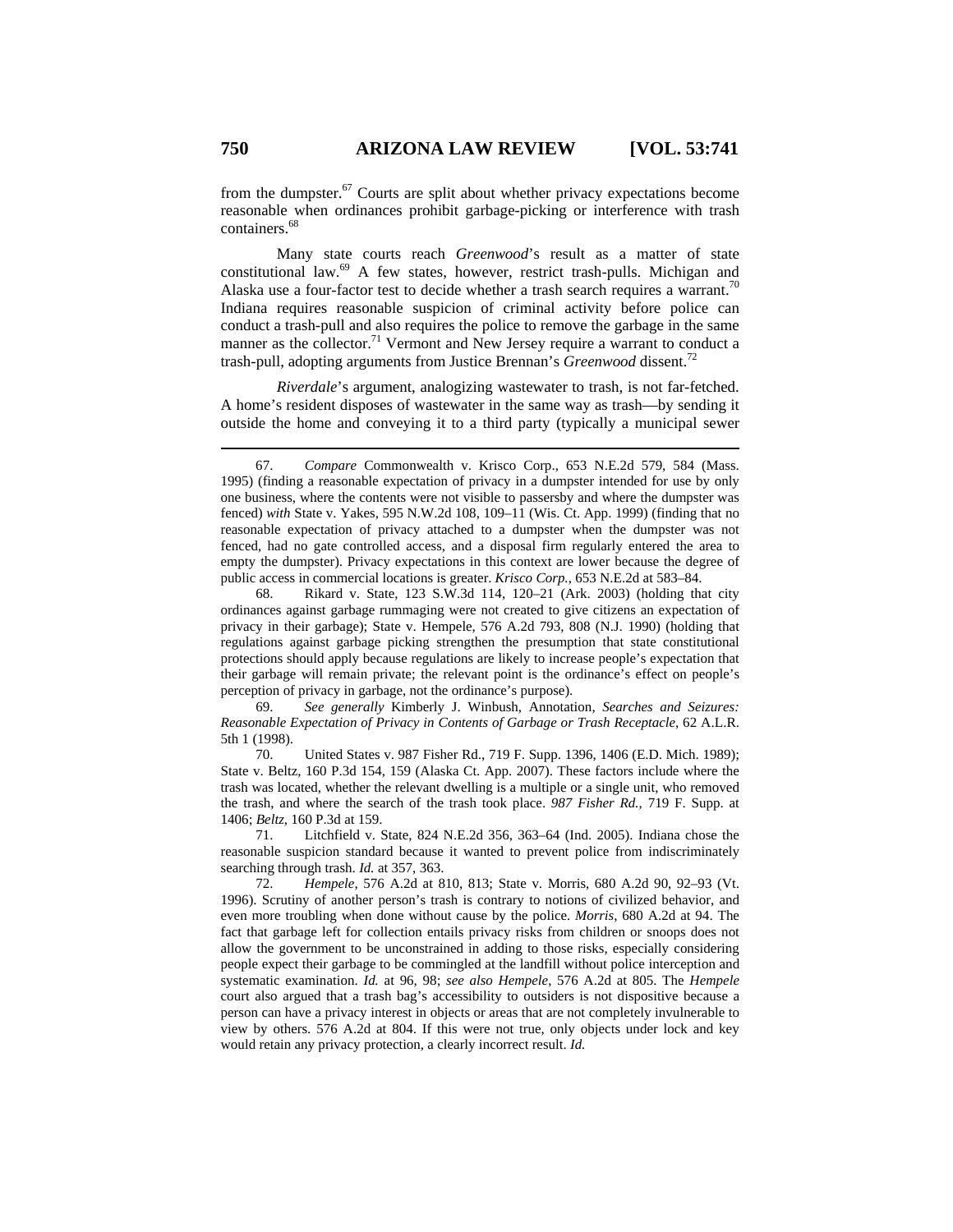company) for disposal. Because the homeowner disposes of wastewater in a manner that is functionally identical to that of trash, the resident assumes the risk of the wastewater being searched. As such, the homeowner may relinquish any privacy interest in the wastewater.

The analogy between wastewater and trash, however, is not persuasive for three reasons. First, *Greenwood* and the trash cases depend heavily, if not decisively, on the degree of public access to the trash.<sup>73</sup> But residential wastewater does not have the same degree of public access or exposure as either commercial wastewater<sup>74</sup> or garbage, fundamentally weakening any link between residential wastewater and trash.

Residential sewer laterals connect with the public sewer main in one of two ways: at a manhole (an open system),<sup>75</sup> or entirely underground (a closed system).<sup>76</sup> If the sewer lateral is part of a closed system, there is no public access point<sup>77</sup> to the wastewater prior to entering the sewer main. As such, there is no location analogous to the collection point for garbage. A closed system's wastewater is thus inaccessible to the public, undermining the key rationale used to

 74. The commercial wastewater at issue in *Riverdale* and its progeny flowed through many different manholes and had multiple points of access, a factor that further weakens the link between residential and commercial wastewater. *See* Riverdale Mills Corp. v. Pimpare, 392 F.3d 55, 57 (1st Cir. 2004); United States v. Hajduk, 396 F. Supp. 2d 1216, 1222–23 (D. Colo. 2005).

 75. *See* sources cited *supra* note 25. The open and closed system labels are not actual terms and are used only for ease of reference.

 76. *See, e.g.*, COEUR D'ALENE, IDAHO, *supra* note 50; RALEIGH, N.C., TYPICAL SANITARY SEWER LATERAL CONNECTION, *available at* http://www.raleighnc.gov/portal/ server.pt/gateway/PTARGS\_0\_2\_104840\_0\_0\_18/S-30.pdf (showing fill around the lateral's connection to the main). Arguably, the distinction between open and closed systems is too fine to have any significant impact. However, the trash cases also turn on differences in public accessibility, such as in the case of communal and commercial dumpsters. *See* discussion *supra* notes 66–67.

 77. Two cases have found that the open fields doctrine does not allow the police to excavate the open field in search of an object because there is a reasonable expectation of privacy in both buried items and the soil covering them. Husband v. Bryan, 946 F.2d 27, 29 (5th Cir. 1991); Reeves Bros., Inc. v. EPA, 956 F. Supp. 665, 670 (W.D. Va. 1995). As a result, police could not use the open fields doctrine to excavate a homeowner's sewer lateral. Regardless of the legalities, it is highly unlikely that police will dig up a closed system's sewer lateral and sever the pipe to take a sample. However, *Husband* and *Reeves Bros.* might not protect against a robot entering the sewer line to take a sample.

 <sup>73.</sup> United States v. Comeaux, 955 F.2d 586, 589 (8th Cir. 1992). The cases turn on public accessibility for two reasons. First, *Greenwood* rejected any abandonment rationale as a matter of federal law. California v. Greenwood, 486 U.S. 35, 49 n.2 (1988) (Brennan, J., dissenting) ("Of 11 Federal Court of Appeals cases cited by the court . . . 7 rely entirely or almost entirely on an abandonment theory that . . . the Court has discredited . . . ."); *see also* State v. Sampson, 765 A.2d 629, 634 (Md. 2001) (noting that the trash cases are "based less on the property concept of abandonment" than on the trash's public accessibility). Second, some cases reject the argument that merely intending to convey the garbage to the trash collector is enough to defeat an expectation of privacy. United States v. Hedrick, 922 F.2d 396, 399 (7th Cir. 1991) ("The *Greenwood* Court did not base its decision solely upon the conveyance of the garbage to the collector.").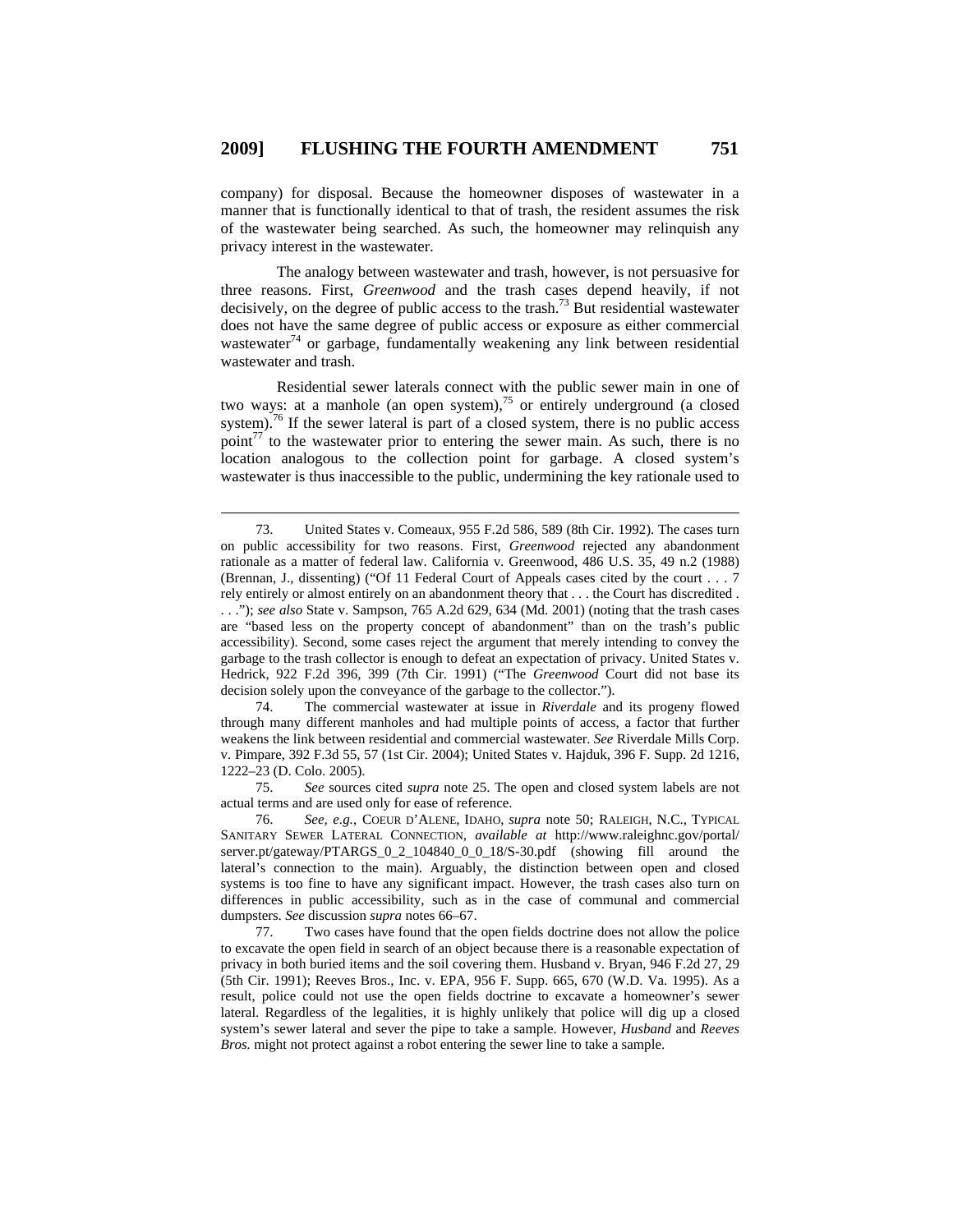reject a reasonable expectation of privacy in trash. As a result, there is a strong case that the trash analogy does not apply at all to closed systems.<sup>78</sup>

In an open system, the laterals connect at a manhole, arguably furnishing a public access point<sup>79</sup> analogous to the area where garbage is collected.<sup>80</sup> The wastewater's public exposure at the manhole, however, is much less significant than trash's public exposure at its collection point. A person is much less likely to "rummage" through potentially toxic wastewater than he is to rummage through garbage.<sup>81</sup> Municipal ordinances often forbid the public from opening and entering manholes.<sup>82</sup> As a result, the public will not likely access or view the wastewater in an open system—common-sense touchstones of public exposure.<sup>83</sup>

Wastewater is not publicly exposed in the same way as trash even under the other conceptions of public exposure that some courts have articulated. The rule that trash is publicly exposed simply by being present at the location where sanitary workers routinely remove it on the day of removal<sup>84</sup> does not transfer well

 81. *Greenwood* relies on the fact that "[i]t is common knowledge that plastic garbage bags left on or at the side of a public street are readily accessible to animals, children, scavengers, snoops, and any other member of the public." 486 U.S. 35, 40 (1988) (majority). There is no analogous common knowledge that wastewater in manholes is readily accessible to any member of the public for any purpose, much less a drug test with a sophisticated device. Moreover, if the probability of trash rummaging described by *Greenwood* is low, the probability of similar rummaging through wastewater is nearly infinitesimal. This is especially true considering that the utility that scavengers and children can derive from trash rummaging is not present in wastewater rummaging. *But see* United States v. Scott, 975 F.2d 927, 930 (1st Cir. 1992) (rejecting an expectation of privacy in shredded documents found in trash). *Scott* rejected a privacy expectation in the shredded documents even though the risk to the privacy interest was *de minimis*. *Id.* ("At most, appellant's actions made it likely that most third parties would decline to reconstitute the shredded remnants into a legible whole. The Fourth Amendment, however, does not protect appellant when a third party expends the effort and expense to solve the jigsaw puzzle created by shredding."). Similar to *Scott*, a homeowner might assume the *de minimis* risk of someone rummaging through wastewater.

 82. *See, e.g.*, MEMPHIS, TENN., SEWER USE ORDINANCE § 33-126(c) (2005). However, courts are split on the applicability of ordinances against garbage-picking, possibly lessening the persuasive value of this argument. *See* sources and discussion *supra* note 68.

 83. *See* United States v. Hedrick, 922 F.2d 396, 400 (7th Cir. 1991) ("[G]arbage placed where it is not only accessible to the public but likely to be viewed by the public is 'knowingly exposed' to the public . . . .").

84. *See* sources cited and discussion *supra* note 65.

 <sup>78.</sup> Searches of closed systems become an issue only if police are eventually able to use remote devices to collect and/or test the wastewater. *See* discussion *supra* note 25.

 <sup>79.</sup> *Riverdale*, 392 F.3d at 65 ("[A] manhole cover is normally intended less to keep people out than to provide them access.").

 <sup>80.</sup> The manhole should be regarded as the "designated collection point" for the wastewater because this is the exact point where the water enters the public domain, similar to the designated point for garbage being the exact point where the garbage collector picks up the trash, introducing it into the public domain.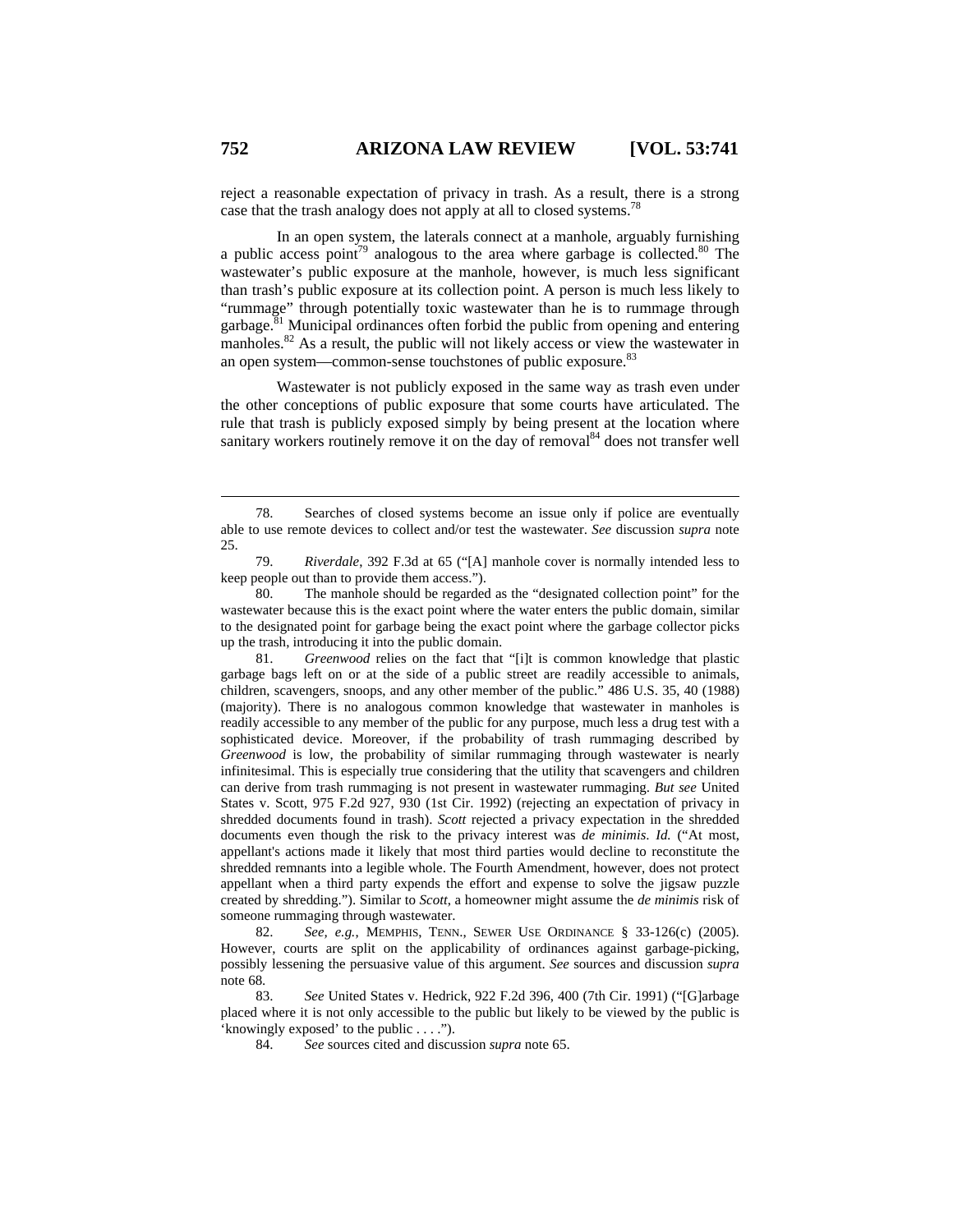to wastewater.85 This conception of public exposure relies on the fact that a person will inevitably handle garbage in its removal, giving the collector an opportunity to rummage through the trash.<sup>86</sup> In contrast, wastewater automatically flows into the sewer system without any mandatory human contact,<sup>87</sup> strongly undercutting this test's applicability.

Other cases emphasize the absence of physical barriers to garbage's accessibility in holding that the trash is publicly exposed,<sup>88</sup> but this test for public exposure also does not work well with wastewater. Unlike trash, wastewater has inherent physical barriers to its access because it is contained in a pipe that is buried at least three feet underground.<sup>89</sup> At least superficially, the trash cases appear to lack these physical barriers, suggesting that wastewater is not publicly exposed under this view.<sup>90</sup>

Second, even if the wastewater is physically exposed to the public, its chemical composition may not be exposed to the public because the general public does not have the technology necessary to derive that information.<sup>91</sup> In contrast,

 87. In a closed system, this type of human involvement is impossible because the flows are entirely underground and away from all possible human contact. *See* sources cited *supra* note 76.

 88. *E.g.*, *Hedrick*, 922 F.2d at 400 ("the absence of a fence or any other barrier indicates that the garbage was knowingly exposed to the public."); *see also* Commonwealth v. Krisco Corp., 653 N.E.2d 579, 584 (Mass. 1995). However, *Krisco Corp.* involves commercial trash and, as such, may not be as persuasive in a residential setting.

 89*. See* COEUR D'ALENE, IDAHO, *supra* note 50 (showing a typical residential sewer design with laterals buried five feet underground). Open systems are an exception because the wastewater can be accessed in a manhole. *See* sources cited *supra* note 25.

 90. On the other hand, regulations require the dirt and the pipe, providing little evidence that the homeowner intended these barriers to eliminate wastewater's public exposure in the same way that a fence around a garbage can evidences this intent. This point is undermined, however, by the fact that wastewater has the physical barriers to begin with, unlike garbage. The presence of the barriers might be enough, without the homeowner's specific intent, to defeat a claim that the wastewater is publicly accessible.

 91. *Cf.* United States v. Kim, 415 F. Supp. 1252, 1256 (D. Haw. 1976) ("If . . . agents . . . feel the need for telescopic surveillance, they may apply for a warrant; otherwise, they have no right to peer into people's windows with special equipment not generally in use."); State v. Barnes, 390 So. 2d 1243, 1244 (Fla. Dist. Ct. App. 1980) (the public in question must be "the ordinary run of people, not those who happen to possess powerful and sophisticated devices."). Determining whether wastewater contains narcotics requires sophisticated chemical analysis, such as Dr. Field's new methods.

 <sup>85.</sup> Under this rule, any wastewater present in the sewer lateral, the location where wastewater is "removed" from the home, has no reasonable expectation of privacy whether or not the water is actually publicly accessible.

 <sup>86.</sup> United States v. Moss, 175 F. Supp. 2d 1067, 1071 (M.D. Tenn. 2001) ("At the designated time for collection, it is expected that a third party will access the designated place for collection and take possession of the trash for removal from the resident's property"); State v. Neanover, 812 N.E.2d 127, 129 (Ind. Ct. App. 2004) ("Garbage is unique in that, in most instances, a person places her garbage in a specific, designated location for the express purpose of having someone else take it away."). This is true even if the trash is in a dumpster and collected by the garbage truck because the trash collector always has the possibility of sifting through the container's garbage.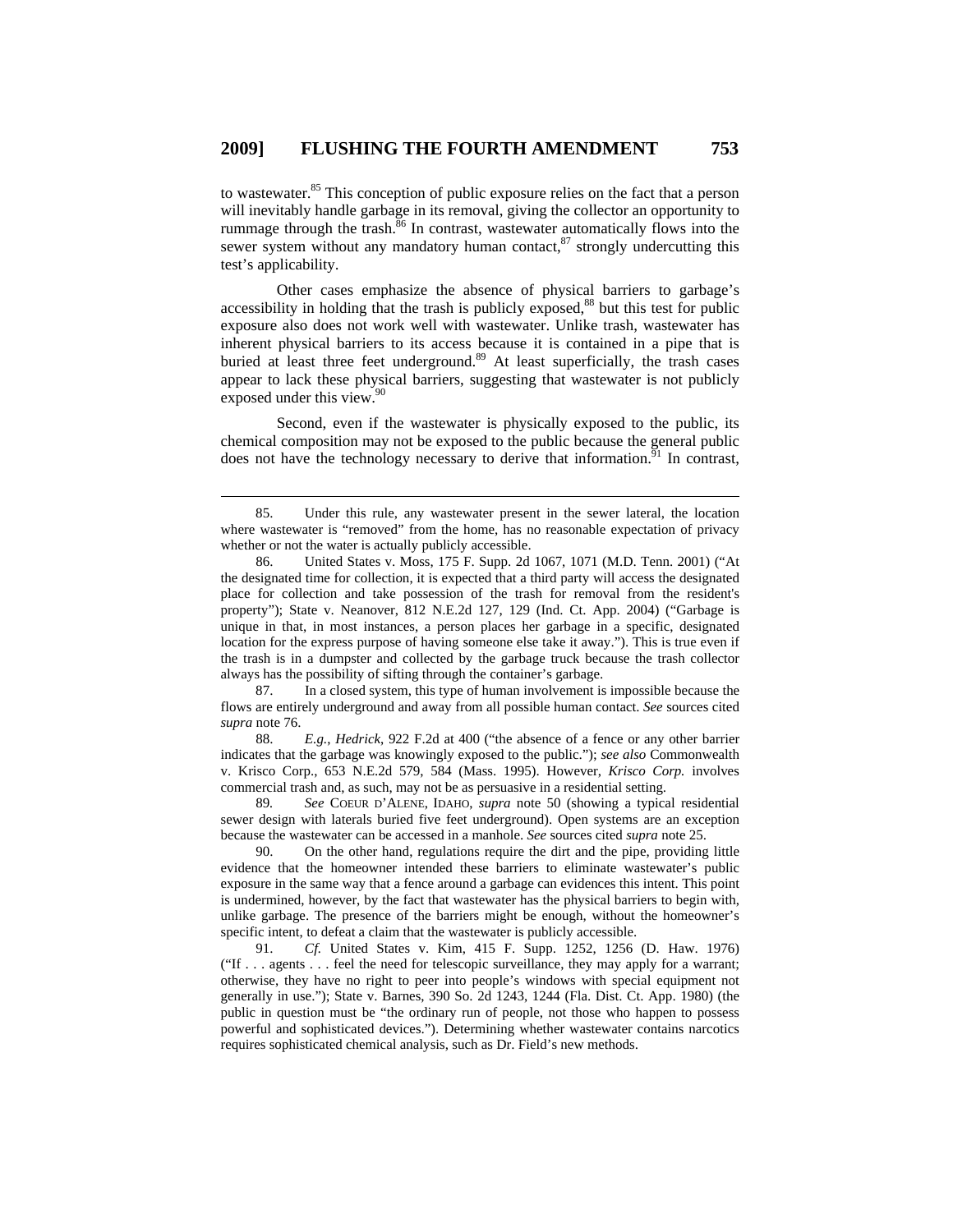simple visual observation of trash reveals the relevant facts at issue in the garbage cases.<sup>92</sup> The fact that the public cannot derive the same information as the police from wastewater undermines the contention that the wastewater is fully exposed to the public. $93$ 

Third, community urinalysis could one day be conducted continuously and remotely, unlike trash-pulls.<sup>94</sup> A court could use this factor to distinguish community urinalysis from trash-pulls and deem wastewater monitoring a search to prevent the severe intrusion that continuous monitoring entails.<sup>95</sup> The intrusion caused by continuous wastewater monitoring is similar to the intrusiveness of continuous video monitoring. The severe intrusion of the latter prompted one court to distinguish it from a single overhead flight.<sup>96</sup> Admittedly, this argument may only invalidate continuous wastewater monitoring and not community urinalysis as a technological class.

In state courts, the trash analogy's applicability to wastewater will depend on the state's garbage-pull jurisprudence. If wastewater is analogous to trash like *Riverdale* asserts, states that require reasonable suspicion<sup>97</sup> or probable cause<sup>98</sup> for a trash-pull would probably extend these rules to wastewater monitoring. Even if a state currently upholds warrantless trash-pulls, however, the state could opt to deviate from the trash result in the case of residential wastewater testing for any of the reasons discussed above.

In practice, any attempt to distinguish wastewater testing from trash-pulls faces the simple hurdle that *Riverdale* has already endorsed this comparison.<sup>99</sup> The three arguments discussed above, however, undermine the trash analogy enough to defeat its application to wastewater, suggesting that wastewater monitoring is a search. But there is ample doctrinal room for the contrary conclusion reached by

 93. This argument holds only as long as the public does not have access to the necessary technology. It breaks down should the technology become widely available to the public. The relevant reasonable expectation of privacy thus attaches only to the wastewater's molecular composition, but there is no authority directly supporting the bifurcation of privacy expectations in this manner.

 94. *See* discussion *supra* note 25. Continuous monitoring of trash for an indefinite period is highly unlikely because of its prohibitive cost, and remote monitoring of garbage is probably not technologically feasible.

 95. *See* United States v. Hibbitt, 208 F. Supp. 2d 1026, 1040 (D. Alaska 2000) (noting that technology is "quickly outstripping . . . Fourth Amendment jurisprudence").

 <sup>92.</sup> Most trash cases involve searching for direct evidence of narcotics production or distribution. *See, e.g.*, United States v. Comeaux, 955 F.2d 586, 588 (8th Cir. 1992) (cocaine wrappers and chemicals); United States v. Kramer, 711 F.2d 789, 791 (7th Cir. 1983) (records of marijuana sales).

 <sup>96.</sup> *See* United States v. Cuevas-Sanchez, 821 F.2d 248, 250–51 (5th Cir. 1987) (distinguishing continuous television monitoring from aerial flyovers on the basis that the former entails a much greater intrusion).

 <sup>97.</sup> *See* sources cited *supra* note 71 and accompanying text.

 <sup>98.</sup> *See* sources cited *supra* note 72 and accompanying text. The arguments from *Greenwood*'s dissent arguably apply with greater force in the wastewater context than with garbage. *See id.*

 <sup>99.</sup> Riverdale Mills Corp. v. Pimpare, 392 F.3d 55, 64 (1st Cir. 2004) ("[T]he trash analogy controls even if it is not exact.").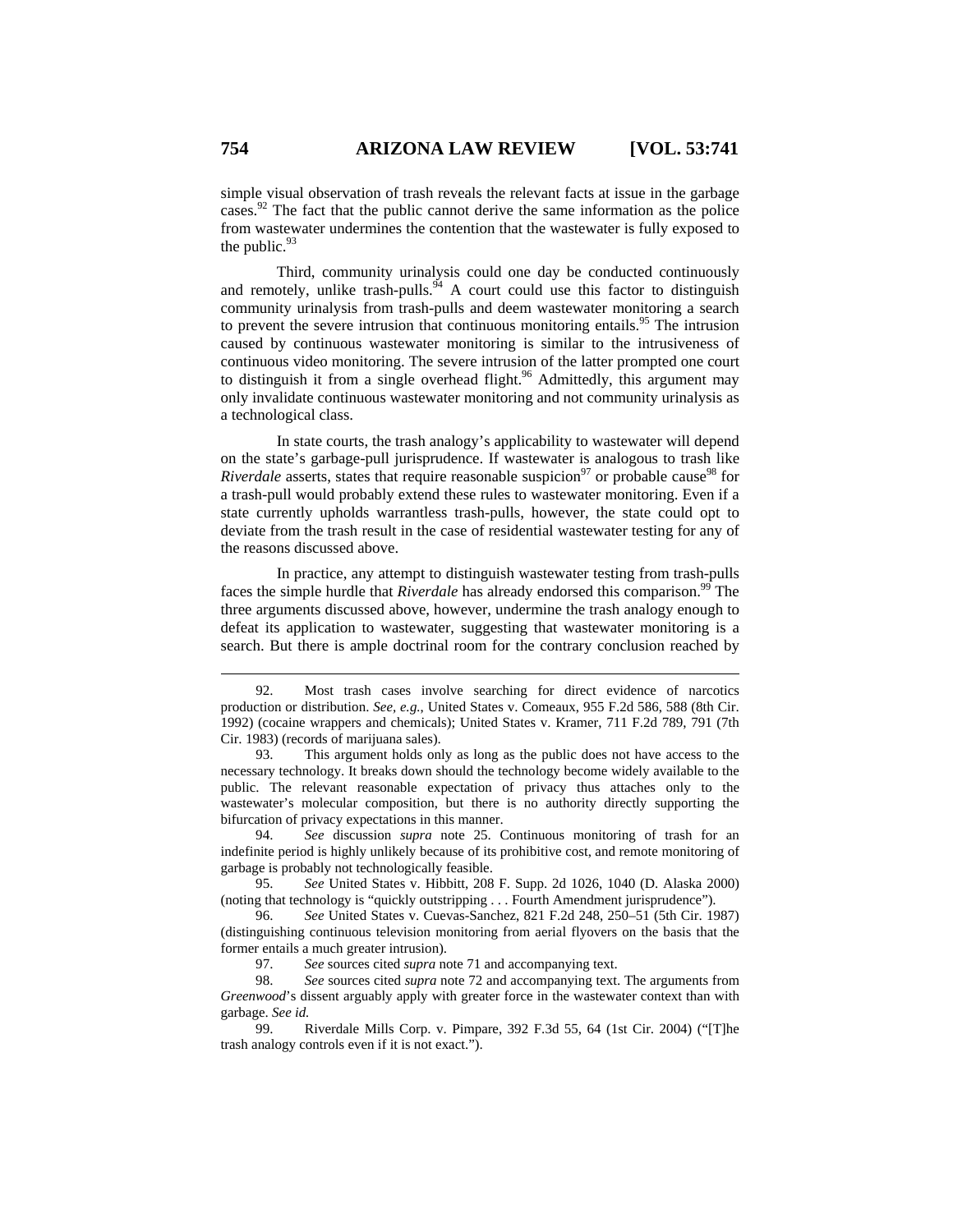*Riverdale*—that wastewater is comparable to trash—making wastewater testing a non-search.

#### *B. Conveyance of the Wastewater to a Third Party*

Even if the wastewater is neither publicly exposed nor analogous to a trash-pull, the homeowner, at some point, transfers ownership of the water to the sewer company for final disposal. Determining the exact point of this conveyance is critical because at this point, the homeowner relinquishes his expectation of privacy in the wastewater.

An individual has no standing to challenge the search or seizure of property he has no possessory interest in.<sup>100</sup> Additionally, if a person voluntarily conveys information to a third party, the government can obtain this information from the third party without violating the conveying party's privacy interests.<sup>101</sup> *United States v. Miller* applied this principle in holding that a bank customer has no reasonable expectation of privacy in records he voluntarily conveys to the bank, such as deposit slips.<sup>102</sup>

*Miller*'s basic result is echoed in many different contexts. The Supreme Court upheld the use of pen registers to record outgoing telephone numbers in *Smith v. Maryland* because the telephone user voluntarily conveyed numerical information to the telephone company, exposing the information to the phone company's equipment.<sup>103</sup> Similarly, a homeowner has no reasonable privacy expectation in his or her home's energy usage records because the homeowner voluntarily conveyed this information to the utility company by merely using the electricity.<sup>104</sup>

102. United States v. Miller, 425 U.S. 435, 443 (1976) ("The depositor takes the risk, in revealing his affairs to another, that the information will be conveyed by that person to the Government.").

 <sup>100.</sup> Rakas v. Illinois, 439 U.S. 128, 148 (1978) (holding that parties could not challenge the seizure of evidence from a vehicle when they had no possessory interest in either the property or the evidence); *see also* Alderman v. United States, 394 U.S. 165, 174 (1969) ("Fourth Amendment rights are personal rights which, like some other constitutional rights, may not be vicariously asserted."); *see also infra* note 204.

<sup>101.</sup> United States v. Jacobsen, 466 U.S. 109, 117 (1984) ("[W]hen an individual reveals private information to another, he assumes the risk that his confidant will reveal that information to the authorities . . . [o]nce frustration of the original expectation of privacy occurs, the Fourth Amendment does not prohibit governmental use of the now-nonprivate information . . . ."). Even if the government obtains the information by violating the third party's privacy interests, the person conveying the information has no standing under *Rakas* to assert the third party's claim.

<sup>103.</sup> Smith v. Maryland, 442 U.S. 735, 744 (1979) ("When he used his phone, petitioner voluntarily conveyed numerical information to the telephone company and 'exposed' that information to its equipment in the ordinary course of business. In so doing, petitioner assumed the risk that the company would reveal to police the numbers he dialed.").

<sup>104.</sup> United States v. Hamilton, 434 F. Supp. 2d 974, 980 (D. Or. 2006). The court rejected an argument that electricity use records revealed intimate facts about the home, making the action a search under *Kyllo v. United States*. *Id.*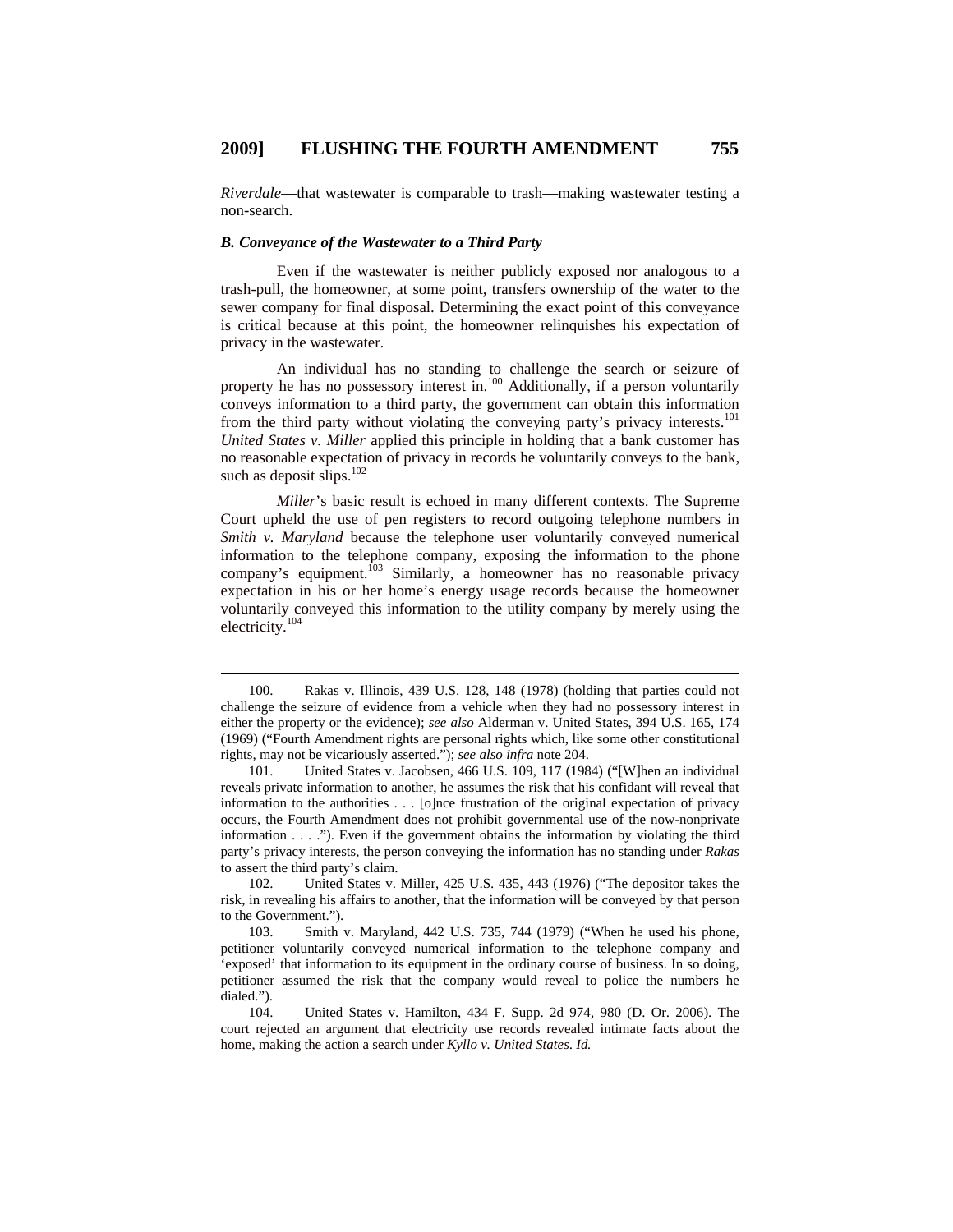Clearly, once wastewater enters a sewer main, it is conveyed to the sewer company and is no longer the homeowner's property.<sup>105</sup> Like the energy usage statistics in *Hamilton*, the homeowner conveys the wastewater and its chemical composition to the sewer company by using the sewer works, losing any reasonable expectation of privacy in both of these items.<sup>106</sup>

Whether the wastewater is conveyed prior to entering the sewer main is a tougher question. The above discussion suggests that the wastewater is conveyed only when it reaches sewer works owned by a third party, as in sewer mains,<sup>107</sup> making the question of who owns the sewer lateral important. Generally, the homeowner owns the portion of the lateral underneath his property<sup>108</sup> and often owns the portion of the lateral under the street,<sup>109</sup> suggesting that the water in the lateral is not conveyed.

108. *See, e.g.*, L.A. Dep't of Pub. Works, LA Sewers, http://www.lacity.org/SAN/ lasewers/sewers/roots/rootsfaqx.htm#a1 (last visited Mar. 1, 2009) [hereinafter LA Sewers]; Water Env't Research Found., Uncovering Private Sewer Laterals, http://www.werf.org/ AM/Template.cfm?Section=Progress1&Template=/CM/HTMLDisplay.cfm&ContentID=27 04 (last visited Aug. 22, 2009) ("[P]rivate ownership of sewer laterals extends more often to the mainline than to the property line."); *but see* Ass'n of Bay Area Gov'ts, Learn About the Two Types of Sewers in Your Home, http://www.sewersmart.org/connection.html (last visited Mar. 1, 2009) ("In many communities . . . [t]he city or sewer district is responsible for maintaining the lower lateral and the main."); STANDARD SPECIFICATIONS, *supra* note 25, at § 5, 56 ("The usual location of the line separating responsibility of the City and property owner is the back of sidewalk cleanout.").

109. 64 C.J.S. *Mun. Corp.* § 1539 ("It is sometimes, although not always, held that a private drain or sewer constructed by an individual in a public street is his private property, and that he has a right to the exclusive use of it . . . ."). *See also* sources cited and discussion *supra* note 108 (discussing private responsibility for the sewer lateral). A municipality can, however, reserve an exclusive right to construct the portion of the sewer

 <sup>105.</sup> *See* 11 MCQUILLIN MUN. CORP. § 31.29 (3rd ed.) ("Courts generally regard public sewers and drains as the property of the municipal corporations in which they are built . . . , and no private person has the right to interfere with them."); *see also* United States v. Spain, 515 F. Supp. 2d 860, 863, 868 (N.D. Ill. 2007) ("[T]he EPA was testing . . . [the] wastewater . . . at the point where that substance entered the public sewer system and therefore became public waste subject to disposal by the [sewer company].").

<sup>106.</sup> The homeowner's loss of his privacy expectation is meaningless, however, because the home's wastewater is commingled with that of other homes once it enters the sewer main.

<sup>107.</sup> This conception assumes that wastewater's ownership is determined *ipso facto* by the ownership of the pipe that transports the water. *Cf.* discussion *supra* note 105 and accompanying text. It could be argued, however, that the homeowner abandons his wastewater when he sends it into his home's plumbing, mooting the determination of whether the homeowner conveyed it to the sewer company. *See* Nelson v. State, 286 S.E.2d 504, 505–06 (Ga. App. 1981) (holding that defendant abandoned cocaine by flushing it down the toilet); Clapp v. State, 639 S.W.2d 949, 953 (Tex. Crim. App. 1982), *overruled on other grounds by* Comer v. State, 754 S.W.2d 656 (Tex. Crim. App. 1986) (holding that defendant abandoned tinfoil packets by flushing them down the toilet, noting that "most persons have no intention of retrieving things in toilets, especially ones that have just been flushed"). Notably, however, the trash cases generally do not endorse the abandonment rationale in their holdings, weakening abandonment's applicability in the wastewater context. *See supra* note 73.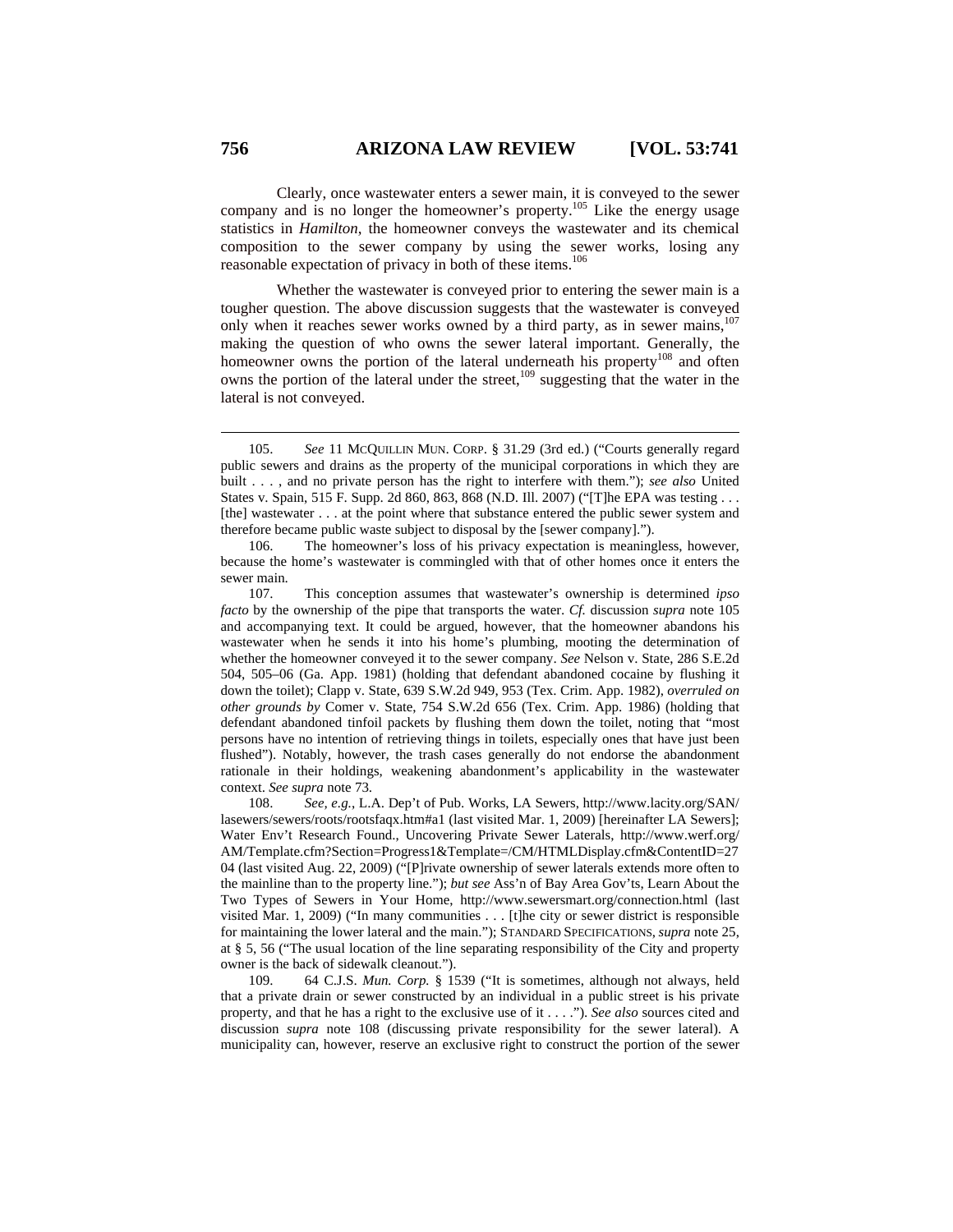The fact that the lateral traverses a public street complicates the analysis, however. Generally, the homeowner owns the underlying fee to the street, but it is subject to an easement for the street and utilities.<sup>110</sup> This easement, however, probably does not give the third party holding the servient estate any ability to invade the lateral. Holding a servitude does not confer proper authority upon the third party to consent to a search of the lateral underlying the easement, $111$  and, as a practical matter, tort law deters any invasion of the lateral by the third party itself.112 Even if the third party actually owns the street, it still cannot invade the lateral by itself and it may not be able to consent to a search of the lateral.<sup>113</sup> Thus, as long as the lateral is the homeowner's property, the homeowner has not

 $\overline{a}$ 

112. *See* RESTATEMENT (SECOND) OF TORTS § 217 (1965) ("A trespass to chattel may be committed by intentionally . . . (b) using or intermeddling with a chattel in the possession of another) (potentially dissuading the introduction of a sample-gathering robot into the lateral); *id.* at § 226 ("One who intentionally destroys a chattel or so materially alters its physical condition as to change its identity or character is subject to liability for conversion.") (potentially dissuading any alteration to the lateral necessary to attach a testing device).

113. Cases prohibiting a vehicle's driver from consenting to a search of a passenger's effects may provide a useful analogy. *E.g.*, Ledda v. State, 564 A.2d 1125, 1129 (Del. 1989). Clear lines of ownership also exist in this case, suggesting that the street's owner does not have authority to consent to a search of the homeowner's lateral, even though it crosses the street owner's property.

lateral that lies between the property line and the public sewer, suggesting that this portion of the lateral is not privately owned. 11 MCQUILLIN MUN. CORP. § 31.30 (3rd ed.).

<sup>110. 10</sup>A MCQUILLIN MUN. CORP. § 30.32 (3rd ed.) ("[T]he established rule of the common law followed in a majority of the states is that the abutting landowner will be held to own the fee in the public way in front of his or her property to the center of it, subject to the public easement, unless the owner has been divested of title, as by an accepted dedication, condemnation, or by other means."); *see also* LA Sewers, *supra* note 108 ("In almost all cases, the owner of private property holds the underlying fee to the center of the street. The public street is an easement.").

<sup>111.</sup> Police can obtain consent from either the individual whose property is searched or from a third party who possesses common authority over the premises. Illinois v. Rodriguez, 497 U.S. 177, 181 (1990); United States v. Matlock, 415 U.S. 164, 172 n.7 (1974) (noting that the common authority theory "rests . . . on mutual use of the property by persons generally having joint access or control for most purposes,"and that an important factor is whether one party "assumed the risk" of another party consenting to a search). Even if it is conceded that there is common authority with respect to the easement, common authority probably does not exist with respect to the lateral for three reasons. First, the easement's purpose is for the street and public utilities, not private sewer laterals. Second, the holder of the servient estate, generally a municipality, does not have mutual use of the sewer lateral. *See* McIntosh v. City of Joplin, 486 S.W.2d 287, 289 (Mo. Ct. App. 1972) (holding that a city could not "appropriate a private sewer and take it over for public use by merely connecting onto the sewer without the owners' permission [or without remitting just compensation under the Fifth Amendment]."). Third, the homeowner generally retains full ownership of the pipe even as it traverses the easement. Considering these three factors, it is not reasonable to believe that the homeowner assumed the risk of the servient estate consenting to a search of the lateral.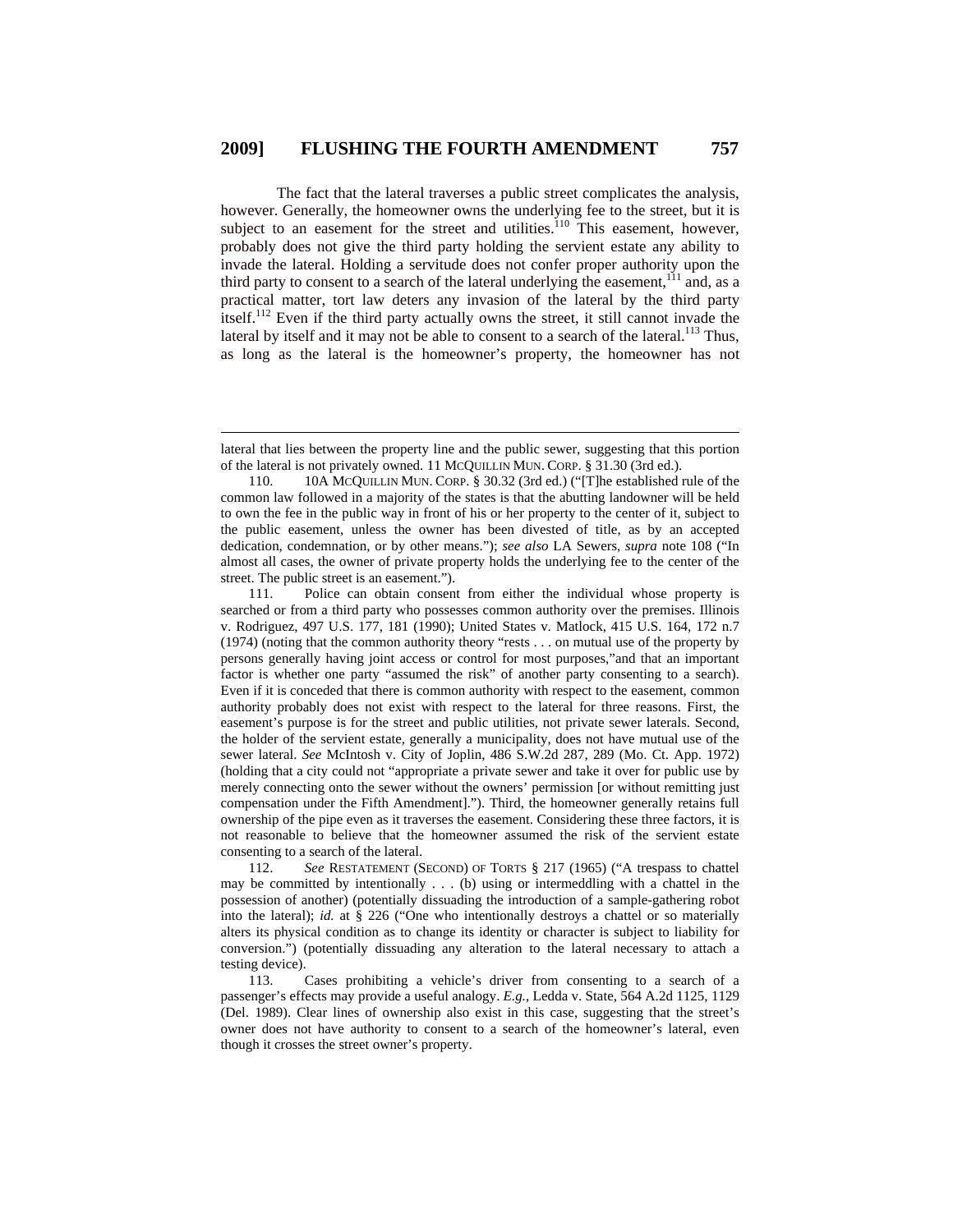conveyed the wastewater, regardless of the fact that the lateral traverses the street.<sup>114</sup>

*Riverdale*, however, suggests that wastewater is conveyed at the point it irretrievably flows into the sewer, regardless of whether this point is on private property or whether the water is in a private sewer.<sup>115</sup> In the home context, this rule means that the homeowner conveys his wastewater to the sewer company immediately when it enters the drain or when the toilet is flushed.<sup>116</sup> As such, the homeowner can never have a reasonable expectation of privacy in any wastewater.

*Riverdale*'s proposition is flawed for two reasons. First, it splits the ownership of the sewer lateral and the wastewater transported by the lateral, $117$  a bifurcation that grants the sewer company a de facto easement over the sewer lateral.<sup>118</sup> Although such an ownership regime is not impossible, its anomalous nature strongly suggests that the point of conveyance suggested by *Riverdale* is incorrect.119 Second, this result is inconsistent with the trash analogy that *Riverdale* relies upon so heavily. Regardless of how property law treats garbage generally, the trash is not conveyed to the third-party trash collector until the trash collector actually removes the garbage.<sup>120</sup> Staying consistent with the trash analogy requires

117. This is the exact reverse of the situation described earlier in which privately owned wastewater flows into publicly owned sewer works. Under this ownership regime, the wastewater is owned by another entity regardless of whether the entity owns the plumbing transporting the water.

118. A de facto easement arises because the sewer company could either consent to police seizure and testing of the wastewater it owns within the homeowner's lateral or force the homeowner to allow alterations to the lateral to access the wastewater it owns.

119. The fact that sewer companies do not typically own the sewer lateral suggests that they do not recognize an ownership interest in the wastewater until they take delivery of it in the sewer main.

120. *Cf.* United States v. 987 Fisher Rd., 719 F. Supp. 1396, 1404 (E.D. Mich. 1989) (holding that a homeowner had a reasonable expectation of privacy in garbage bags located against the home's back wall, in part because the resident "retained control over [the garbage bags] and could have retrieved them or items contained in them"). No case recognizes the argument that the trash is conveyed to the garbage collector merely because the probability of the homeowner retrieving the garbage is very low.

 <sup>114.</sup> If the homeowner does not own the complete lateral, he loses any privacy expectation once the wastewater enters any portion of the lateral that is owned by a third party. *See supra* note 107 and accompanying text.

<sup>115.</sup> Riverdale Mills Corp. v. Pimpare, 392 F.3d 55, 64 (1st Cir. 2004) ("[T]he controlling fact here is that the wastewater at Manhole 1 is *irretrievably* flowing into the public sewer, which is only 300 feet away. The wastewater will inevitably reach Manhole 2, where the public sewer begins, after only a short period of time, and once it reaches that point, any member of the public can take a sample.").

<sup>116.</sup> This is because there is no point in typical residential sewer system design where the homeowner can stop the water from flowing into the sewer. *See supra* note 50 and accompanying text; *cf.* United States v. Moss, 175 F. Supp. 2d 1067, 1070–71 (M.D. Tenn. 2001) (finding that trash in a home's curtilage was sufficiently exposed to the public when the curtilage was the designated collection point and when the trash was placed in the curtilage at the designated time for collection). *Riverdale*'s conception is, however, consistent with cases holding that items flushed down the toilet are abandoned. *See* discussion and sources cited *supra* note 107.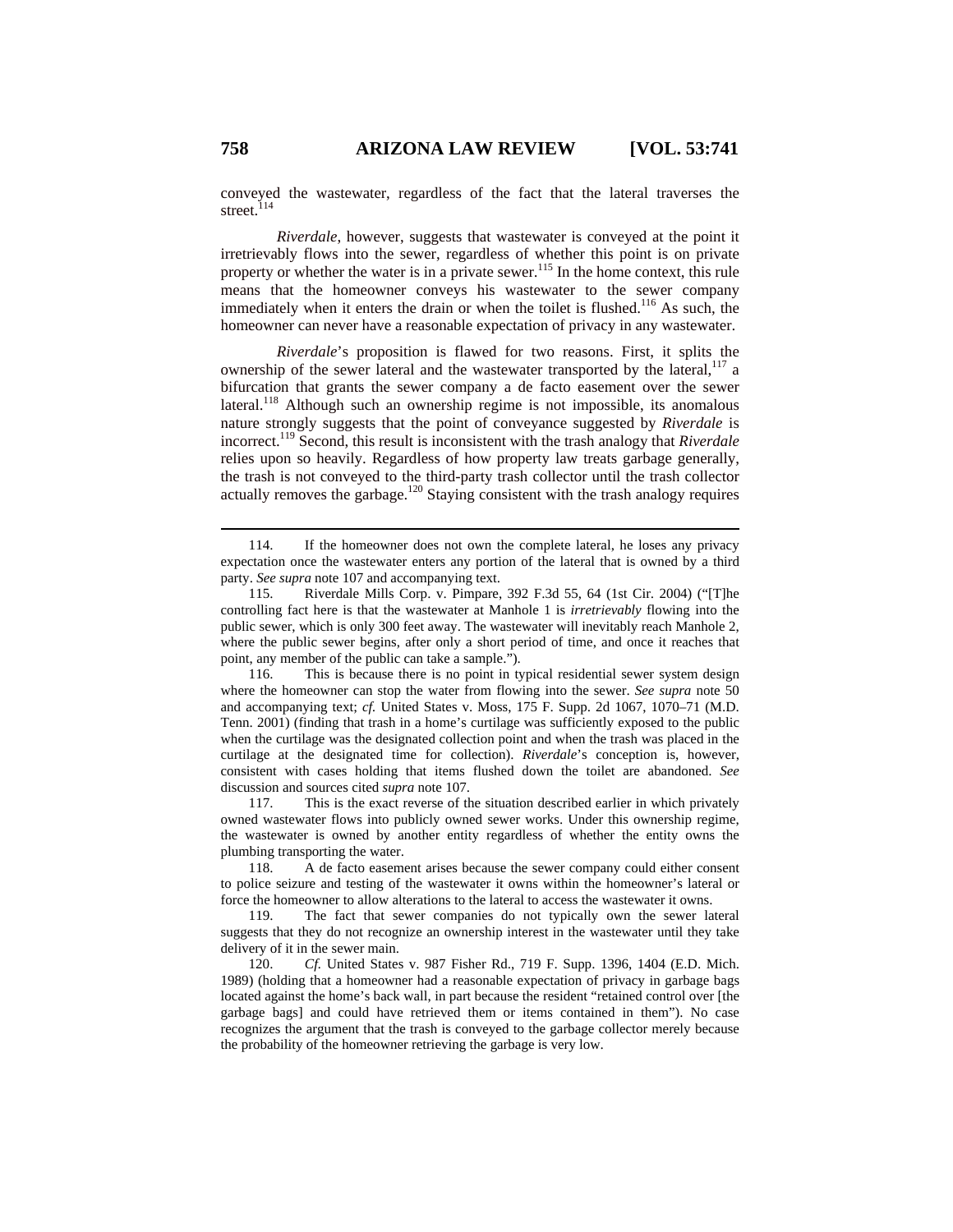a rule that wastewater is not conveyed to the sewer company until it actually takes delivery of the water, at the sewer main, regardless of how low the probability is that the homeowner will retrieve the water. $121$ 

Even if *Riverdale*'s conception of conveyance is rejected and the homeowner does not convey the wastewater until it reaches the sewer main, the homeowner who seeks to keep his wastewater private remains vulnerable on two key fronts. First, a court could hold that a servient estate can consent to police entry into the lateral to seize samples of wastewater.<sup>122</sup> Second, a sewer company could use its regulatory powers to conduct its own tests of each residence's wastewater for other purposes, $1^{23}$  generating records of the compounds present in a home's wastewater. As with pen registers, banking records, and electrical usage records, the government could access these test results without infringing on any expectation of privacy that the homeowner can assert.

#### *C. Searches Involving Technology and the Home*

The advanced technology used by community urinalysis potentially implicates cases governing police use of technology. These cases generally examine two issues: the area searched by the technology and the technology's sophistication.

The 2001 case *Kyllo v. United States* underscores the tension between police use of technology and the sanctity of the home in holding that the use of a thermal imager to measure a home's infrared radiation constituted a search.<sup>124</sup> Police may not use sense-enhancing technology to obtain any information about a home's interior that they could not have obtained without physical entry into the structure.<sup>125</sup> All details in a home are intimate details, including its heat levels.<sup>126</sup> Because any physical invasion of the home, by "even a fraction of an inch," is

 <sup>121.</sup> Even though the probability of a homeowner seeking to retrieve his wastewater is *de minimis*, once these infinitesimal probabilities are recognized in one context, they must be recognized in all contexts to preserve intellectual consistency and disallow the idea from becoming both a shield and a sword. *See* discussion *supra* note 81 (discussing the *de minimis* probability of rummaging through wastewater).

<sup>122.</sup> This occurs if the court recognizes the third party's common authority over the lateral. *See* discussion *supra* note 111.

<sup>123.</sup> These include identifying possible environmental contaminants or high concentrations of compounds likely to damage sewer infrastructure, such as fats, grease, and oil. *See, e.g.*, L.A. County Dep't of Pub. Works, Protecting Your Sewer System From Fats, Oil, and Grease, http://dpw.lacounty.gov/smd/SMD/Protectingyoursewersystemfromfats.pdf (last visited Mar. 1, 2009).

<sup>124.</sup> Kyllo v. United States, 533 U.S. 27, 29–30, 40 (2001). The police used the device from the passenger seat of a squad car. *Id.* at 30.

<sup>125.</sup> *Id.* at 34. Justice Scalia qualified this broad statement with the phrase "at least where (as here) the technology in question is not in general public use." *Id.* This qualifier has sparked a fierce debate about whether police can peer into a home using technology that is in general public use. *See id.* at 47 (Stevens, J., dissenting).

<sup>126</sup>*. Id.* at 38 (majority). This is because heat levels can reveal intimate details, such as "at what hour each night the lady of the house takes her daily sauna and bath." *Id.*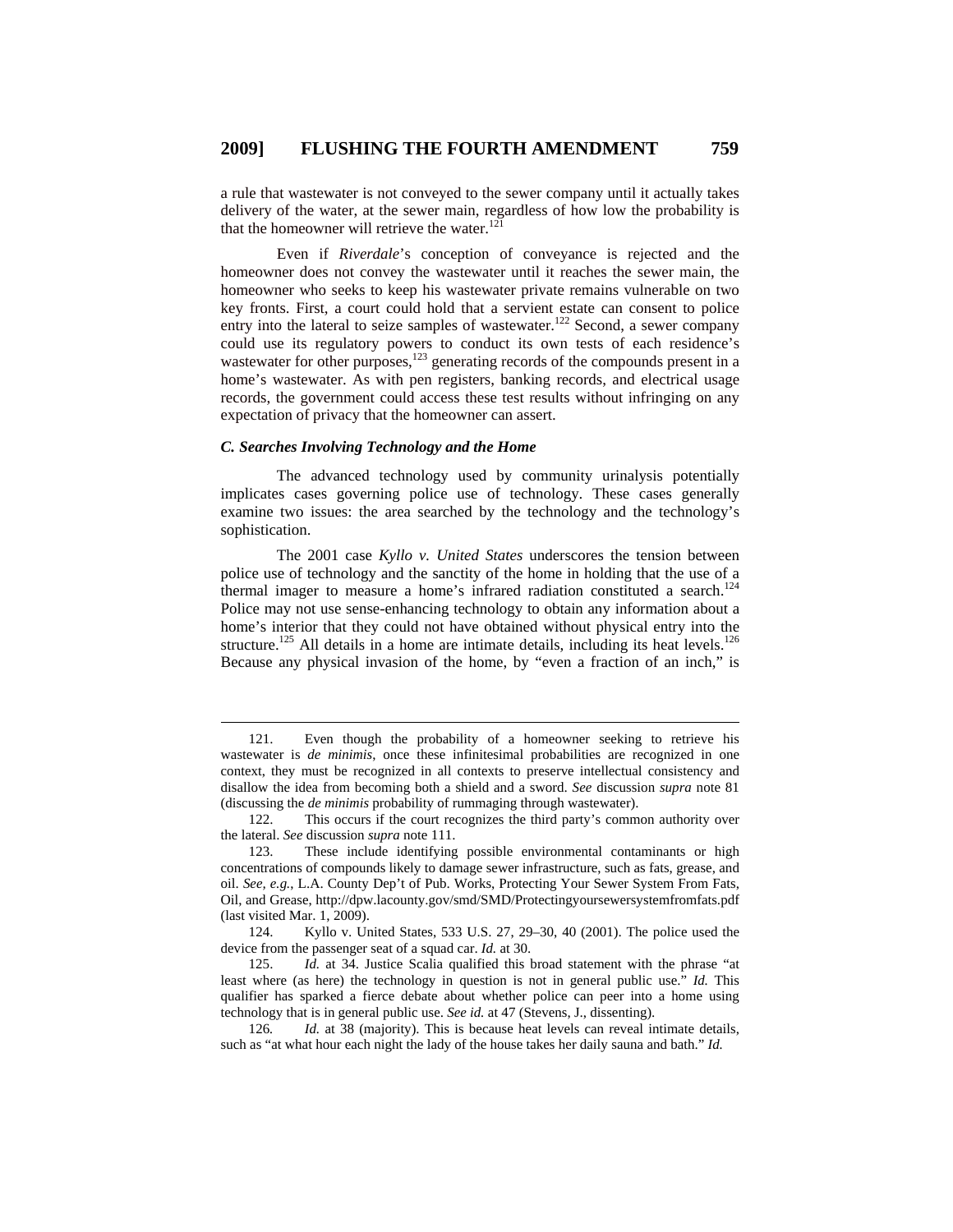unacceptable without a warrant, the warrantless use of the thermal imager was improper. $127$ 

The Supreme Court's concern about the use of technology in the home also manifests itself in cases involving remote tracking devices (beepers). The Court upheld the use of beepers on vehicles using public thoroughfares,<sup>128</sup> but *United States v. Karo* requires police to obtain a warrant before using a beeper to reveal an object's presence in or location within a residence.<sup>129</sup> A beeper cannot reveal surreptitiously any facts about a home that police could not otherwise have known without physical entry.<sup>130</sup>

*Kyllo* and *Karo* touch community urinalysis in two crucial ways. First, wastewater testing reveals details<sup>131</sup> about the home that police would not have known without physical entry.132 Just like the thermal imager in *Kyllo* revealed the marijuana-growing operation,<sup>133</sup> wastewater testing can suggest, for example, the presence of a methamphetamine lab, a fact about the home that the police could not have known without physical entry. Because all details in a home are intimate details, this suggests that community urinalysis should be deemed a search.

Second, the technology employed in wastewater testing is not generally used by the public, a factor that influenced the *Kyllo* Court to label thermal imaging a search $134$  and played a significant role in other technology cases. One case, *State v. Barnes*, defined the relevant public as the "ordinary run of people."135 The sophisticated testing equipment and procedures developed by Dr. Field are almost certainly not used by ordinary citizens, suggesting that the wastewater's

131. These details could consist of both activities taking place within the home and whether people occupying the home have used narcotics.

132. It could be argued that the information obtained by community urinalysis does not constitute a "fact" about the home. *Karo*'s beeper revealed an object's placement and *Kyllo*'s thermal imager revealed the heat levels emanating from the home's lighting. *Karo*, 468 U.S. at 715; *Kyllo*, 533 U.S. at 30. The chemical composition of the home's wastewater may not be a fact about the home because the technology is not operating directly on the home's structure, unlike in *Kyllo* and *Karo*. However, this distinction would probably be rejected because, theoretically, the thermal imager only operated on the thermal radiation reaching the public street and not in the home itself. *Kyllo*, 533 U.S. at 43–44 (Stevens, J., dissenting). Moreover, the facts revealed by the home's wastewater are inextricably tied to the home.

133. *Id.* at 30 (majority).

 <sup>127.</sup> *Id.* at 37. A contrary result leaves a homeowner at the mercy of advancing technology that could discern all activities in the home. *Id.* at 35–36.

<sup>128.</sup> United States v. Knotts, 460 U.S. 276, 282 (1983).

<sup>129.</sup> United States v. Karo, 468 U.S. 705, 718 (1984).

<sup>130.</sup> *Id.* at 715. The fact that the beeper is less intrusive than a physical search is not relevant. *Id.* A contrary result permits indiscriminate monitoring of property withdrawn from public view, constituting a great threat to privacy interests in the home. *Id.* at 716.

<sup>134.</sup> *Id.* at 34.

<sup>135.</sup> State v. Barnes, 390 So. 2d 1243, 1244 (Fla. Dist. Ct. App. 1980). *Kyllo*, however, never addressed this idea.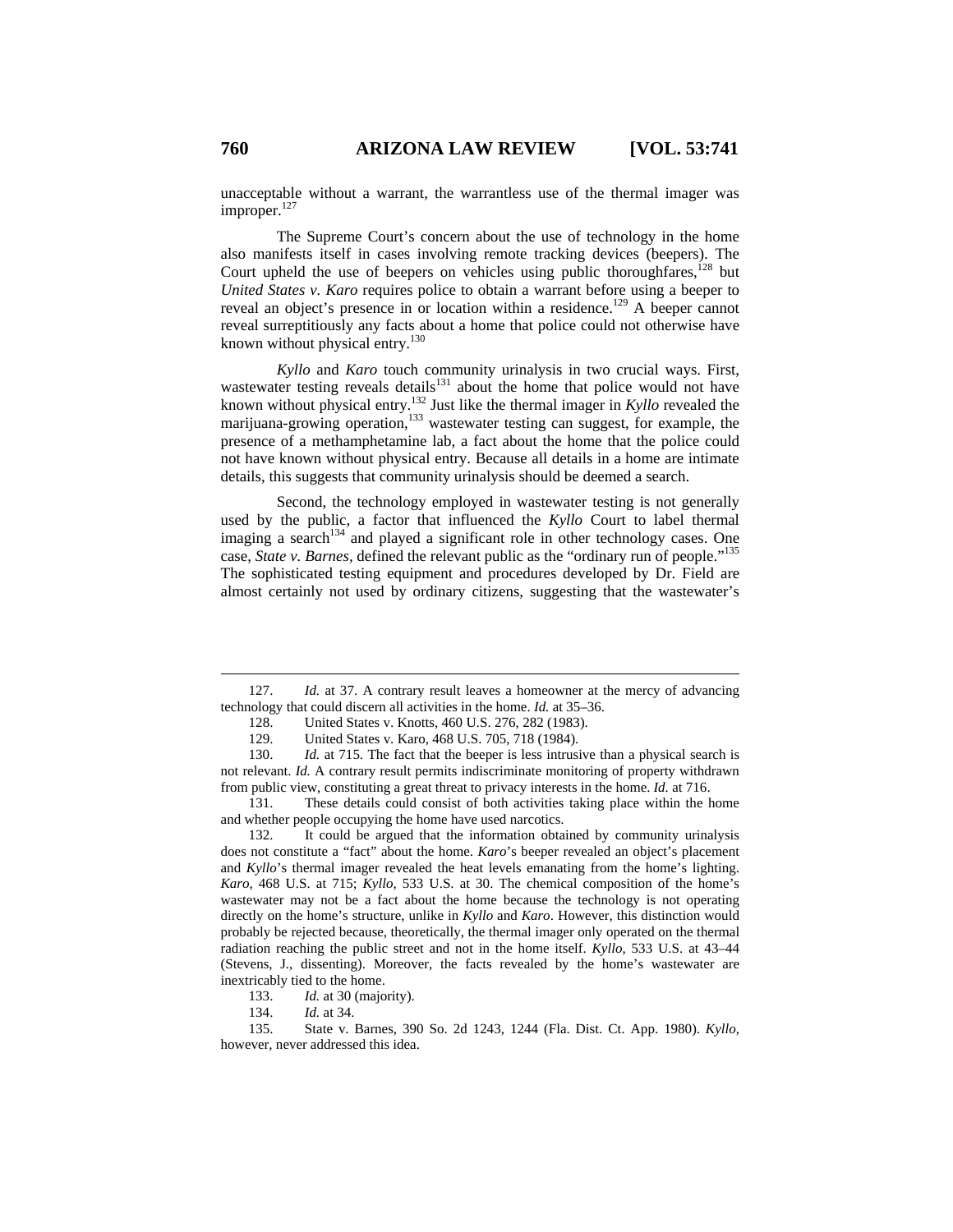chemical composition is not publicly exposed and that the use of community urinalysis technology is a search.<sup>136</sup>

There are two problems, however, with applying *Kyllo* and *Karo* to wastewater testing. First, wastewater testing might not involve the same physical invasion of the home as in *Kyllo* and *Karo* because the technology in those two cases effectively peered into the home's physical structure, whereas wastewater monitoring tests substances that homeowners have expelled from the home. Because the technology at issue in this scenario acts only on the wastewater, it may not directly invade the home's structure.<sup>137</sup> *Kyllo*, however, squarely rejected the argument that thermal imaging only indirectly revealed details about the home,<sup>138</sup> making devices that indirectly reveal facts about the home a physical invasion.

Second, and more troubling, *Karo* and *Kyllo* might only protect details that, while indicative of drug activity, are innocent by themselves.<sup>139</sup> On two occasions, *United States v. Place*<sup>140</sup> and *United States v. Jacobsen*,<sup>141</sup> the Supreme Court has held that no reasonable expectation of privacy can attach to narcotics. One could plausibly read *Kyllo* and these decisions harmoniously and argue that any device that peers into the home to detect only narcotics, $142$  rather than the byproducts of narcotics, $143$  does not constitute a search, even if the device obtains this information by peering into the home. Although the device certainly reveals a fact about the home—the presence of narcotics—the home cannot give a person an

138. *Kyllo*, 533 U.S. at 35 n.2; *see also* United States v. Hamilton, 434 F. Supp. 2d 974, 983 n.6 (D. Or. 2006). Justice Stevens argued in his dissent that "the only conclusions . . . reached concerning the interior of the home were at least as indirect as those that might have been inferred from the contents of discarded garbage." *Kyllo*, 533 U.S. at 44 (Stevens, J., dissenting).

139. United States v. Karo, 468 U.S. 705, 709–10 (1984) (ether); *Kyllo*, 533 U.S. at 29–30 (majority) (heat). Police had to use these details to draw an inference that illegal activities were taking place inside the home.

140. 462 U.S. 696, 707 (1983) (dog sniffs) ("[T]he sniff discloses only the presence or absence of narcotics, a contraband item.").

141. 466 U.S. 109, 123 (1984) (cocaine field test) ("Congress has decided . . . to treat the interest in 'privately' possessing cocaine as illegitimate; thus governmental conduct that can reveal whether a substance is cocaine, and no other arguably 'private' fact, compromises no legitimate privacy interest.").

142. The narcotics residues by themselves would reveal the presence of drug activities in the same way as the presence of heat indicated the production of marijuana in *Kyllo* and the presence of ether indicated drug manufacturing in *Karo*.

143. An example of the byproducts of drug activity is the heat from the marijuana-growing lamps in *Kyllo*.

 <sup>136.</sup> This argument breaks down if community urinalysis techniques ever become generally used by the public. *See* United States v. Vela, 486 F. Supp. 2d 587, 590 (W.D. Tex. 2005) (citing the general availability of night vision goggles as a reason *Kyllo* does not prohibit their use).

<sup>137.</sup> Put another way, unlike thermal imaging, an inference is required by the officer to determine that drug activity is taking place in the home. Determining this fact from the testing of wastewater is not a physical invasion in the same way as installing a hidden camera in the home would be.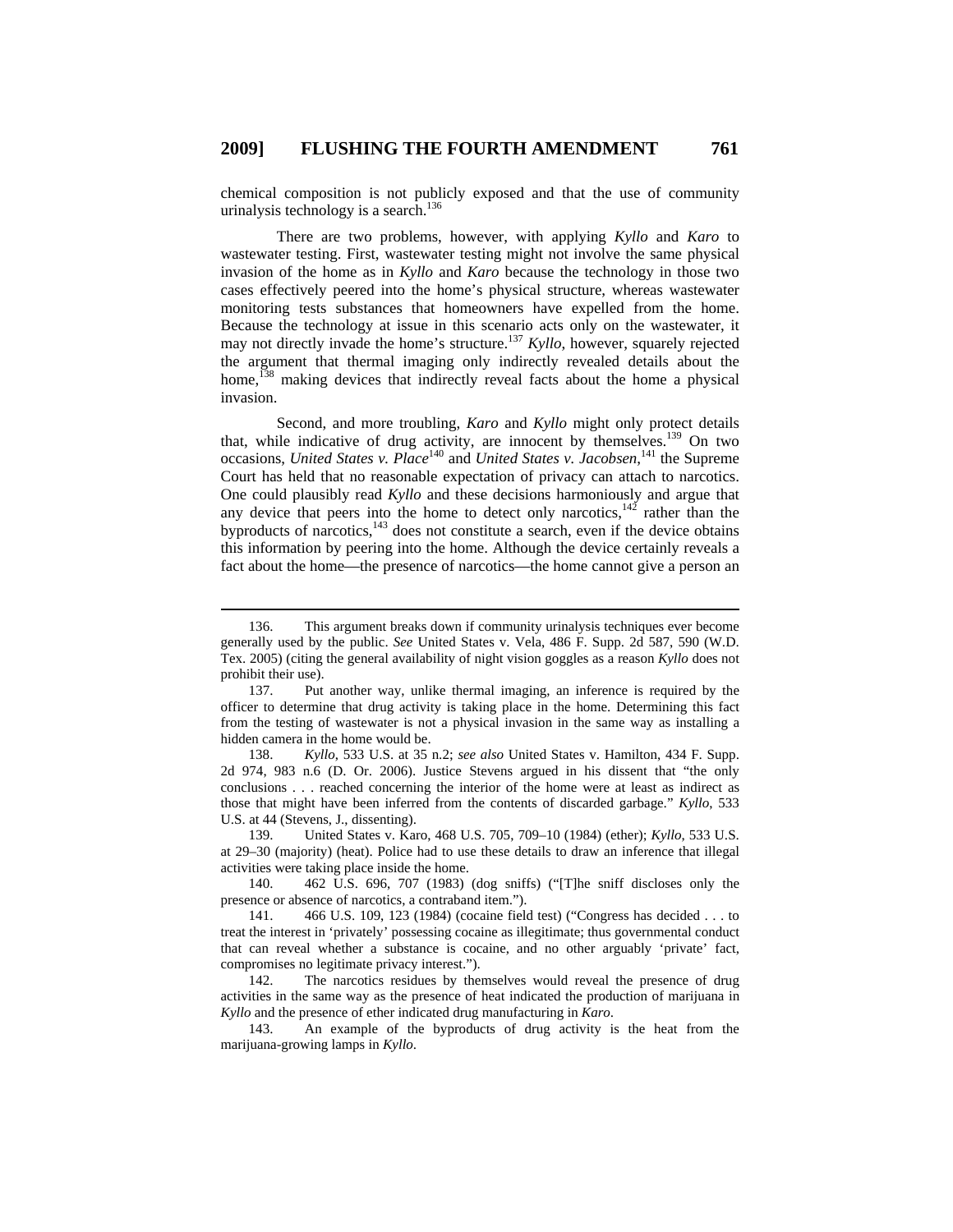expectation of privacy in the illegal drugs.<sup>144</sup> Furthermore, *Kyllo* only states that a home's heat levels are an intimate detail about the home. It never endorses the idea that marijuana production itself $145$  is protected by virtue of it being produced within the home.<sup>146</sup> If this argument is accepted, wastewater testing that detects only narcotics residues might not be a search under *Place* and *Jacobsen*, even though it uses advanced technology to reveal details about a home.

For three reasons, the argument that *Place* and *Jacobsen* allow wastewater monitoring of homes because the monitoring device detects only the narcotics themselves is tenuous. First, it employs a mechanical interpretation of Fourth Amendment jurisprudence, an interpretive method *Kyllo* disfavors.<sup>147</sup> Second, it runs contrary to the sweeping language used in *Kyllo* that *all* details in the home are intimate details and that *any* invasion of the home presumptively requires a warrant.148 Finally, *Place* and *Jacobsen* involve investigative techniques whose technologies are inherently limited to detecting drugs.<sup>149</sup> Wastewater monitoring is more intrusive than either of these methods because its technology can be programmed to detect legal substances and to alert at any concentration.

145. This discussion addresses the actual fact of marijuana production, akin to whether the substance in *Jacobsen* is actually cocaine or talcum powder. *Jacobsen*, 466 U.S. at 122. This is distinguished from mere evidence of marijuana production, such as the heat levels in *Kyllo*.

146. *See* Kyllo v. United States, 533 U.S. 27, 34–40 (2001).

147. The mechanical interpretation in this case is that the Fourth Amendment never protects an expectation of privacy in narcotics, even when obtaining this fact involves a physical invasion of the home. *Kyllo* rejects the argument that thermal imaging must be upheld because it detects only heat radiating from a home's external surface. *Id.* at 35. This shows that courts are willing to delve beyond a formulaic interpretation of the Fourth Amendment, at least when a physical invasion of the home is involved.

148. *Id.* at 37; *see also* Payton v. New York, 445 U.S. 573, 590 (1980) (holding that the Fourth Amendment draws "a firm line at the entrance to the house"). Presumably, Justice Scalia could have noted that this language does not alter the *Place* and *Jacobsen* rule that no expectation of privacy could attach to narcotics, whether or not the contraband is present in a home.

149. United States v. Place, 462 U.S. 696, 707 (1983) ("[T]he sniff discloses only the presence or absence of narcotics . . . ."); *Jacobsen*, 466 U.S. at 122 ("The field test at issue could disclose only one fact previously unknown to the agent—whether or not a suspicious white powder was cocaine. It could tell him nothing more, not even whether the substance was sugar or talcum powder.").

150. *See infra* note 161 and accompanying text. This technology thus does not fall into the same "sui generis" category as dog sniffs. *Place*, 462 U.S. at 707.

 <sup>144.</sup> *Cf.*, *e.g.*, United States v. Brock, 417 F.3d 692, 697 (7th Cir. 2005) (holding that the use of a narcotics-detection dog to detect narcotics odors emanating from behind a bedroom door in a shared apartment was not a search). A minority of cases reach a contrary result. *See* United States v. Thomas, 757 F.2d 1359, 1367 (2d Cir. 1985) (noting the occupant's "heightened expectation of privacy inside his dwelling"). *Thomas*, however, has been criticized because it "implies that a person has a reasonable expectation that even contraband items hidden in his dwelling place will not be revealed." United States v. Lingenfelter, 997 F.2d 632, 638 (9th Cir. 1993) (quoting *Jacobsen*, 466 U.S. at 124 n.24) (pointing out that this conflicts with the Supreme Court's determination that "[n]o legitimate expectation of privacy is impinged by governmental conduct that can 'reveal nothing about noncontraband items.'").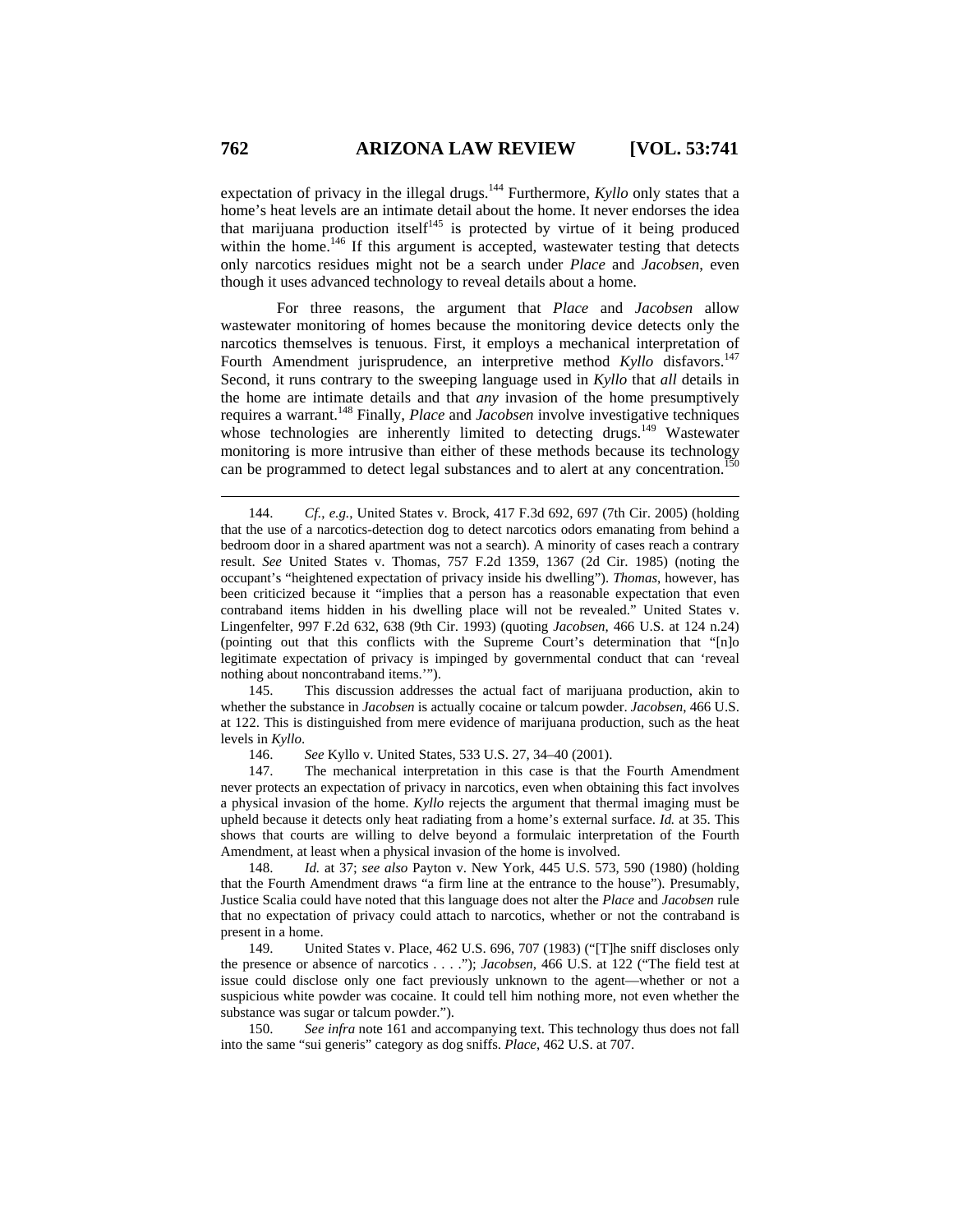Although applying *Kyllo* to community urinalysis is more persuasive for the three reasons discussed above, plenty of doctrinal room exists for a contrary conclusion because a court must ultimately choose between two conflicting, and equally strong, principles.

Even if *Kyllo*'s applicability is cast into doubt, the extraordinarily intrusive nature of community urinalysis technology might furnish an independent ground for a court to deem the technology a search. One case, *United States v. Cuevas-Sanchez*, held that the use of fixed video surveillance of an individual's backyard was a search.<sup>151</sup> In that case, federal agents installed a video camera without a warrant on a power pole that overlooked a home's backyard, allowing a continuous record of the backyard's activities.152 In reaching its conclusion, the court rejected the government's contention that video monitoring was not a search under *California v. Ciraolo*'s upholding of warrantless aerial overflights.<sup>153</sup> While a person has no reasonable expectation of privacy against the minimal intrusion of a one-time overhead flight, continuous video monitoring that records all activity in and area is not a minimal intrusion.<sup>154</sup> It "[provokes] an immediate negative visceral reaction" that "raises the spectre of the Orwellian state."155

If community urinalysis technology ever allows for continuous monitoring of wastewater in the same way as continuous video monitoring, a court could make a distinction similar to *Cuevas-Sanchez* and deem continuous wastewater monitoring a search. Continuous wastewater monitoring provokes the same visceral, Orwellian reaction as continuous video surveillance.<sup>156</sup> This logic, however, probably only strikes any devices designed for continual or remote monitoring, not wastewater testing as a class.

The sheer sophistication of community urinalysis technology could also persuade a court to label it a search. One case, *United States v. Hibbitt*, addressed a sophisticated device, the Ion Track Itemiser, and deemed it "closer to a search than a 'non-search.'"<sup>157</sup> This device tests a container<sup>158</sup> for narcotics residue by wiping a paper disk over the container's surface to lift any particles present on that

 <sup>151.</sup> United States v. Cuevas-Sanchez, 821 F.2d 248, 251 (5th Cir. 1987).

<sup>152.</sup> *Id.* at 250.

<sup>153.</sup> *Id.* The government argued that the video cameras captured activities that were visible to the naked eye in the same way that overflights captured activities visible to the naked eye. *Id*. Effectively, the court carved a razor-thin distinction between continual video monitoring and overhead flights based exclusively on the monitoring's continuous nature.

<sup>154.</sup> *Id.* at 250–51.

<sup>155.</sup> *Id.* at 251.

<sup>156.</sup> This is true because both technologies allow remote and continuous viewing of a home's activities, reveal sensitive, private information about their targets, and can conceivably monitor every home.

<sup>157.</sup> United States v. Hibbitt, 208 F. Supp. 2d 1026, 1039 (D. Alaska 2000). The court considered whether the Itemiser is a search for the purpose of determining whether the device's use exceeded the permissible limits of a *Terry* stop. *Id.* at 1034–35.

<sup>158.</sup> The device could test any object for narcotics, but it was used in this case for a suitcase. *Id.* at 1030.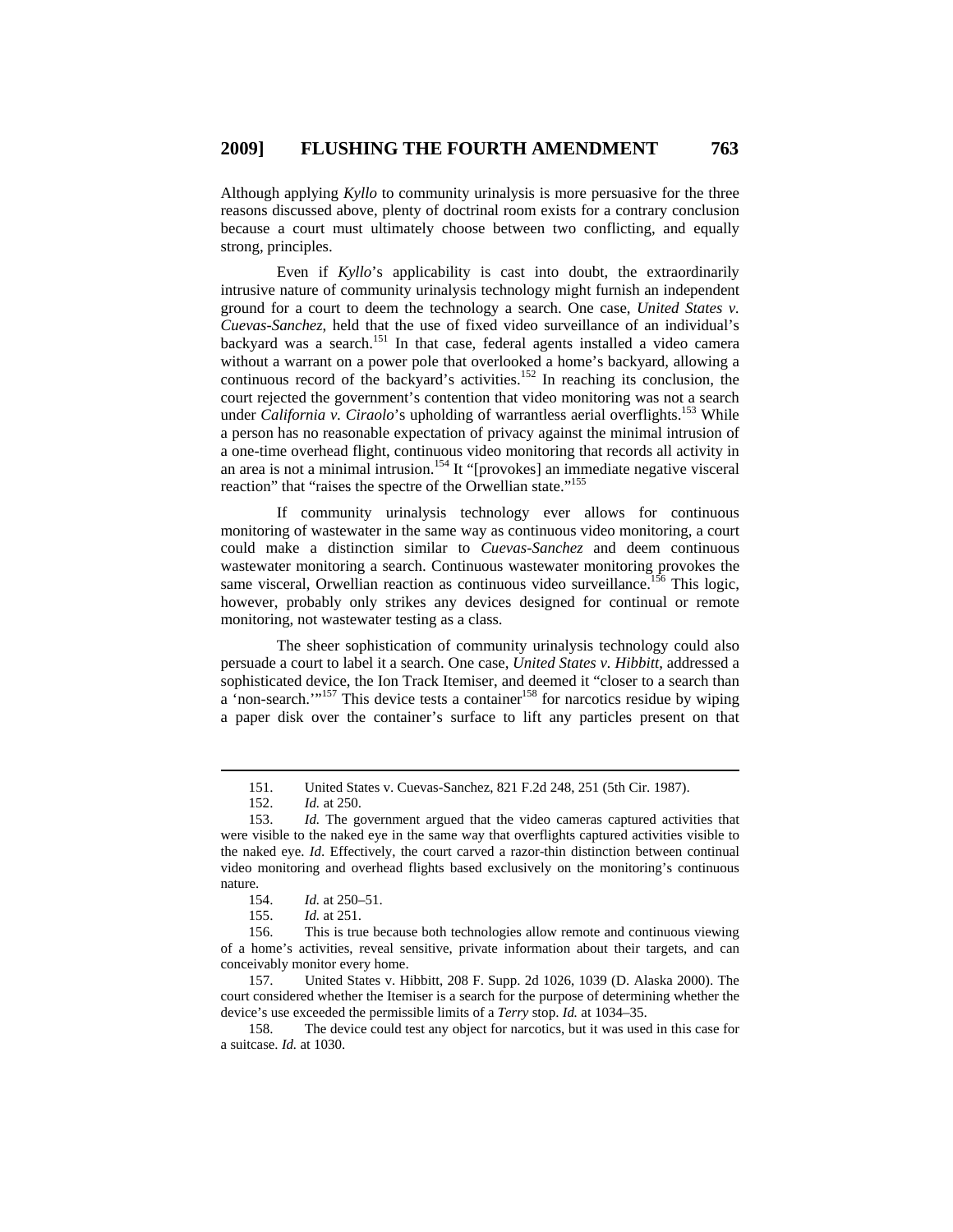surface.<sup>159</sup> Because the disk only lifts particles on the surface where it is wiped, the Itemiser cannot detect whether narcotics are actually present inside the container.<sup>160</sup> It is more intrusive, however, than both a dog sniff and thermal imaging because it searches for drugs on a chemical and microscopic level, revealing details that are much more specific and intimate than just heat levels.<sup>161</sup> The implications of machines searching for drugs on a molecular level are "enormous" because the machines risk subjecting many people to unwarranted privacy invasions.162 *Hibbitt*'s analysis attempted to balance individual rights with the emergent nature of this technology.<sup>163</sup>

Community urinalysis is similar to the Itemiser in a number of respects, suggesting that it is, at the very least, closer to a search than a non-search. The technology can theoretically detect any compound at any concentration, giving police the broad discretion that concerned the *Hibbitt* court.<sup>164</sup> It can reveal noncriminal details and legal activities.<sup>165</sup> Moreover, Dr. Field's methods test with drugs on a molecular level and are capable of the same extraordinary precision<sup>166</sup>

162. *Id.* at 1040. Traces of narcotics are prevalent on many objects for entirely innocent reasons. *Id.* at 1040 n.77. This, combined with the device's extraordinary sensitivity, elevates the risk of "humiliating" searches based on false alerts. *Id.* at 1040.

163. *Id.* The court was concerned that technology "is quickly outstripping . . . Fourth Amendment jurisprudence" and sensitive instruments like the Itemiser pose the risk of eroding privacy protections if their use is not "coupled with practical common sense and careful study of . . . other circumstances." *Id.*

164. *Id.* at 1039; *see also* discussion *supra* note 161. Police could program wastewater-testing devices to detect any compound, including legal substances, at any concentration. However, a device that does not allow the police to modify the compounds tested or the concentrations that trigger an alert arguably does not give the agency the type of discretion *Hibbitt* was concerned with. If discretion is analyzed by device, devices that cannot be modified may not trigger *Hibbitt's* concern, even if the police have an indirect form of discretion by being able to choose among a variety of unalterable devices programmed to test for different substances at different concentrations.

165. Police could theoretically sample wastewater for any compound using any technological device, an argument that attacks wastewater-testing technology in general, not just the specific technology used by Dr. Field. As a result, wastewater monitoring as a class is more intrusive than *Place's* dog sniff or thermal imaging because it involves chemical and microscopic analysis, just like the Itemiser. *Hibbitt*, 208 F. Supp. 2d at 1039.

166. *See* discussion *supra* note 13.

 <sup>159.</sup> *Id.* The Itemiser ionizes the particles present on the disks to identify the presence of narcotics and the specific narcotic present. *Id.*

<sup>160.</sup> *Id*.

<sup>161.</sup> *Id.* at 1037. This is true for two reasons. First, the Itemiser can provide information about somebody's property other than the presence of illegal substances. *Id.* at 1039. The scientific principles underlying the Itemiser can detect any substance, while a dog cannot collect any information other than the presence or absence of narcotics. *Id.* Moreover, any particle can adhere to the disk, not just illegal narcotics, allowing the device to reveal the presence of lawfully prescribed substances. *Id.* at 1038. Second, the Itemiser can be recalibrated or reprogrammed to detect different substances and can be set to alarm at different levels of any given substance, giving police significant discretion in when an alert is triggered. *Id.*at 1039.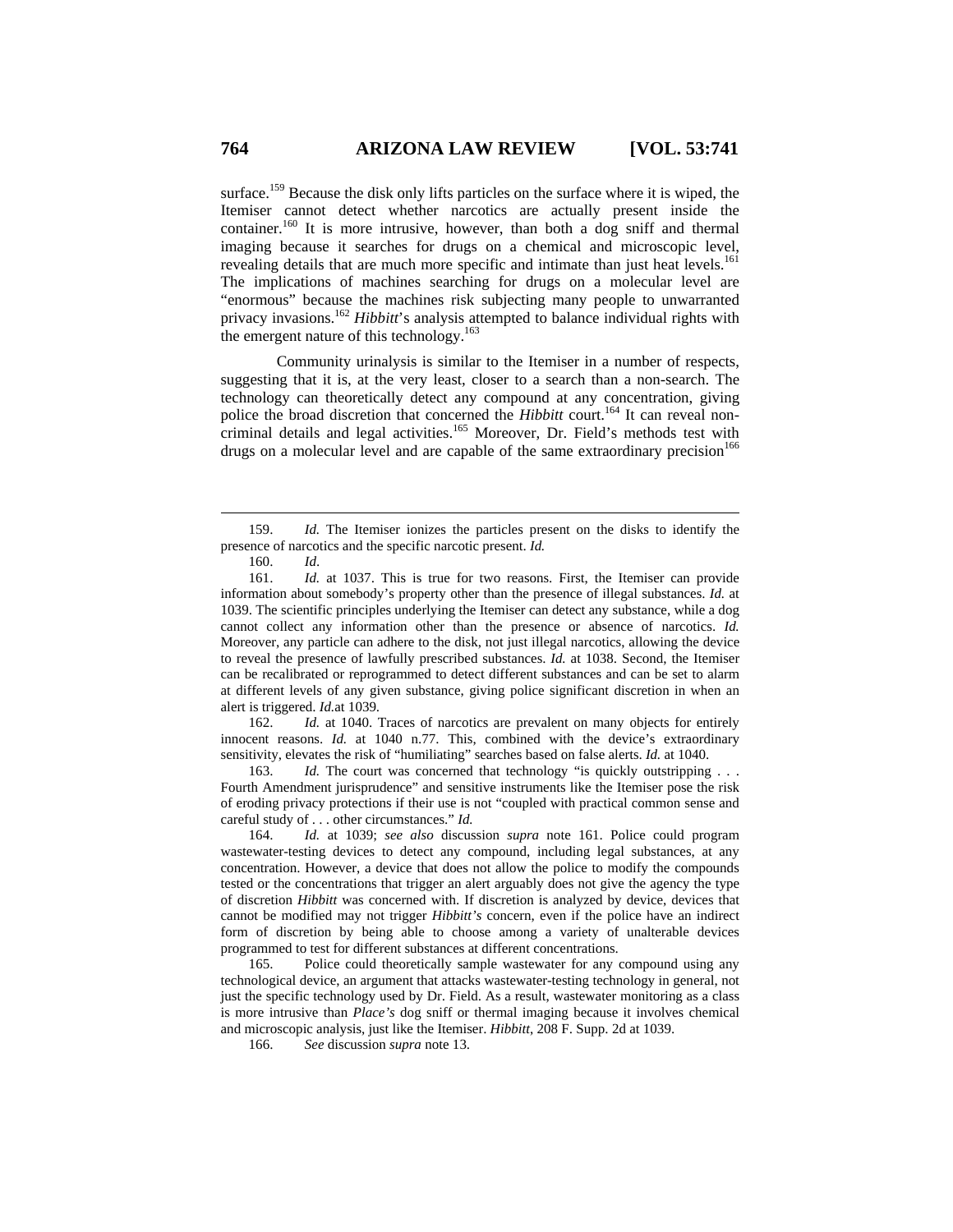as the Itemiser, implicating *Hibbitt*'s concern that technology is "quickly outstripping" the Fourth Amendment.<sup>167</sup>

Regardless of how compelling the parallel is between community urinalysis and the technology cases, these cases are inapplicable if the wastewater is seized for testing after the homeowner conveys or abandons it.<sup>168</sup> After the homeowner conveys his wastewater, he loses any privacy expectation in the water, even if testing the conveyed water reveals intimate facts about the home.<sup>169</sup> *Kyllo* and the technology cases involve devices that invade the home's boundaries to "seize" the information sought by the government. In contrast, community urinalysis does not constitute a seizure if the government uses the technology to sample and test wastewater that the homeowner does not own.<sup>170</sup> Moreover, the act of testing the wastewater for drugs does not constitute a separate invasion of the homeowner's privacy expectation.<sup>171</sup> As a result, the applicability of the technology cases is compromised severely if community urinalysis technology tests wastewater that the homeowner has already conveyed.

Despite this concern, community urinalysis implicates *Kyllo* and the technology cases on a visceral and instinctual level, suggesting that a court should deem wastewater testing of a home a search. Like the trash cases, however, there is enough argumentative ground for a court to reject the applicability of the technology cases to community urinalysis.

## *D. Urine Tests of Individuals*

At its core, community urinalysis technology is designed to detect drugs in wastewater, making it closely related to urine tests of individuals. Courts generally view these urine tests as searches.<sup>172</sup> A rich body of caselaw has addressed this topic in two contexts. First, courts have found the use of urine tests by law enforcement a search, usually under the bodily intrusion doctrine established by *Schmerber v. California*.<sup>173</sup> Second, courts have examined urine

170. *See supra* note 100 and accompanying text.

171. *See* United States v. Jacobsen, 466 U.S. 109, 117 (1984) ("Once frustration of the original expectation of privacy occurs, the Fourth Amendment does not prohibit governmental use of the now-nonprivate information . . . .").

172. *E.g.*, Skinner v. Ry. Labor Executives' Ass'n, 489 U.S. 602, 617 (1989) (finding drug screenings of railroad employees, which were mandated by Federal Railroad Administration regulations to constitute a search); Storms v. Coughlin, 600 F. Supp. 1214, 1222 (S.D.N.Y. 1984) (viewing these tests as a "particularly degrading" form of search); State v. Hanson, 588 N.W.2d 885, 890–94 (S.D. 1999) (finding drug screenings conducted by law enforcement incident to arrest a search).

173. *E.g.*, United States v. Edmo, 140 F.3d 1289 (9th Cir. 1998); *Storms*, 600 F. Supp. at 1222; *Hanson*, 588 N.W.2d at 885; *see generally* Schmerber v. California, 384 U.S. 757 (1966). Courts typically apply *Schmerber* because urinalysis involves, in a sense, a forced extraction of bodily fluids. *Edmo*, 140 F.3d at 1291–92; *Storms*, 600 F. Supp at

 <sup>167.</sup> *Hibbitt*, 208 F. Supp. 2d at 1040.

<sup>168.</sup> *See supra* Part I.B.

<sup>169.</sup> *Cf.* United States v. Hamilton, 434 F. Supp. 2d 974, 983 (D. Or. 2006) (holding that *Kyllo v. United States* did not overrule or undermine the rationale behind *California v. Greenwood*'s treatment of garbage-pulls, even though trash-pulls reveal intimate details about a home).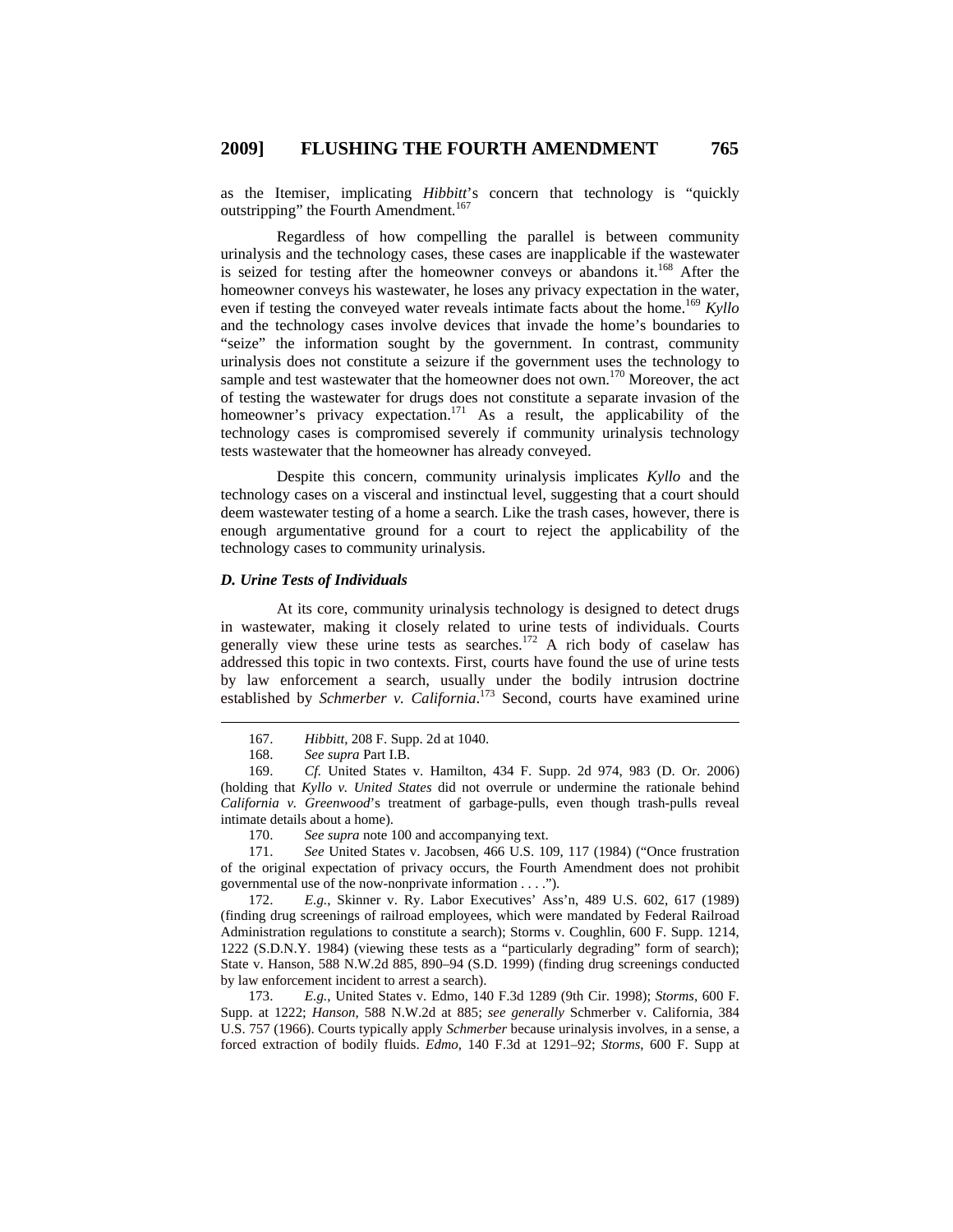tests of employees by government employers, most notably in two Supreme Court cases: *Skinner v. Railway Labor Executives' Association* and *National Treasury Employees' Union v. Von Raab*. 174 These screenings constitute a search for two reasons.175 First, the process of collecting the urine sample often involves the visual or aural monitoring of the act of urination, implicating privacy interests because "[t]here are few activities in our society more personal or private than the passing of urine."<sup>176</sup> Second, the chemical analysis of urine can reveal many private medical facts, including the presence of epilepsy and diabetes.<sup>177</sup>

This did not end the inquiry, however, because in both cases, the government demonstrated a valid special need,<sup>178</sup> requiring the Court to conduct a balancing test to determine if a warrant was necessary for the search to be reasonable.179 After the Court conducted this balancing test, it upheld warrantless urinalyses as reasonable in occupations where drug use poses a threat to the public safety.<sup>180</sup> Importantly, the testing schemes in these cases did not disclose any positive results to law enforcement,<sup>181</sup> leading the Court to point out that the probable-cause requirement is "peculiarly related to criminal investigations" and unhelpful in administrative matters.<sup>182</sup>

The Supreme Court, however, quickly limited *Skinner* and *Von Raab* in two critical ways.183 First, in *Chandler v. Miller*, the Court held that the "special needs" showing is a threshold requirement for warrantless urinalysis of

174. *Skinner*, 489 U.S. 602; Nat'l Treasury Employees' Union v. Von Raab, 489 U.S. 656 (1989).

 $\overline{a}$ 

178. In *Skinner*, the special need (and the government interest) stemmed from the safety-sensitive nature of the railroad industry and the government's need to deter and investigate railroad accidents. *Id.* at 620. In *Von Raab*, the special need at issue was the physical fitness and personal integrity of U.S. Customs agents. *Von Raab*, 489 U.S. at 671– 72.

179. *Skinner*, 489 U.S. at 619; *Von Raab*, 489 U.S. at 665–66.

180. *Skinner*, 489 U.S. at 634; *Von Raab*, 489 U.S. at 679. The Court reasoned that requiring government employers to obtain a warrant before testing their employees would serve little purpose and provide few additional safeguards, while the privacy interests infringed by the tests were limited and the government's interests were substantial. *Skinner*, 489 U.S. at 624, 628; *Von Raab*, 489 U.S. at 672. Other courts cast the privacy impact in much starker terms. *See* Egloff v. N.J. Air Nat'l. Guard, 684 F. Supp. 1275, 1280 (D.N.J. 1988) ("[M]any compounds, including drug metabolites, may be detected in the urine days or even weeks after ingestion, urine screening 'involves probing into an individual's private life' as surely as if an employer would enter an employee's home to inspect for drugs or other contraband or to obtain more information about that employee.'" (citations omitted)).

181. *Skinner*, 489 U.S. at 620–21; *Von Raab*, 489 U.S. at 666.

182. *Von Raab*, 489 U.S. at 667–68.

183. According to the Court, *Skinner* and *Von Raab* do not broadly approve warrantless urinalysis and are to be construed only in their specific contexts. Chandler v. Miller, 520 U.S. 305, 307 (1997).

<sup>1217–18;</sup> *Hanson*, 588 N.W.2d at 891. However, exigent circumstances are present in these cases because the body destroys evidence by metabolizing the drugs, making a warrant unnecessary. *Hanson*, 588 N.W.2d at 892–93.

<sup>175.</sup> *Skinner*, 489 U.S. at 617.

<sup>176.</sup> *Id.*

<sup>177.</sup> *Id.*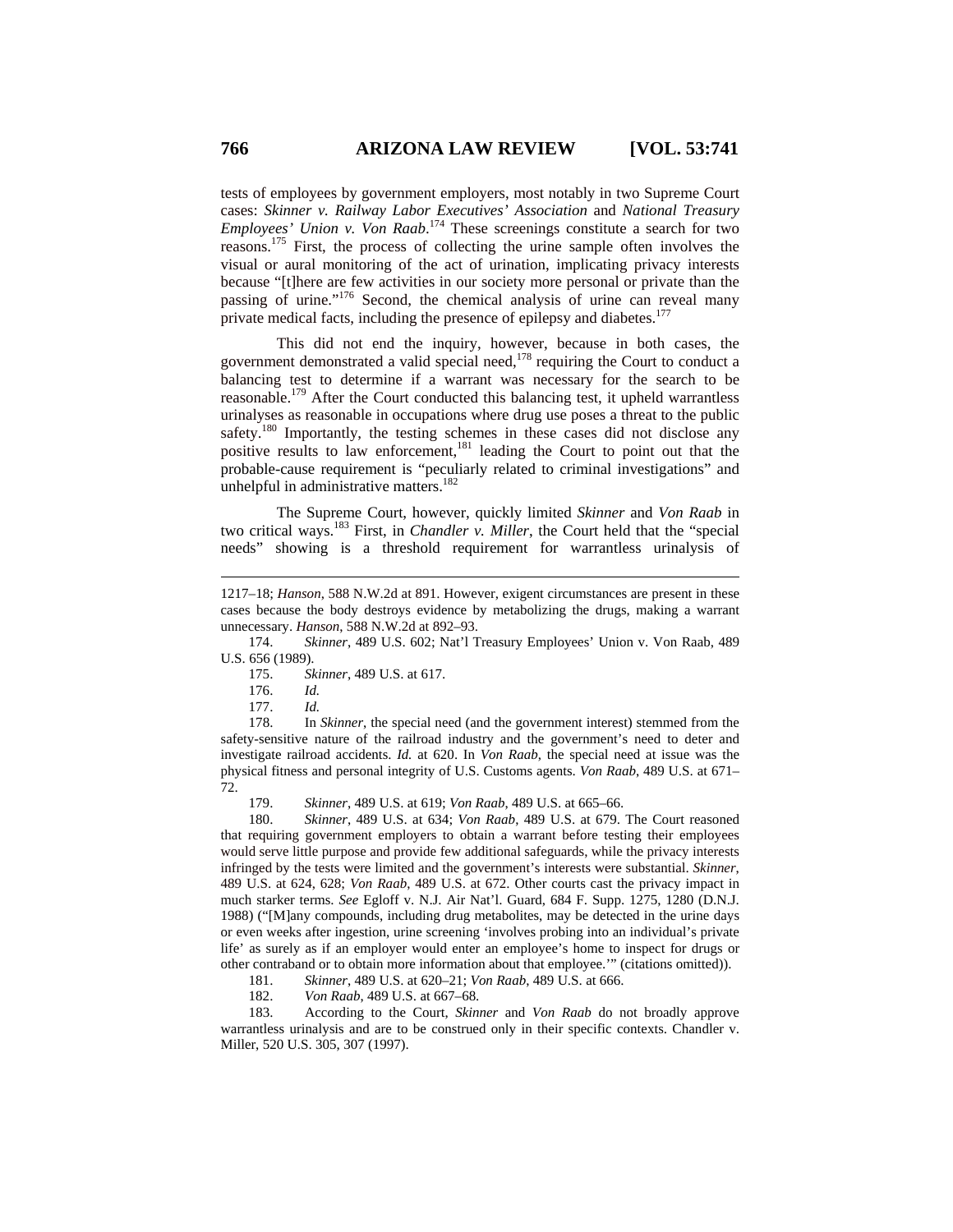government employees, even if the testing method is non-invasive.<sup>184</sup> Second, in *Ferguson v. City of Charleston*, the Supreme Court declined to extend warrantless, suspicionless testing to programs involving the ordinary needs of law enforcement.<sup>185</sup> *Ferguson* involved a state hospital's warrantless drug tests on certain pregnant patients for cocaine use.<sup>186</sup> Because the program disclosed positive test results to law enforcement,<sup>187</sup> the urinalysis's invasion of privacy became far more substantial than in *Skinner* and *Von Raab*. 188 Because the test's immediate objective was to "generate evidence for law enforcement purposes," the hospital could not claim a special need.<sup>189</sup>

The urine test cases, however, do not squarely apply to community urinalysis technology for several reasons. First, community urinalysis is not an analysis of exclusively urine because wastewater contains many different compounds.190 Second, wastewater testing does not amount to a bodily intrusion because it does not directly compel any specific person to perform a specific bodily function.<sup>191</sup> *Schmerber* thus does not apply to community urinalysis, even if law enforcement conducts the tests.

188. *Id.* at 76 n.7. Because the hospital discloses positive results to the police, the Court felt it had an "affirmative reason" to enforce the Fourth Amendment. *Id.* at 84–85. In contrast, the demonstrated government need in *Skinner* and *Von Raab* was entirely divorced from general law enforcement needs. *Id.* at 79.

189. *Id.* at 83. The court held that the "gravity" of drug use alone did not qualify as a special need. *See id.* at 86.

190. Some of these other compounds include food particles, grease, soaps, metals, detergents, and plastics. N.F. GRAY, WATER TECHNOLOGY: AN INTRODUCTION FOR ENVIRONMENTAL SCIENTISTS AND ENGINEERS 349 (2d ed., Butterworth-Heinemann 2005) (1999).

191. Even if police use this technology on a specific dwelling, the community urinalysis does not amount to a bodily intrusion for three reasons. First, the sample collected is not purely a bodily fluid, inherently weakening any link to *Schmerber*. *See* discussion *supra* note 190. Second, a wastewater sample cannot be tied to a specific person without a more sophisticated DNA analysis. Even if an individual home is sampled, the sample is linked only to a building and not to an individual person like an employment drug screening (except in one limited scenario: a home containing only one occupant who never has any guests over to visit). Finally, *Schmerber* and its progeny hold that bodily *intrusions* warrant higher scrutiny; the cases turn on whether an intrusion took place, not the fact that bodily fluids are involved. 384 U.S. 757, 767 (1966) (noting that the Court is "dealing with intrusions *into* the human body rather than with state interferences with property relationships or private papers" (emphasis added)); c*f.* Venner v. State, 354 A.2d 483, 497– 99 (Md. Ct. Spec. App. 1976) (holding that no bodily intrusion occurred when police seized a hospital patient's excretions after they were abandoned). It is doubtful that a court would

 <sup>184.</sup> *Id.* at 318 ("Because the State has effectively limited the invasiveness of the testing procedure, we concentrate on the core issue: Is the certification requirement warranted by a special need?"). According to the Tenth Circuit, *Chandler* makes the special needs requirement a preliminary examination of the government's interests, preventing warrantless and suspicionless searches even if they implicate no privacy interests. 19 Solid Waste Dep't Mechs. v. City of Albuquerque, 156 F.3d 1068, 1073 (10th Cir. 1998).

<sup>185.</sup> Ferguson v. City of Charleston, 532 U.S. 67, 84 (2001).<br>186. Id. at 71.

*Id.* at 71.

<sup>187.</sup> *Id.* at 72.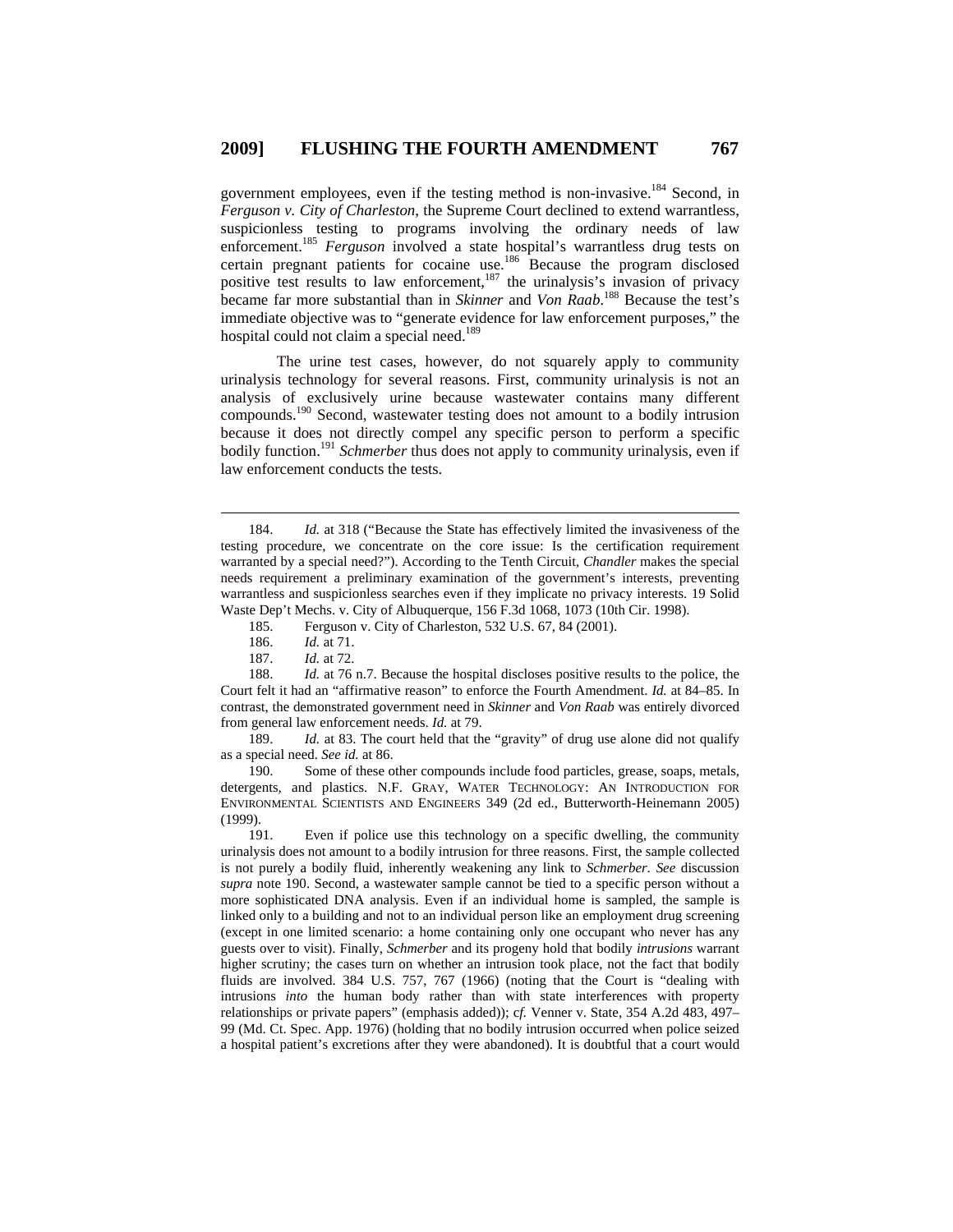Third, and most important, because this Note addresses law enforcement's use of this technology, the special needs exception discussed in *Skinner* and *Von Raab* almost certainly does not apply.<sup>192</sup> Community urinalysis by law enforcement must therefore be examined under a normal Fourth Amendment warrant and probable-cause analysis.

#### *E. Summary*

 $\overline{a}$ 

Community urinalysis is a powerful tool for law enforcement that has a profound impact on personal liberties, whether or not it triggers any constitutional restraints. The technology's impact is most potent when it is used to test individual homes or buildings.<sup>193</sup> Nevertheless, the answer to whether its use on a home constitutes a search is murky.

A court presented with this question must balance four issues that give potentially conflicting signals: a reasonably analogous precedent in *Riverdale* that holds industrial wastewater testing a non-search, a garbage-pull analogy that is potentially undermined in a number of critical ways, the possibility that the homeowner's wastewater is conveyed to the sewer company at the point of testing, and the skepticism usually displayed by courts toward police use of sophisticated technology. The residential setting of these tests, combined with the weakened persuasiveness of any trash analogy and the judicial skepticism toward the use of technology in the home, strongly counsels that a court should declare the use of this technology on a home's wastewater a search.<sup>194</sup>

This conclusion, however, is by no means certain or compelled. As the arguments repeatedly stress, there is ample doctrinal room in both the trash-pull and technology jurisprudence for a contrary conclusion. A court could find that the wastewater is no longer the homeowner's property at the point it is tested, causing the homeowner's challenge to fail for a lack of standing. Moreover, courts could simply extend *Riverdale*'s result because it is reasonably analogous to community

194. If a court deems this community urinalysis technology a search, a warrant will be necessary to establish reasonableness because the government cannot demonstrate a special need for this use of the technology. *See supra* note 192 and accompanying text.

hold that the monitoring of a home's wastewater implicates the exact quantum of dignitary interests as a compelled urinalysis, which involves urination at a specific time into a specific container while closely monitored.

<sup>192.</sup> An argument could be made that testing of wastewater for strictly environmental or public health purposes constitutes a special need, requiring a court to conduct the balancing test performed by *Skinner* and *Von Raab*. Such an argument is beyond the scope of this Note.

<sup>193.</sup> A positive test result for a structure indicates the possible presence of either drug manufacturing or, in the case of metabolites, the presence of people who have used drugs. This information gives police a location to concentrate their drug-enforcement efforts. Officers can conduct visual surveillance, dog sniffs, and garbage-pulls on homes that "test positive" for drug activity. Officers could also monitor the building's residents and guests and look for justification to conduct investigative stops of those individuals. Any positive readings could also be used in applications for search warrants, especially in the case of suspected drug manufacturing, and in prosecutions. Widespread and continuous testing of homes would give police a real-time list of homes to monitor.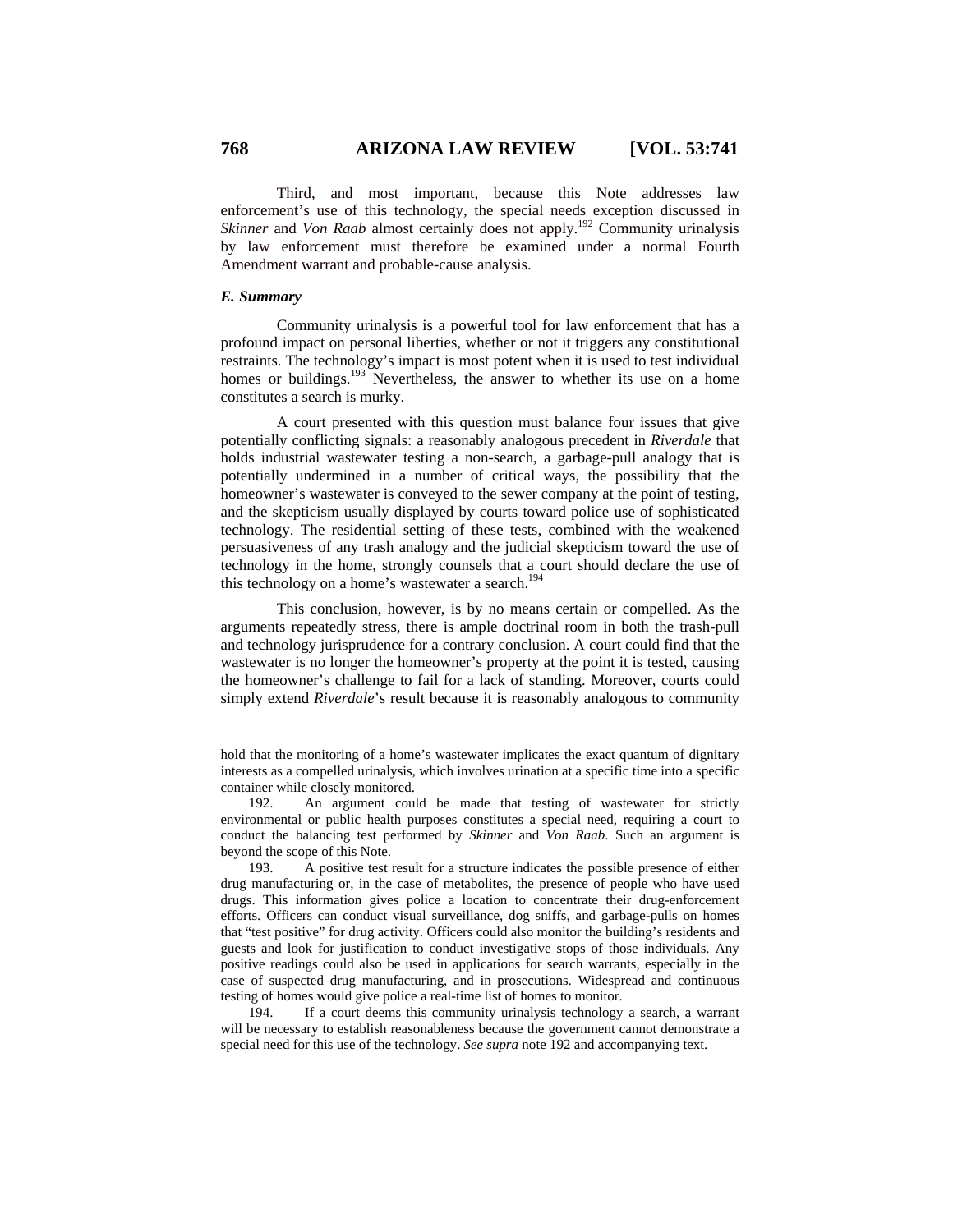urinalysis, even in the face of all the arguments discussed above that weaken the case's applicability.

# **II. OTHER POTENTIAL SETTINGS FOR COMMUNITY URINALYSIS**

Community urinalysis technology has possible uses in other settings that also impact personal liberties. The technology can test wastewater anywhere it is found, including the public sewer works, schools, and private buildings.

### *A. Sewer Mains and Wastewater Plants*

Community urinalysis's current uses are limited to testing the wastewater present in public works like treatment plants.<sup>195</sup> Testing wastewater at this broader level for drugs generates a more accurate picture of drug use and yields drug-use data that can be analyzed from multiple perspectives.<sup>196</sup> More accurate data about drug activity, however, also makes enforcement efforts more potent. Law enforcement agencies can allocate resources to areas where they know drug activity is taking place instead of using informants or surveys, which are not as reliable. Although removing the "fog of war" inherent to drug enforcement makes law enforcement more efficient, a laudable goal, this potentially comes at the cost of undermining liberty interests.

For example, if police detect the dumping of a drug stash<sup>197</sup> from a sewer main test,<sup>198</sup> they can divert resources into the area and conduct what is, effectively, a drug interdiction for an entire neighborhood to look for the source of the stash. This can entail surveillance of homes and buildings in the neighborhood, and more police interactions with the area's citizens. These citizen interactions can range from the questioning of people who are outdoors in the area to more invasive door-to-door questioning of every home and every resident.<sup>199</sup> More intrusive encounters, such as stops, searches, and arrests, are the inevitable result of increased surveillance activities and increased citizen interactions. For neighborhoods with extreme or recurring drug problems, police could conduct intense drug interdictions and even neighborhood lockdowns, similar to the checkpoints used in Washington, D.C.'s violence-plagued Trinidad neighborhood.200

 <sup>195.</sup> *See* discussion and sources cited *supra* notes 8–12.

<sup>196.</sup> *See* discussion and sources cited *supra* notes 15–20.

<sup>197.</sup> Used across multiple sewer mains, sewer main testing also reveals which areas have the highest concentration of drug activity and use, allowing police to allocate resources to those areas.

<sup>198.</sup> Police can test one specific geographic unit by sampling from a sewer main, be it an individual city block, street, or even an entire subdivision, depending on the main tested.

<sup>199.</sup> This includes the possibility of the questioning leading to the probable cause necessary to conduct searches of homes and make arrests, whether or not they are related to the initial drug spike.

<sup>200.</sup> Allison Klein, *D.C. Police to Check Drivers In Violence-Plagued Trinidad*, WASH. POST, June 5, 2008, at A1. Police could conduct intense lockdowns of the most drug-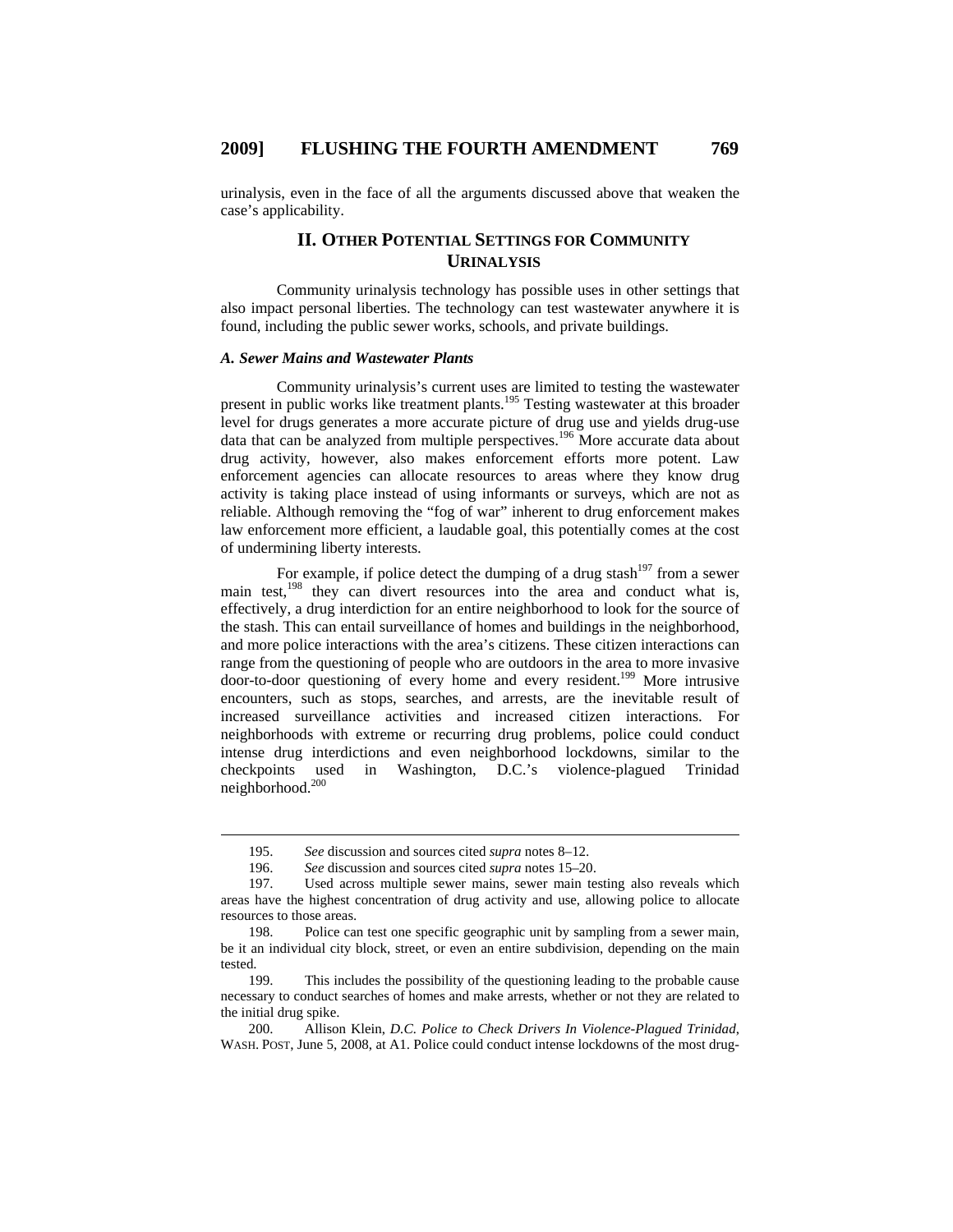Wastewater-plant testing has a similar potential impact on personal liberties, but it is more indirect and focuses on resource allocation at a broader level. Projects like Dr. Field's map of Oregon drug use<sup>201</sup> allow state and federal agencies to allocate their resources, including law enforcement and public health resources, across municipalities rather than neighborhoods. Data from municipallevel tests could also play a crucial role in determining the allocation of federal drug-enforcement grants, effectively placing more law enforcement in localities with higher drug concentrations. Of course, combining wastewater-plant and sewer-main testing allows law enforcement resources to be allocated on both the municipal and neighborhood level, producing a very powerful result.

Despite these potential consequences for personal liberty, testing of wastewater from sewer mains or treatment plants does not trigger constitutional scrutiny. These tests do not constitute a search because the wastewater has entered the public domain, similar to pulling trash from a garbage truck or a communal dumpster.<sup>202</sup> Once the water enters the sewer main, it is the sewer company's property, eliminating any rights that an individual homeowner might claim.<sup>203</sup> Thus, any challenge to testing wastewater once it enters the public works will fail for a lack of standing.<sup>204</sup>

#### *B. Schools*

 $\overline{a}$ 

Schools might use wastewater testing as a tool to ferret out their students' drug activity. Testing an entire school's wastewater discharge gives an accurate picture of the prevalence of drug use among the student body, similar to tests conducted on a city's wastewater. A school could test restrooms located in certain areas to determine how drug use varies across different groups of students. If officials determine that drug use is rampant among a school's population, administrators could even place a device on each individual toilet that detects the presence of drugs in any given student's urine.<sup>205</sup>

afflicted neighborhoods, creating Trinidad-style checkpoints for all drivers entering these neighborhoods.<br> $201.$ 

<sup>201.</sup> *See OR Gets Drug Test*, *supra* note 17.

<sup>202.</sup> *See* United States v. Michaels, 726 F.2d 1307, 1312–13 (7th Cir. 1984).

<sup>203.</sup> *See* 11 MCQUILLIN MUN. CORP. § 31.29 (3rd ed.); *see also* discussion *supra* Part I.B.<br>204.

The standing problem is present as a matter of federal law because a challenger will not be able to demonstrate that he had a reasonable expectation of privacy in his wastewater once it is present in public sewer works and commingled with the waters from other customers. Rakas v. Illinois, 439 U.S. 128, 140 (1978) (conferring standing only if a defendant's reasonable expectation of privacy is violated). Moreover, any challenger has no possessory interest in the area searched (the public sewer works) or his wastewater once the water is in the public sewer works, factors that are potentially important in state standing doctrine. *See* sources cited *supra* note 203.

<sup>205.</sup> These devices could easily be developed from current technology. *See* Japan Patent No. JP10267924 (filed Mar. 28, 1997) (describing a urinal that conducts real-time urinalysis); U.S. Patent App. No. 20080192249 (filed May 13, 2004) (describing a portable drug-screening device).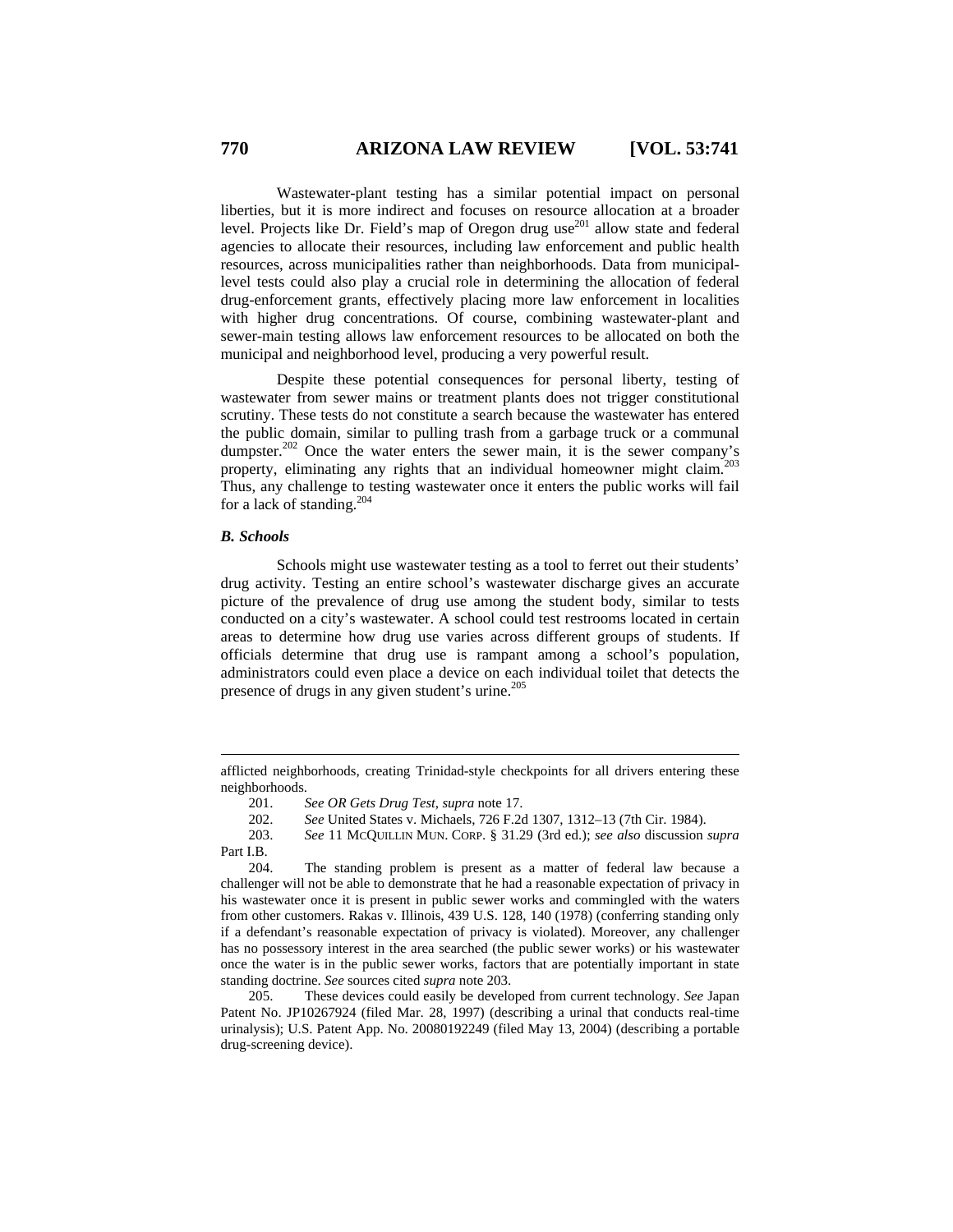No student will have standing to contest a school's testing of its entire wastewater flow or even the wastewater generated in one specific area.<sup>206</sup> Even in the case of individual fixture monitoring, there is a plausible argument that the student cedes any privacy interest in his wastewater by conveying the wastewater to the school when he uses school-owned sewer works and fixtures.<sup>207</sup> This is consistent with the idea that a homeowner does not convey his wastewater to a third-party sewer company until the water enters the sewer company's works.<sup>208</sup> Although this argument is tempting, it is important to remember that, under the *Katz* regime, the Fourth Amendment does not necessarily turn on property law concepts.209 A court may simply ignore the fact that the fixtures are school-owned when confronted with a ubiquitous and extremely invasive drug-testing program.<sup>210</sup>

Even if the student does not convey his wastewater to the school as a matter of property law, it is not immediately clear that the student has a reasonable expectation of privacy in the tested wastewater.<sup>211</sup> Although courts have upheld random drug-testing programs for certain students, such as student athletes,  $2^{12}$  this technology can reach every single student at all times, making the testing regime far more invasive. School officials, however, have no discretion whatsoever about who these devices test.<sup>213</sup> They can take samples without direct human monitoring, preserving the student's recognized privacy expectation in the act of excretion.<sup>214</sup> The devices can be programmed to only reveal the presence of drugs and only

209. Katz v. United States, 389 U.S. 347, 351 (1967) ("[T]he Fourth Amendment protects people, not places.").

210. Many decisions hold that students can have a reasonable expectation of privacy in school lockers, even though the school certainly has ownership of these facilities. *See generally* Alexander C. Black, Annotation, *Search Conducted by School Official or Teacher as Violation of Fourth Amendment or Equivalent State Constitutional Provision*, 31 A.L.R.5th 229 (1995); *but see In re* Patrick Y., 746 A.2d 405, 412–13 (Md. 1999) (holding no reasonable expectation in a locker because a state statute allowed searches of "the physical plant of the school and its appurtenances, including the lockers of students").

211. To determine whether a student has a reasonable expectation of privacy, a court balances the nature of the student's privacy interest, the character of the intrusion, and the nature of the school's interest. Vernonia Sch. Dist. 47J v. Acton, 515 U.S. 646, 657–58, 660 (1995). Although courts have concluded that students participating in athletic programs have a limited privacy interest, this is based on an analogy between athletics and closelyregulated industries. *Id.* at 657; Bd. of Educ. of Indep. Sch. Dist. No. 92 v. Earls, 536 U.S. 822, 832 (2002). The general school population could thus have a somewhat heightened privacy interest.

212. *Vernonia*, 515 U.S. at 664–65; *Earls*, 536 U.S. at 838.

213. This fact might be irrelevant because officials have decided to test everybody, an inherently more invasive action.

214. *Vernonia*, 515 U.S. at 658 (describing the testing conditions as "nearly identical to those typically encountered in public restrooms"); *Earls*, 536 U.S. at 832–33.

 <sup>206.</sup> *See* sources cited and discussion *supra* note 204; *see also* discussion *supra* Part I.B.

<sup>207.</sup> *See supra* note 105 and accompanying text.

<sup>208.</sup> *See* discussion *supra* Part I.B.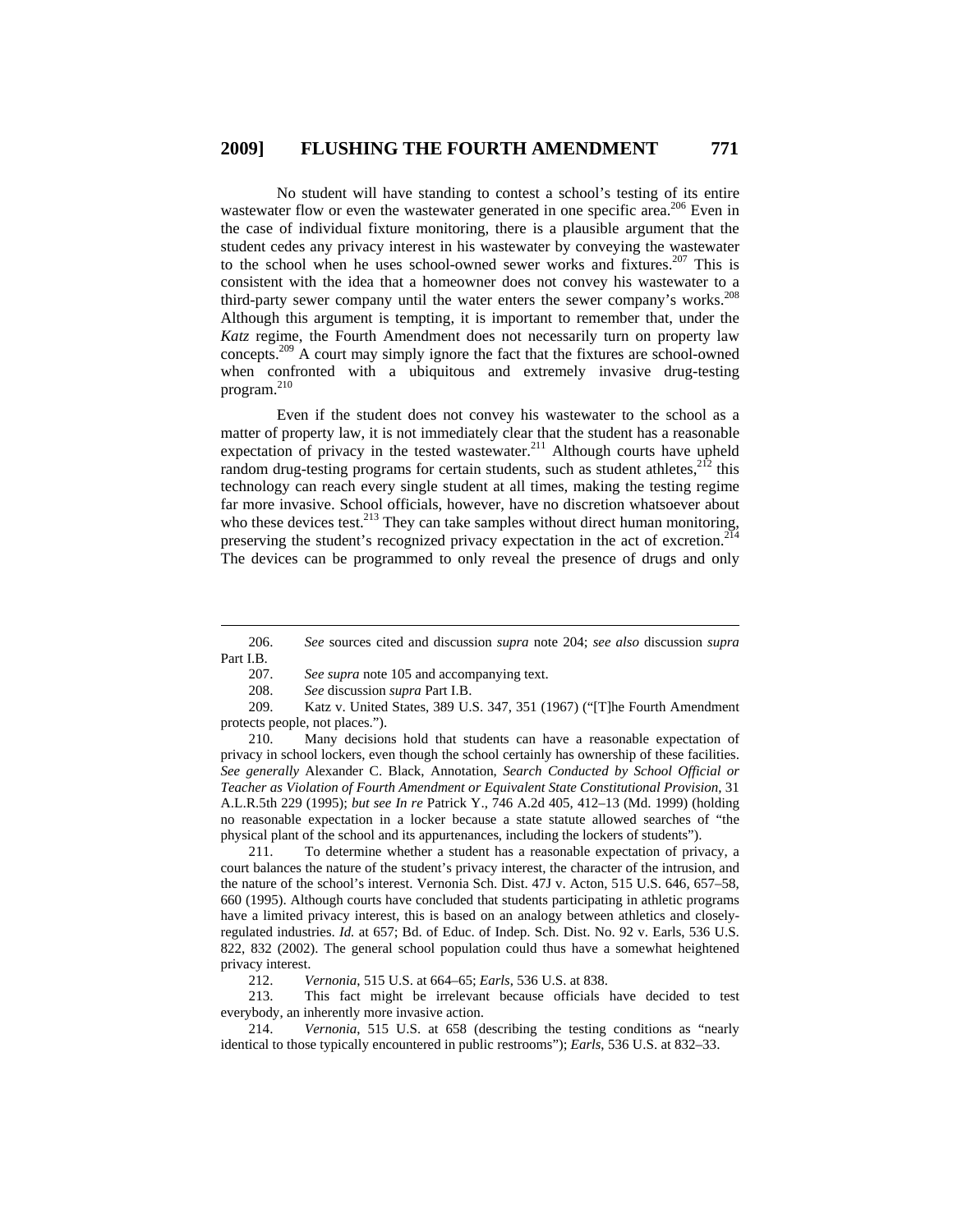disclose information to school officials, obviating the concern that the testing can disclose information about the student's medical condition.<sup>215</sup>

Although monitoring each individual fixture's wastewater is a much more invasive drug-testing regime than any upheld so far by the courts, a court could still uphold the program in light of the school's special needs and compelling interest in preventing drug use.<sup>216</sup> A court, however, could reach a contrary result simply because the testing regime is ubiquitous, giving the general student body a reasonable expectation of privacy in the wastes they dispose of at school.

## *C. Private Buildings*

Private building owners also have a number of possible uses for wastewater-testing technology. Landlords could test the buildings they lease to determine the precise extent of drug activity involving their properties. A positive test result could be used as grounds to evict the tenant or even reported to law enforcement. Employers could test their facilities to ascertain the extent of drug use among their employees. Upon finding evidence of drug use, firms can determine whether to implement drug-testing regimes, mandatory drug-education courses, or even policies coercing employees to disclose their knowledge of any illegal drug use among fellow employees.<sup> $217$ </sup> Private parties could thus obtain what essentially amounts to private medical information about individuals with whom they have employment or business relationships. $218$ 

Even if these actions are obviously searches, Fourth Amendment protections are wholly inapplicable to searches conducted by private parties if the party is not acting as a government agent.<sup>219</sup> As a result, private parties not engaging in state action can test the wastewater generated in their buildings without constitutional oversight.

 <sup>215.</sup> The school's steps to protect student confidentiality were critical to the testing regimes upheld by the Supreme Court. *Vernonia*, 515 U.S. at 658 (noting that the test results are disclosed only to certain school officials, are not turned over to law enforcement, and do not result in internal disciplinary action); *Earls*, 536 U.S. at 833–34  $\frac{\text{(same)}}{216}$ .

<sup>216.</sup> *Vernonia*, 515 U.S. at 653 (pointing out that special needs inhere in the school context). This is an especially appealing argument if the school can demonstrate it employed this strategy in response to a devastating drug problem among its students.

<sup>217.</sup> As this technology becomes more common, tort law duties and standards of care for both employers and landlords could shift to require these tests.

<sup>218.</sup> Government employers and schools could use community urinalysis for this same purpose, but this raises questions of state action that could ultimately place this use under constitutional scrutiny.

<sup>219.</sup> Skinner v. Ry. Labor Executives' Ass'n, 489 U.S. 602, 613–14 (1989); New Jersey v. T.L.O., 469 U.S. 325, 335 (1985).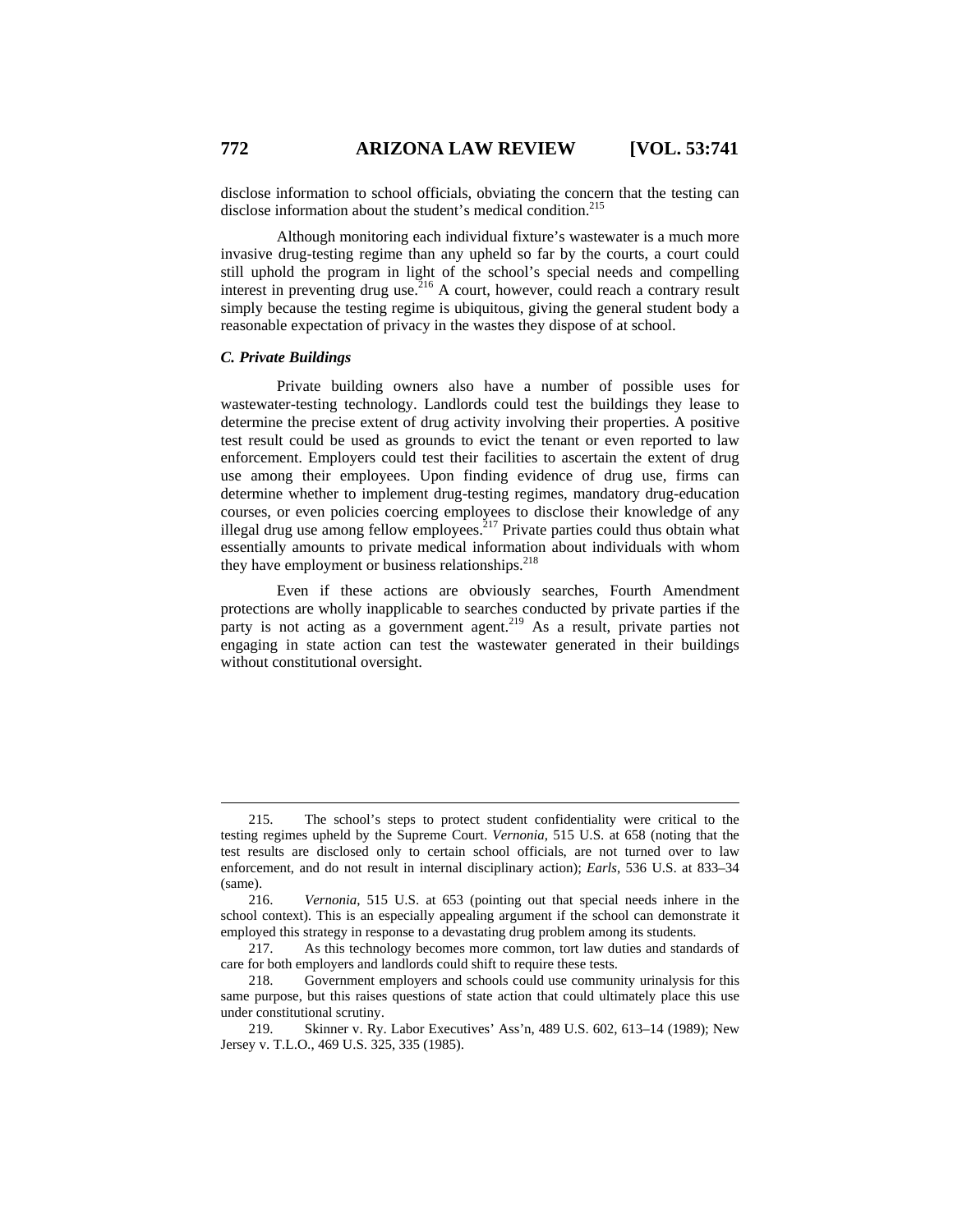# **III. A STATUTORY ALTERNATIVE FOR REGULATING COMMUNITY URINALYSIS**

As the above discussion demonstrates, constitutional law may not effectively protect privacy interests,  $220$  especially when advanced technology is involved. $221$  Although it is possible that a court writing on a clean slate just after *Katz* would find a reasonable expectation of privacy in wastewater using largely intuitive judgments about what society considers reasonable, courts typically do not apply the *Katz* standard to a fact pattern from this de novo perspective. Instead, they draw analogies to other search doctrines that purport to apply the *Katz* standard,<sup>222</sup> placing novel scenarios into old straitjackets and limiting the Fourth Amendment's ability to protect privacy.

A better alternative is to enact statutes and regulations that govern the use of wastewater-testing technology, similar to the federal statutory schemes that regulate wiretapping, pen registers, and bank records.<sup>223</sup> These statutes provide more privacy protections than courts are willing to recognize as a matter of constitutional law.224

Federal wiretapping statutes apply in both federal and state proceedings because Congress regulates the interstate telecommunications network pursuant to its authority under the Commerce Clause.<sup>225</sup> Arguing that Congress has Commerce Clause authority to regulate community urinalysis in an analogous way will be more difficult because public sewer works tend to be local and insular, $226$  not part

223. *See* 18 U.S.C. §§ 2510–2522 (2006) (wiretapping).

224. Congress enacted statutes regulating pen registers and bank records in response to Supreme Court rulings that were unfavorable toward privacy. In response to *Smith v. Maryland's* treatment of pen registers, Congress enacted the Communications Assistance for Law Enforcement Act, requiring a court order before police can use a pen register. 18 U.S.C. § 3122(a) (2006). The Right to Financial Privacy Act was enacted in response to *Miller v. United States* and requires customers to receive notice before banks turn over records to the federal government. 12 U.S.C. §§ 3401–3422 (2006).

225. United States. v. Blattel, 340 F. Supp. 1140, 1142 (N.D. Iowa 1972) (noting that because "the facilities used to transmit wire communications form part of the interstate or foreign communications network, Congress has plenary power under the commerce clause to prohibit all interception of such communications"). Federal wiretapping statutes apply in state proceedings except when state laws on point are stricter. Roberts v. Americable Int'l Inc., 883 F. Supp. 499, 503 (E.D. Cal. 1995).

226. Federal regulation of sewer systems in other contexts typically relies on the Commerce Clause. Environmental regulation of sewer discharges relies on Congress's authority under the Commerce Clause to regulate discharges into navigable waters. United States v. Ashland Oil & Transp. Co., 504 F.2d 1317, 1325–26 (6th Cir. 1974).

 <sup>220.</sup> Alternatively, using constitutional law to regulate community urinalysis could entail courts making fine distinctions based on sewer system design and ownership, such as whether the property owner owns the lateral that contains the wastewater. *See* discussion *supra* Part I.B.

<sup>221.</sup> United States v. Hibbitt, 208 F. Supp. 2d 1026, 1040 (D. Alaska 2000) (expressing concern that technology is "quickly outstripping" the Fourth Amendment).

<sup>222.</sup> *See* Riverdale Mills Corp. v. Pimpare, 392 F.3d 55, 64 (1st Cir. 2004) (analogizing wastewater to trash instead of conducting a de novo *Katz* analysis).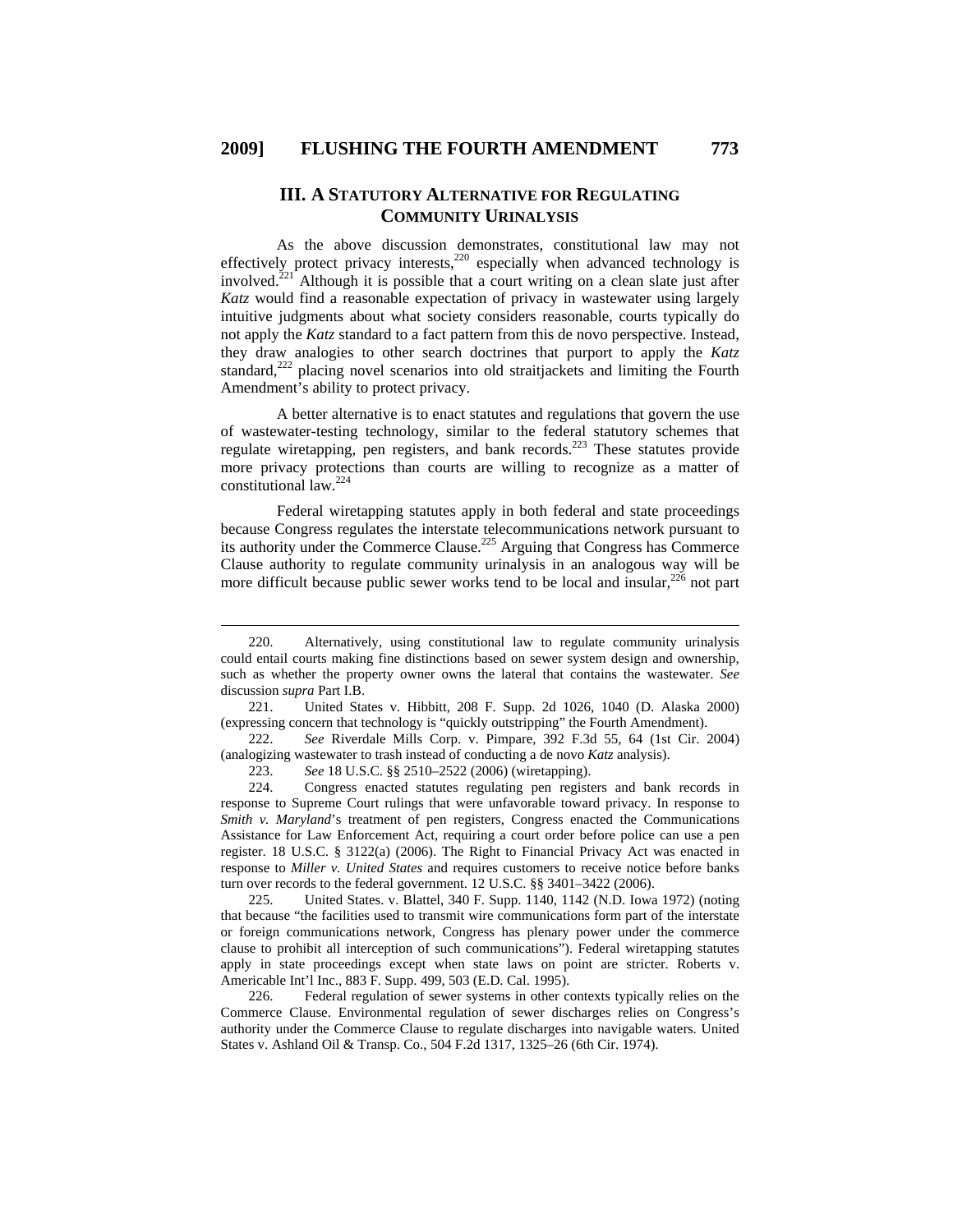of an interstate network like telecommunications.<sup>227</sup> Congress thus might lack constitutional authority to enact sweeping federal regulations comparable to the wiretapping statutes. If this is the case, each state would need to enact its own community urinalysis regulations.

A statutory scheme could regulate both police use and private use of wastewater testing and enact different regulations for different testing circumstances. The goal of a statutory scheme should be to allow for the most benign uses of community urinalysis, such as tracking the spread of narcotics or allocating police resources, while protecting against direct intrusions on personal liberty. Possible regulatory alternatives for any given use of community urinalysis include an outright ban, a requirement of reasonable suspicion or probable cause, or no restriction at all.<sup>228</sup>

A statutory scheme should require police to have a warrant before testing an individual home's wastewater.<sup>229</sup> Although unfettered community urinalysis certainly makes drug enforcement much easier by identifying any home connected with drug activity, this information comes at too severe of a price: compromising the sanctity of the home and personal liberty. An outright ban is equally undesirable, however, because this investigative method can generate valuable evidence and aid in prosecuting drug activity.

In contrast, statutes should not restrict the testing of sewage from wastewater plants because the impact to liberty interests from these tests is too attenuated when balanced with the valuable data that these tests give law enforcement and public health officials. Sewer main testing presents a tougher problem. It provides equally valuable data for resource allocation, but the cost to personal liberties is more direct,<sup>230</sup> albeit less severe, than the testing of an individual home. To balance these competing considerations, regulations could delineate between larger and smaller sewer mains $^{231}$  because a test's impact on personal liberties becomes more severe as the geographic area tested shrinks. On this question, each legislature could strike a different balance, creating a panoply of different regulations governing the use of this technology on sewer mains.

Statutes can (and should) regulate non-law-enforcement government entities that may use community urinalysis, such as schools and government employers, thus playing a critical role in countering the judiciary's reluctance to

 <sup>227.</sup> Congress, however, can still regulate community urinalysis in a number of ways. It can regulate how evidence obtained from community urinalysis is used in federal courts and how federal agencies, including federal law enforcement, can use the technology. Congress could also attach conditions related to the technology on federal drug-enforcement grants or grants given for the development of sewer infrastructure.

<sup>228.</sup> Any violations of these regulations could, like the wiretapping statutes, trigger civil and criminal remedies. The statute could also contain an exclusionary rule prohibiting the use of evidence obtained by any illegal use of wastewater testing.

<sup>229.</sup> Using the warrant standard would bring community urinalysis in line with other technologies, such as thermal imaging and beepers. *See supra* Part I.C.

<sup>230.</sup> *See* discussion *supra* Part II.A.

<sup>231.</sup> These could include mains serving small areas, such as an individual street or a city block.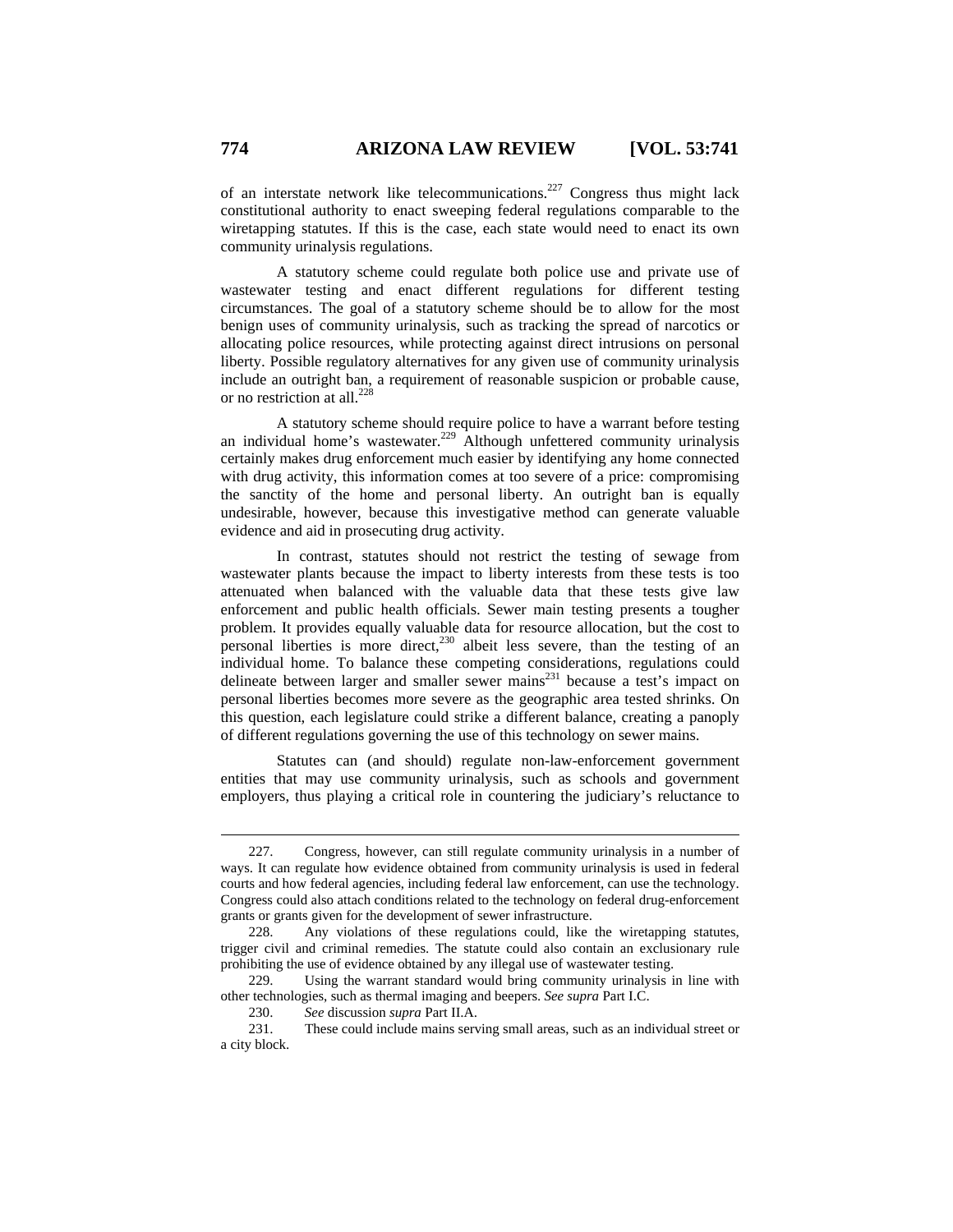apply strong Fourth Amendment protections in school settings. A regulatory regime should allow schools to test the entire institution's wastewater flow, but ban the placement of testing devices on each fixture.

Statutes also have the critical advantage of reaching the use of wastewater monitoring by private parties, a group that usually cannot be regulated by constitutional means. The regulatory possibilities for private use of community urinalysis are literally endless because the number of possible uses of community urinalysis is infinite. Statutes should, however, require landlords and employers to notify tenants and employees that they are subject to wastewater testing. They should also prohibit private parties from monitoring individual fixtures, similar to the regulations applicable to schools. Finally, a statute should require any entity keeping records of wastewater tests, including sewer companies, to notify all affected parties before revealing the records to law enforcement, similar to the Right to Financial Privacy Act.<sup>232</sup>

A regulatory scheme can proactively consider many possible uses of community urinalysis at one time instead of relying on courts to create rules and carve exceptions in a reactionary and piecemeal manner.<sup>233</sup> Legislation thus gives any users of community urinalysis greater certainty about which uses of the technology are acceptable and informs law enforcement what level of suspicion is necessary to conduct a particular test in a particular setting.<sup>234</sup>

A regulatory approach, however, ultimately relies on political institutions to become effective, a potentially critical downfall. A politician who supports tough regulations risks being branded as "soft on crime,"<sup>235</sup> which could prompt legislators to either refuse to regulate the technology or regulate it only minimally. Additionally, the set of interest groups who would favor extensive use of community urinalysis, such as police unions and anti-drug advocates, are more powerful than the set of interest groups who would lobby for tough restrictions on wastewater testing, such as civil-libertarian organizations. The political process thus might not be a reliable method to develop strong restrictions on community urinalysis technology.

## **CONCLUSION**

Community urinalysis technology demonstrates how fragile the seemingly sweeping protections granted by the Fourth Amendment truly are, even against actions that profoundly impact personal liberty. The argument that

 <sup>232.</sup> *See* discussion *supra* note 224.

<sup>233.</sup> This also avoids litigation based on fine factual distinctions, something that has arguably characterized the garbage-pull jurisprudence. *See supra* Part I.A.

<sup>234.</sup> Of course, a court can always overrule a statute and require a greater degree of suspicion as a matter of constitutional law. For example, if a statute requires reasonable suspicion before testing household wastewater, a court could effectively overrule the statute by requiring a warrant.

<sup>235.</sup> *But see* Zogby Int'l, *Zogby/Inter-American Dialogue Survey: Public Views Clash with U.S. Policy on Cuba, Immigration, and Drugs*, Oct. 02, 2008, http://www.zogby.com/news/ReadNews.cfm?ID=1568 (last visited Mar. 1, 2009) (revealing that 76% of Americans believe the "War on Drugs" is failing and 27% of Americans even support legalizing some drugs).